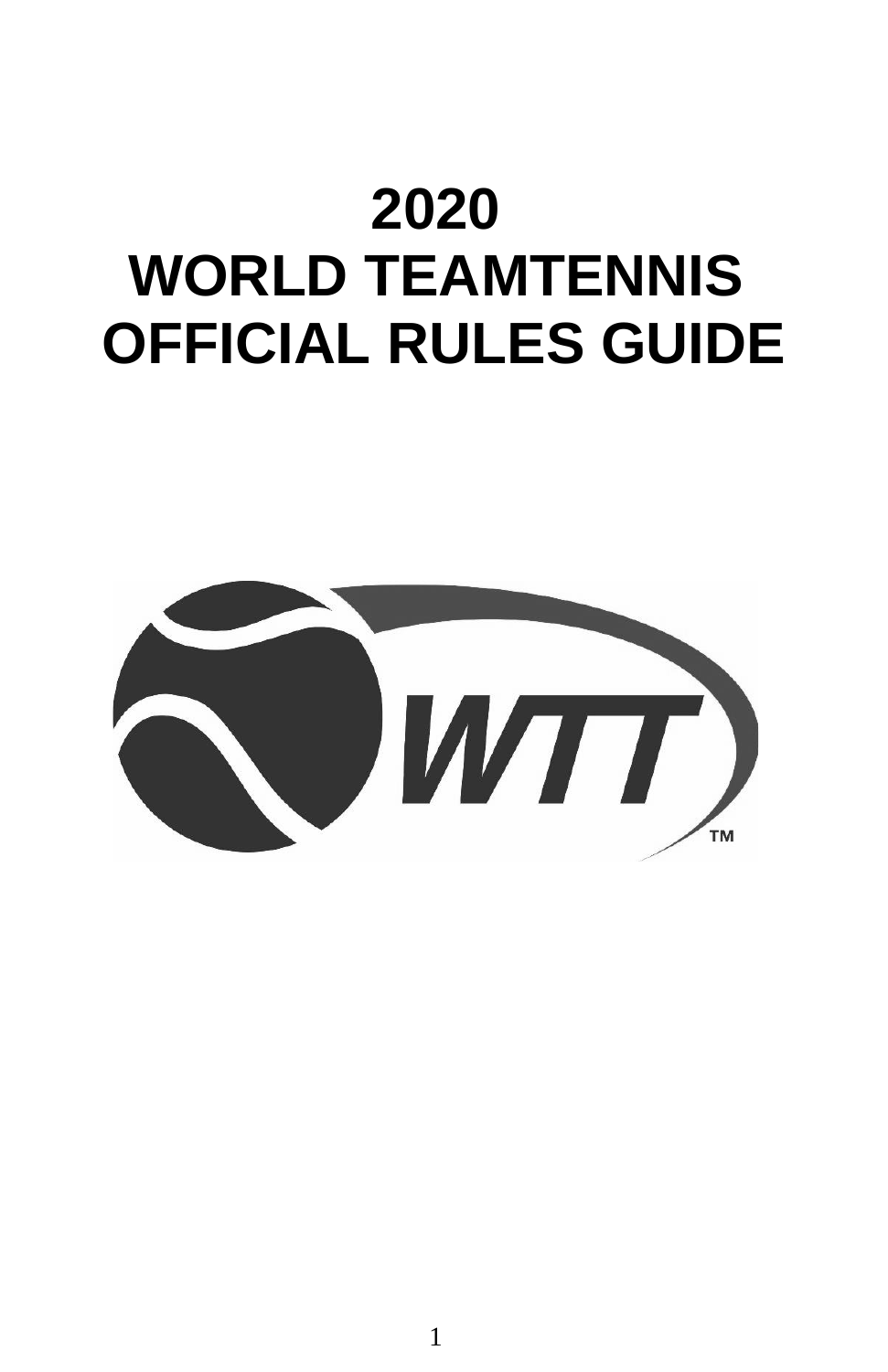

#### **2020 WORLD TEAMTENNIS OFFICIAL RULES GUIDE**

The World TeamTennis Official Rules Guide is published by World TeamTennis, LLC

All contents in this guide are copyrighted 2020 by World TeamTennis, LLC. Reproduction of any portion of the **World TeamTennis Official Rules Guide** is not permitted without prior written consent of World TeamTennis.

#### **Media Contact:**

Jeff Pomeroy - (678) 471-6590 - jpomeroy@jdppr.com Steve Pratt - (310) 408-4555, stevep@bzapr.com

#### **FOR INQUIRIES REGARDING THE RULES GUIDE CONTACT:**

Bryan Hicks – [bhicks@wtt.com](mailto:bhicks@wtt.com) – (203) 589-5482

Except where otherwise stated in this Rules Guide all rules apply to both genders.

**REVISED – June 9, 2020**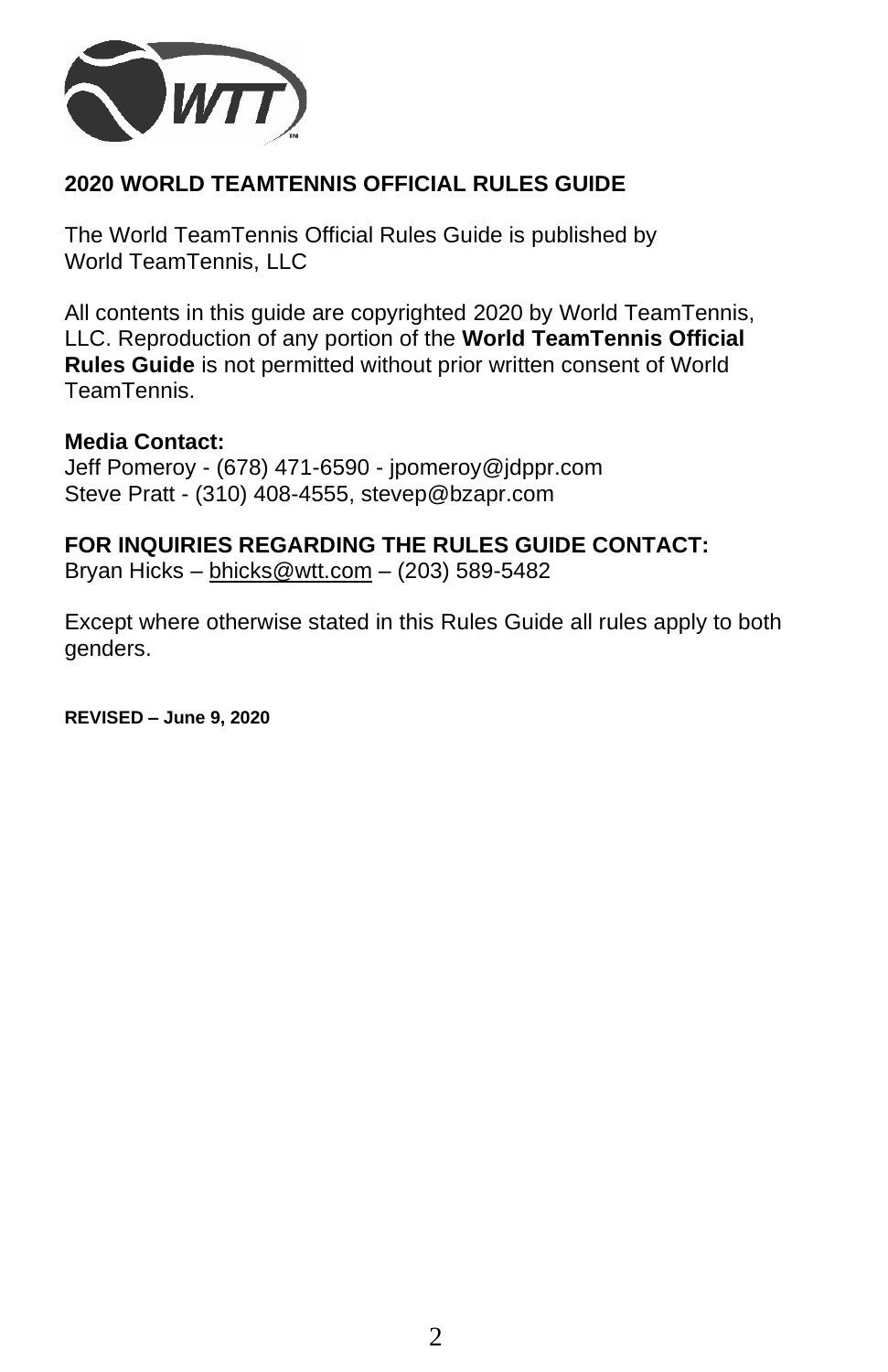### **TABLE OF CONTENTS**

| SECTION 2 LEAGUE ADMINISTRATION 7       |  |
|-----------------------------------------|--|
|                                         |  |
|                                         |  |
|                                         |  |
|                                         |  |
| SECTION 7 APPEALS, FINES AND CONDUCT 60 |  |
|                                         |  |
|                                         |  |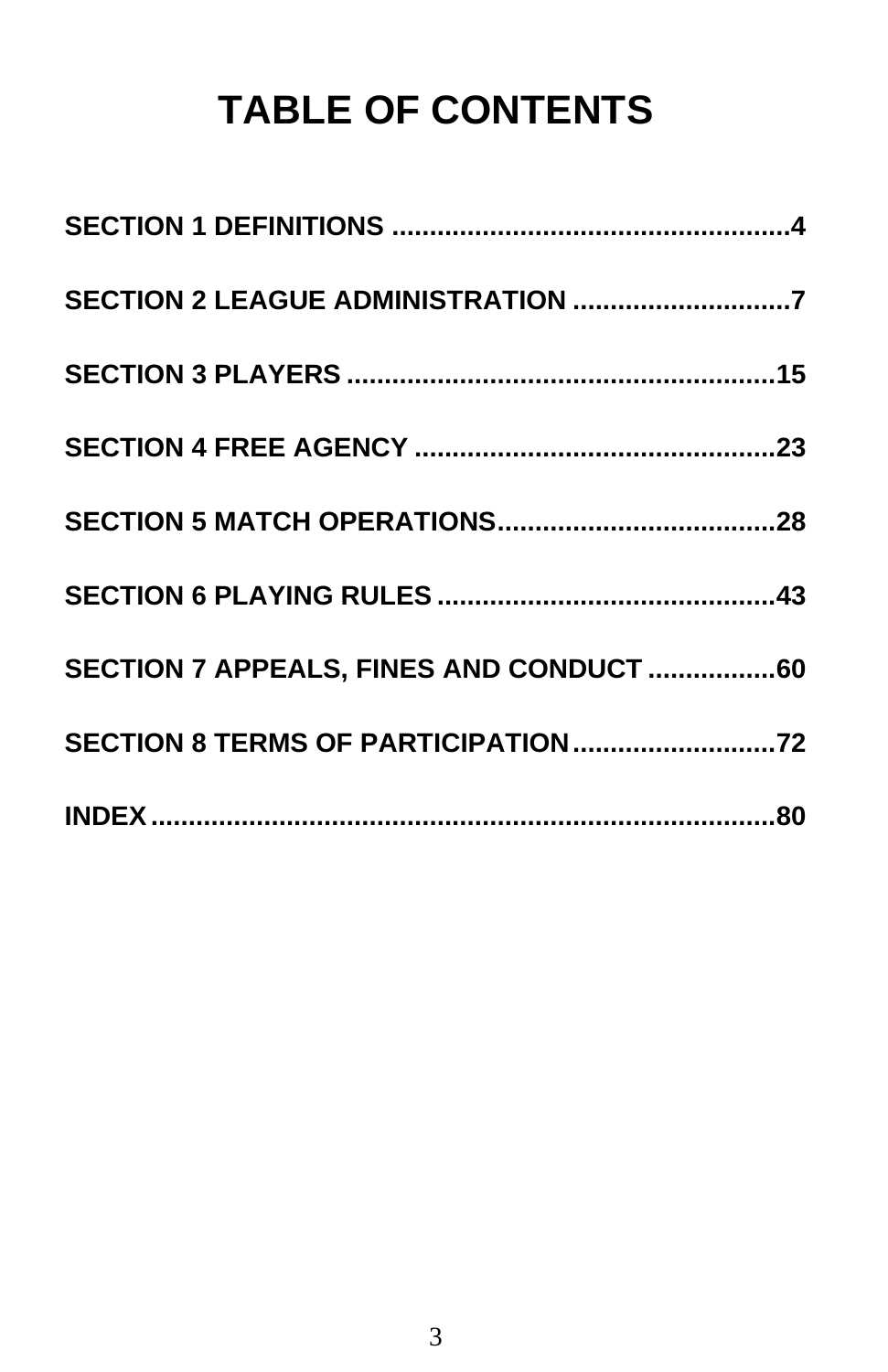# <span id="page-3-0"></span>**SECTION 1 DEFINITIONS**

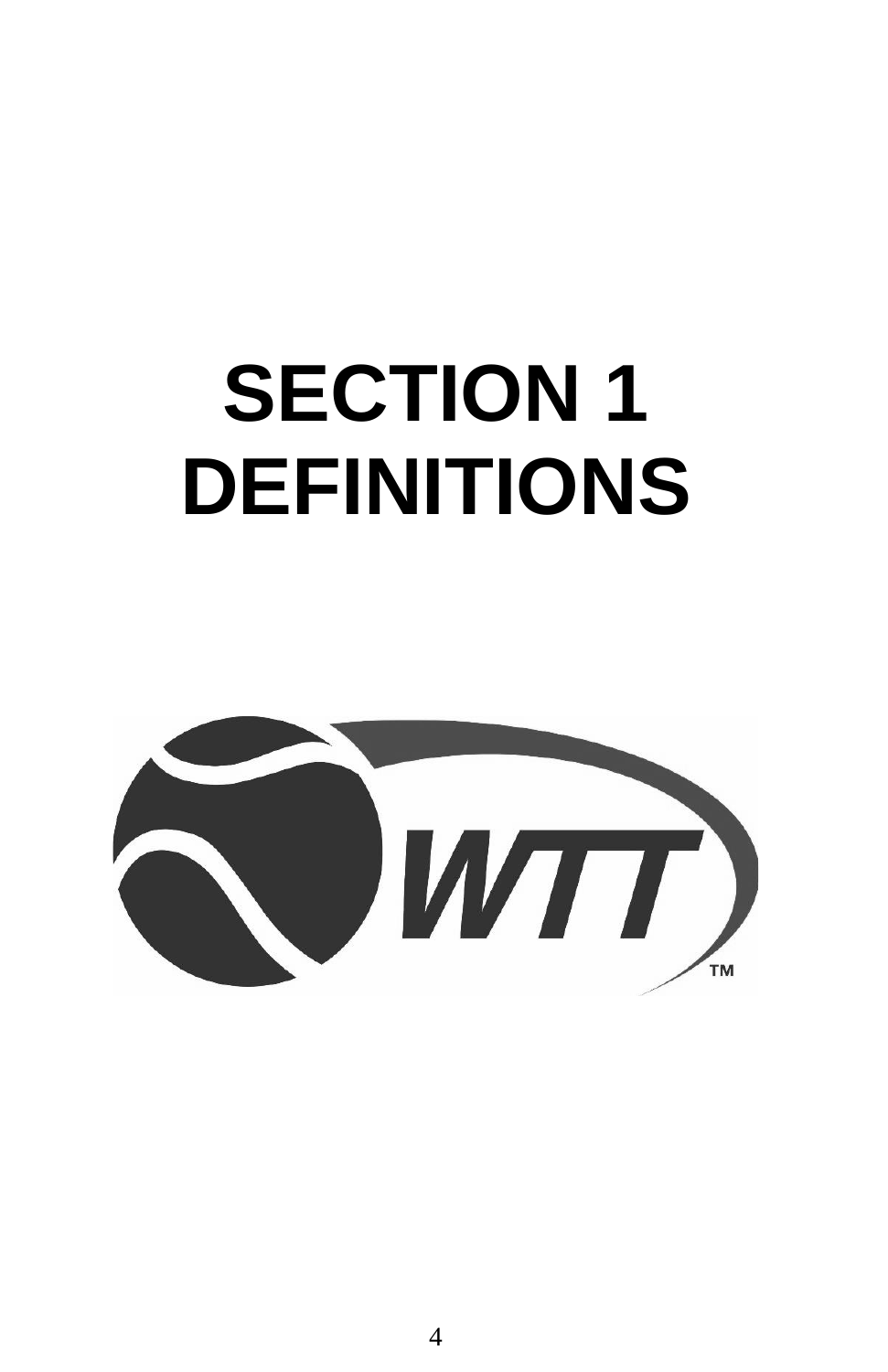- 101 **WORLD TEAMTENNIS, LLC (WTT)** is the owner and administrator of the World TeamTennis League. WTT has the right to revise these rules periodically at its sole discretion.
- 102 **RULES** WTT distributes the Rule Guide to franchise owners, players, and officials prior to the beginning of the season. The World TeamTennis Official Rules Guide governs the operations of WTT matches and various matters regarding the relationship between WTT, the players, and franchise owners in conjunction with the Confidential Operations Manual.
- 103 **FRANCHISE OWNERS** are those individuals who have signed Franchise Agreements with WTT whereby they are granted the right to establish own and operate an individual WTT Franchised Team in a certain area approved by WTT.
- 104 **FRANCHISE AGREEMENT** refers to the agreement signed by WTT and the individual franchise owners, under which the franchise owner is given the right to stage matches.
- 105 **PLAYERS** are individuals calling themselves amateurs or professionals who sign and agree to play WTT according to the terms and conditions as stated in the Player Agreement. All Players (Franchise, Limited Season, Roster, Substitute) are Independent Contractors of World TeamTennis and not employees.
- 106 **PLAYER INDEPENDENT CONTRACTOR AGREEMENT** refers to the agreement between player and/or player agent and WTT under which a player is engaged to play in the League season.
- 107 **FREE AGENCY** is the system by which players who have signed Player Agreements are acquired by the teams according to the Free Agency Rules (Section 4).
- 108 **OFFICIAL BALL** shall be selected by the League Office.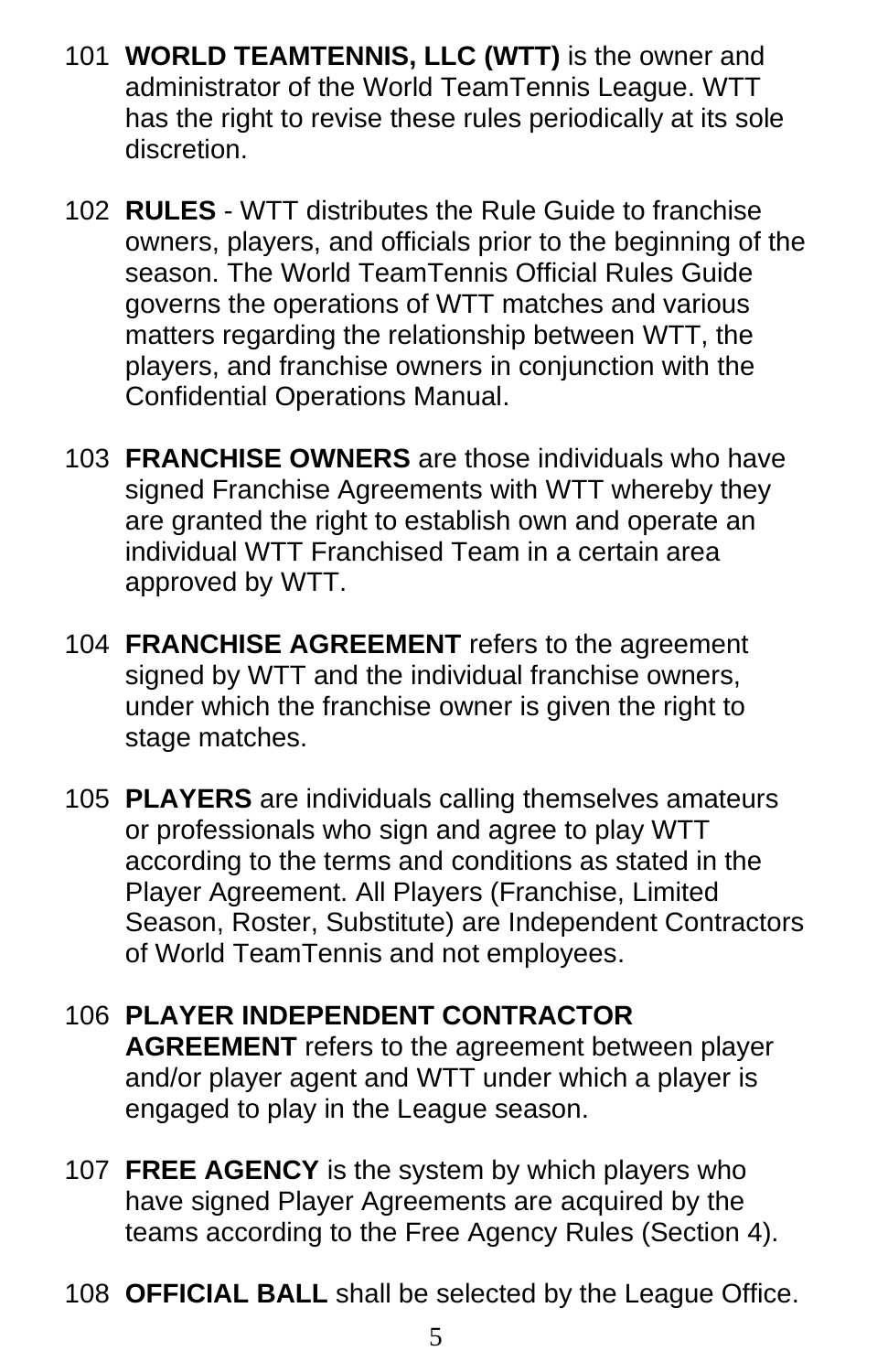- 109 **COACHES** each team must select their own coach. Teams will not be permitted to have player/coaches. See also Rules 208, 312, 506, 630, 704, 705, 710, & 805.
- 110 **SCHEDULE** will be made by WTT and distributed to the franchise owners each year. The Schedule will include the date, time, and location of each match which must take place within the season.
- 111 **REGULAR SEASON** consists of dates set by the League whereby all regular season matches will take place.
- 112 **SEASON QUALIFICATION**: For all players other than franchise, a season is defined as either (a) playing in three (3) matches for one team, or (b) playing a total of four (4) matches in one season regardless of the number of teams.
- 113 **WORLD TEAMTENNIS FINALS** is the season-ending event in which the top two (2) teams will compete for the King Trophy, named after WTT co-founder Billie Jean King. The World TeamTennis Finals will be played on August 2, 2020.
- 114 **MATCH** is each individual contest between two World TeamTennis teams which shall consist of five (5) sets (men's and women's singles, men's and women's doubles and mixed doubles) played according to these Rules (Section 5 - Match Administration and Section 6 - Playing Rules).
- 115 **OFFICIAL PLAYING SURFACE -** The League Office mandates that the home team provide a hard court which shall be painted as described by the League.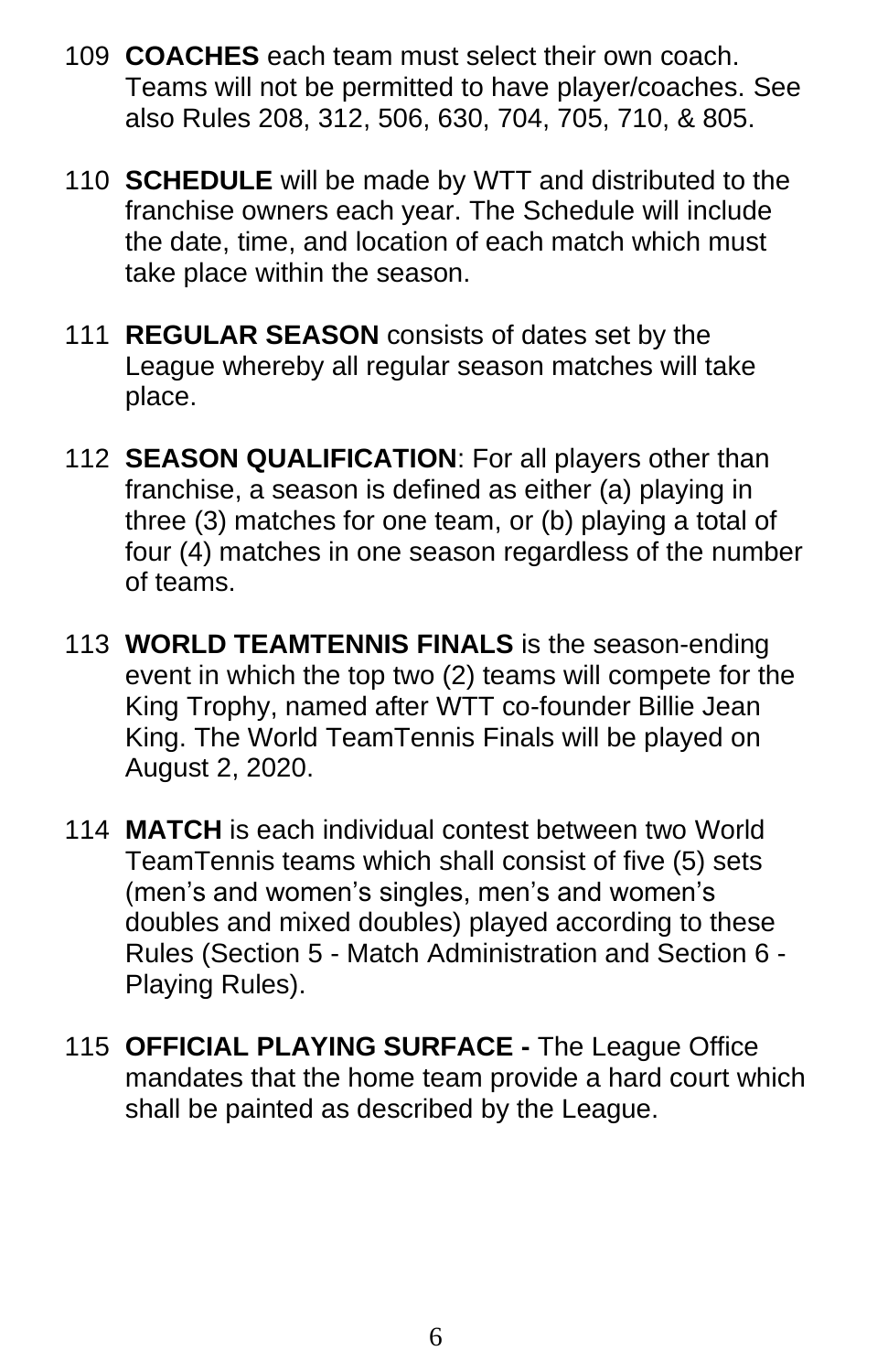### <span id="page-6-0"></span>**SECTION 2 LEAGUE ADMINISTRATION**

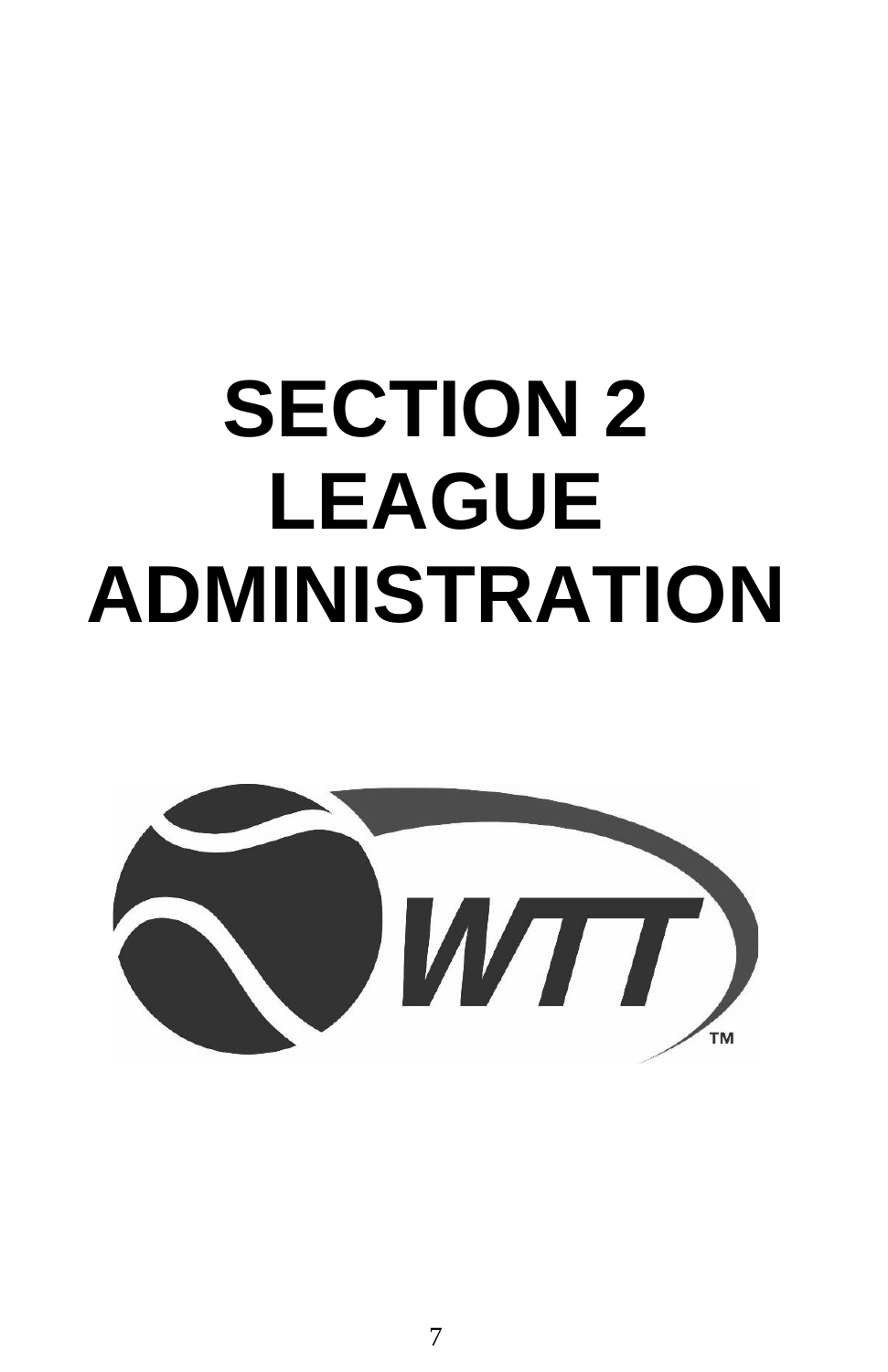201 **WORLD TEAMTENNIS MATCHES** will be operated under control of these Rules, the Franchise Agreement, the Confidential Operations Manual, and the individual Player Independent Contractor Agreements.

#### 202 **INTERPRETATION OF THE RULES**

- A In respect to the rules, final word or interpretation regarding the franchise owner and the League will be taken directly from the Franchise Agreement.
- B In regard to a player and the League, final word or interpretation will come directly from his/her Player Independent Contractor Agreement.
- C The CEO/Commissioner or their designate has final authority on any situation which is not specifically covered in the Franchise Agreement, Player Independent Contractor Agreement, or this rules guide.

#### 203 **OFFICERS**

- A **WORLD TEAMTENNIS, LLC** shall appoint the Officers of the League. The duties and responsibilities for running the League rest with the CEO/Commissioner of WTT.
- B **CEO/COMMISSIONER** will be responsible for the staging of the matches, implementation of these Rules, and rendering judgments necessary to protect the integrity of the League and the competition on the playing court. The CEO/Commissioner is responsible for the day-to-day operations of the League.
- C **LEGAL COUNSEL** is appointed by the CEO/Commissioner and provides legal direction to the League.
- D **DIRECTOR OF OFFICIATING** is responsible for the selection, training and scheduling of all officials and reports to the CEO/Commissioner.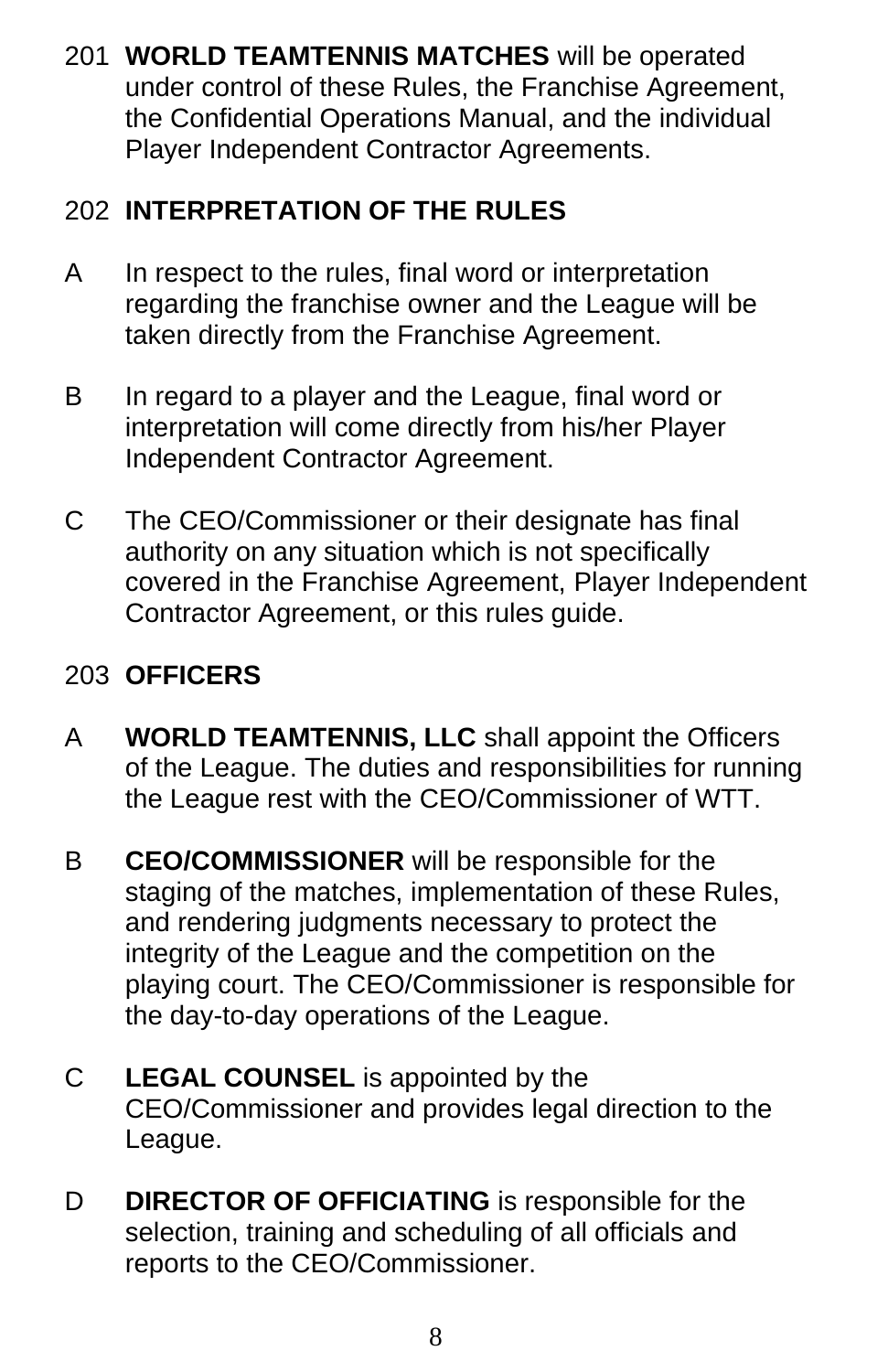#### 204 **WTT FINALS**

- A All Roster Players, Limited Season Players, and Franchise Players must participate on his/her team for three (3) matches during the regular season to qualify for participation in the WTT Finals.
- B If a player substitutes for a team for the first time during the WTT Finals, that player may play only two sets in the match.
- 205 **LEAGUE STANDINGS** will be determined on the basis of the final season win-loss record of completed matches the individual teams compile with the percentage of wins versus matches played being the primary determinant.

#### 206 **LEAGUE STANDINGS TIEBREAKERS**

#### A **TWO TEAMS TIED**

If there is a tie in the final standings between two (2) teams on the basis of the foregoing, the following tiebreaking procedures will apply:

- 1. Head to Head Record
- 2. Most Games won in Head-to-Head Meetings.
- 3. Least Games lost in Head-to-Head Meetings.
- 4. Most Games won in matches with common opponents.
- 5. Least Games lost in matches with common opponents.
- 6. Overall Games Won
- 7. Overall Games Lost
- 8. Coin Toss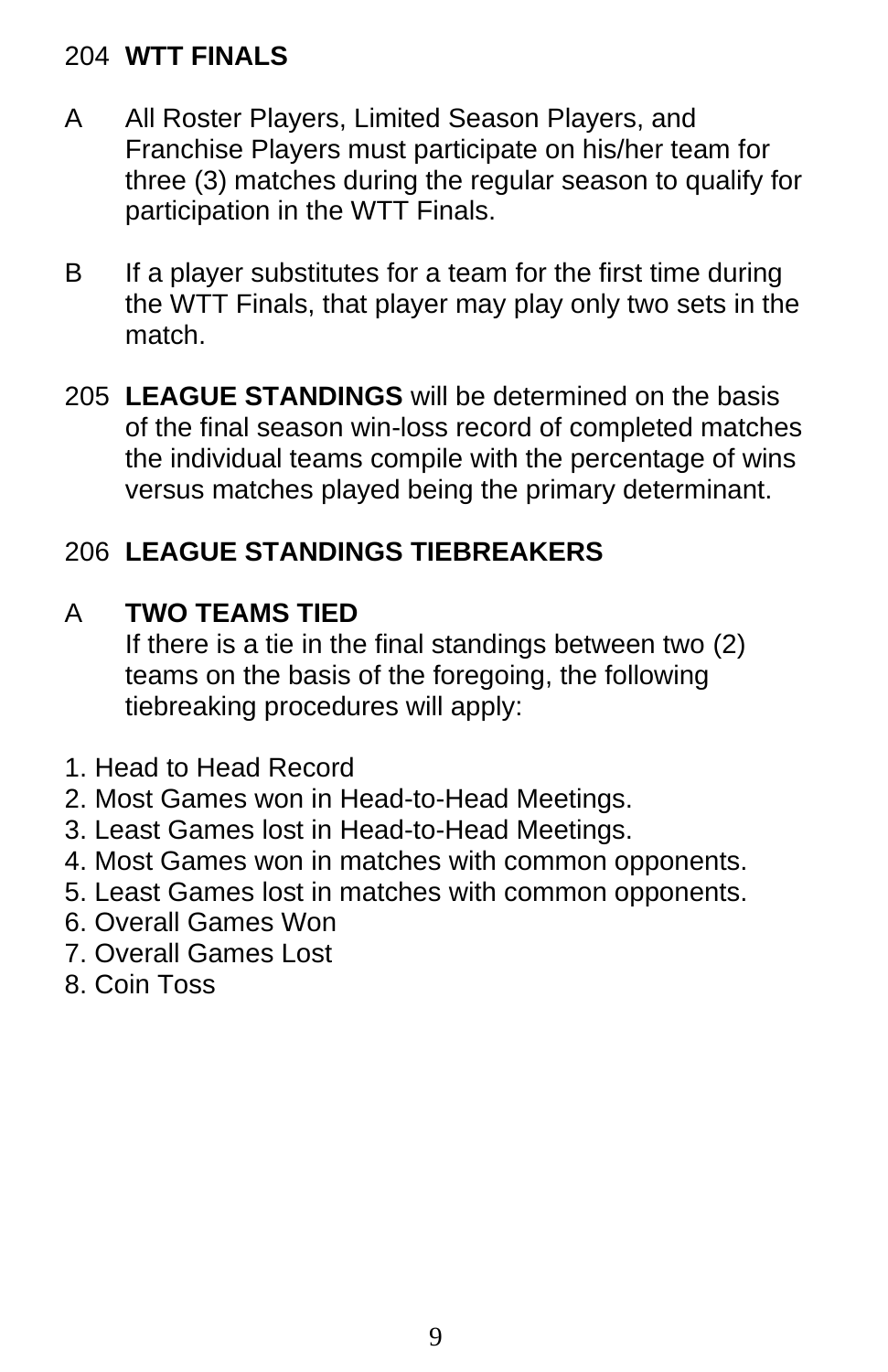#### B **MORE THAN TWO TEAMS TIED**

If there is a tie in the final standings between three or more teams AND none of the tying teams has won all matches against all tying opponents the following tiebreaking procedures will apply:

- 1. Most Games won in matches with common opponents.
- 2. Least Games lost in matches with common opponents.
- 3. Game Differential in matches with common opponents.
- 4. Overall Games Won
- 5. Overall Games Lost
- 6. Coin Toss

**Note: Only applies for tiebreakers 4 & 5 when two teams are tied and tiebreakers 1-3 for ties between three or more teams.** If there is a difference in the number of matches with common opponents, the team with an additional match(es) will have the difference in the number of matches eliminated by the following procedure:

- 1. The team's matches with common opponents games won will be sorted in ascending order.
- 2. The number of games won in matches with common opponents will be averaged.
- 3. Starting with the closest score below the average and descending, scores will be eliminated until the number of matches with common opponents is equal.

This same process will be used for least games lost with common opponents if necessary. Least games lost scores will be sorted in descending order and matches will be eliminated starting with the closest score above the average and ascending.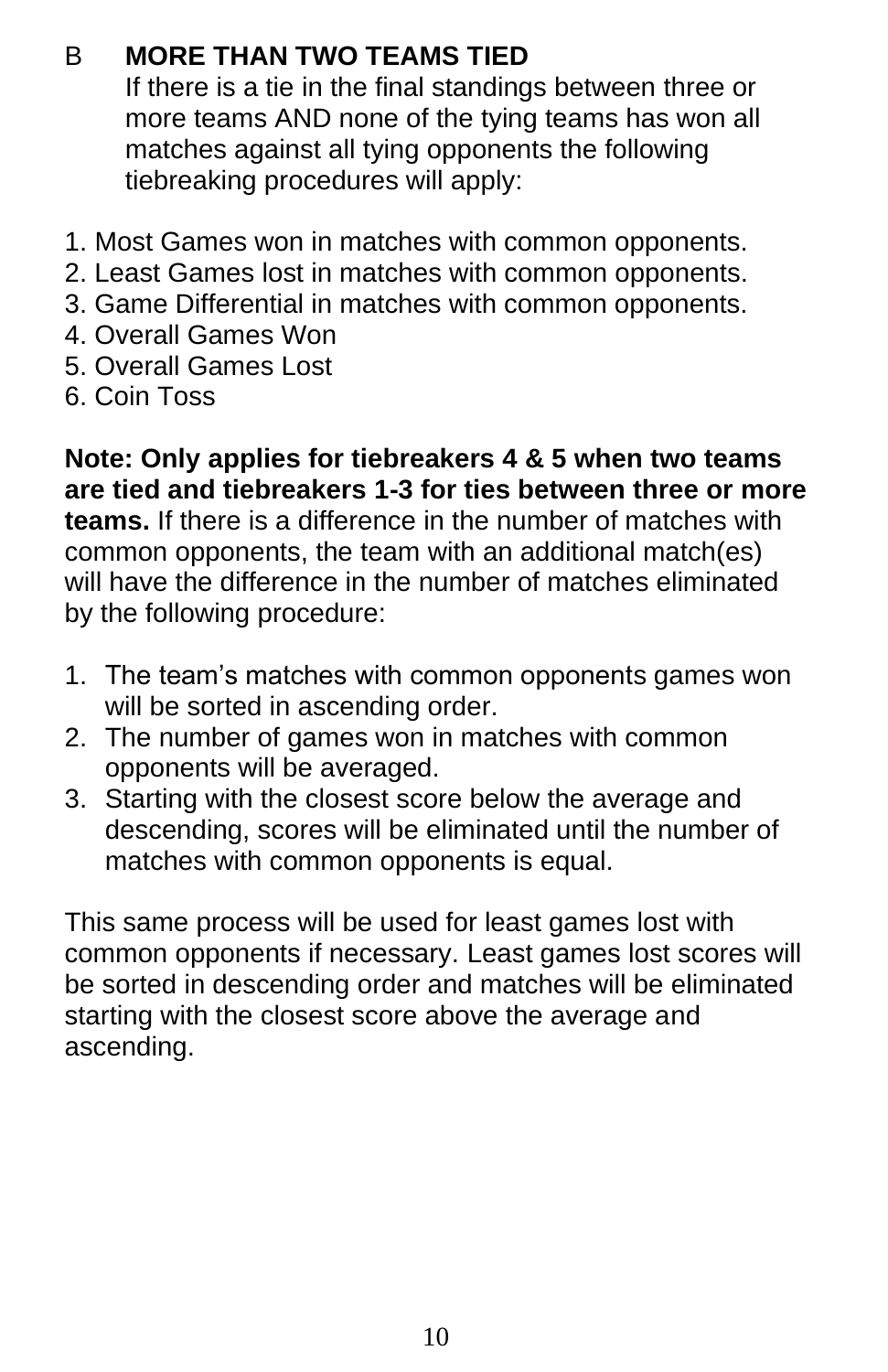**Example:** If two teams are tied and tiebreakers 1-3 have not broken the tie and there is a difference in the number of matches between common opponents or for tiebreakers 1-3 when three or more teams are tied. The tie will be broken as follows:

| Team A played 11 common                      | Team B played 10 common     |  |
|----------------------------------------------|-----------------------------|--|
| opponent matches.                            | opponent matches.           |  |
| Games Won in Matches with common opponents - |                             |  |
| sorted in ascending order                    |                             |  |
| 25, 24, 23, 20, 18, 16, 15, 12,              | 25, 25, 23, 22, 20, 16, 13, |  |
| 11, 10, 7                                    | 12, 7, 4                    |  |
| Average of Games won =                       |                             |  |
| 16.45                                        |                             |  |
| The match eliminated is: 16                  |                             |  |
| Total Games Won = 165                        | Total Games Won = 167       |  |

- 207 **COMPLETED MATCH** is determined by the score in the match at the completion of the five sets plus Extended Play and Supertiebreaker, if necessary.
- A If an act of nature occurs, the match will be completed indoors as quickly as possible.
- B If the match can't be completed indoors, the League will determine when the match will be completed.
- C If the match can't be completed during the regular season and three (3) sets have been completed, the match result will count in the League Standings. If three (3) sets have not been completed, then the match will not count in the League Standings but the games played will count towards bonus money standings.
- 208 **COACHES** will be hired and compensated by the individual franchises.

#### 209 **REGULAR SEASON AND WTT FINALS COMPENSATION** will be distributed to each player according to the terms outlined in each Player's Player Independent Contractor Agreement.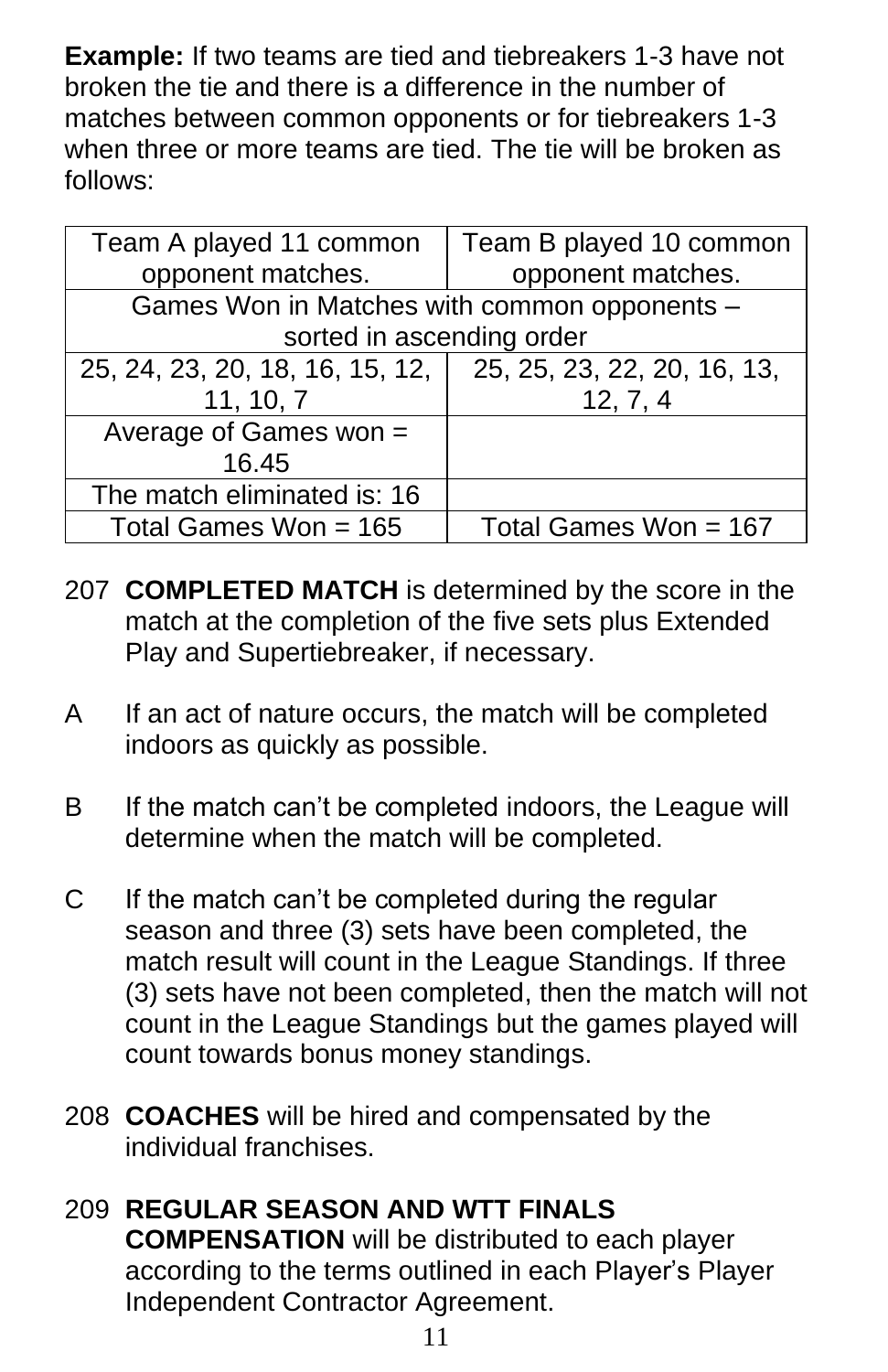#### 210 **WTT BONUS INCENTIVES**

Note: These figures are subject to change at the sole discretion of WTT.

- A 2020 Regular Season No Bonus Incentives
- B 2020 WTT FINALS Bonus Structure

| <b>Prize Money Pool</b> |
|-------------------------|
| \$500,000               |
| \$250,000               |
| \$125,000               |
|                         |

C 2020 MVP Awards - No Bonus Incentives

#### 211 **WTT REGULAR SEASON PRIZE MONEY RULES**

#### A **BONUS ELIGIBILITY**

Only players, who appear on a team roster for 10 out of 14 matches of a team's matches, are eligible for bonus money.

#### B **INDIVIDUAL SET FINISH – Not Applicable for 2020**

#### C **TIES**

If there is a tie in the final standings, the following tie-breaking procedures will apply:

1. The tie will be broken in favor of the team/player with the most direct wins over the tying team(s)/player(s).

2. If a tie still exists, the team/player who has won the most total games in the regular season will be given precedence.

3. If a tie still exists, it will be broken in favor of the team/player that has scored the most games over the other during the regular season.

4. Should a tie still exist, it will be broken by the team/player that has lost least total games in the regular season.

5. If a tie still exists, there will be a coin toss.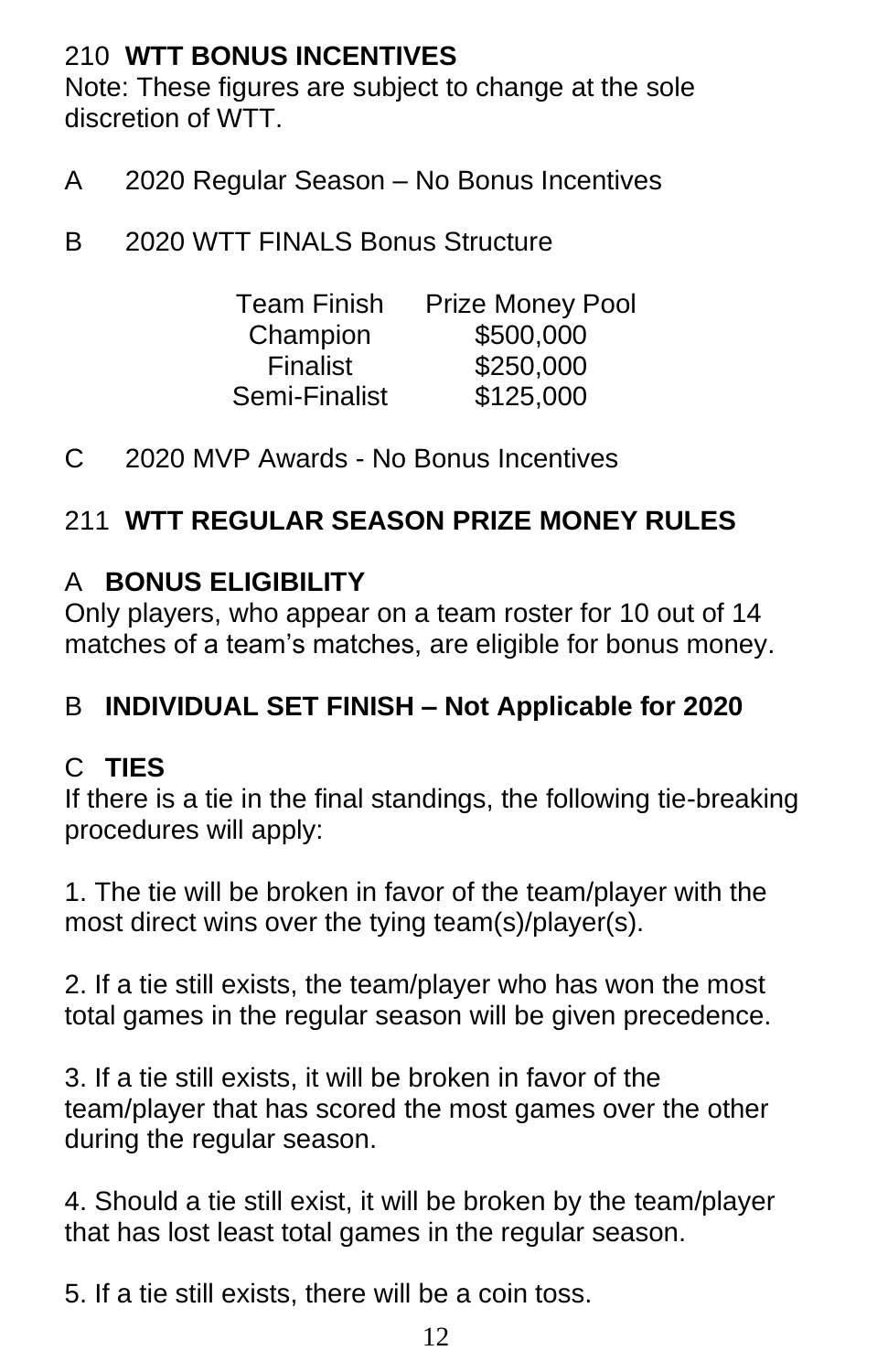#### 212 **MVP/ROOKIE OF THE YEAR AWARDS**

- A Prize Money for MVPs and Rookies of the Year will be distributed in whole to the players at the end of the Regular Season who have the highest percentage of games won versus games played in all sets.
- B To be eligible for the awards, he/she must appear on a team roster for 10 out of 14 matches.
- C To qualify for awards, a player must play at least 50% of the total team games played in two (2) different sets.
- D Any ties will be broken according to rule 211C.
- E A player may not win MVP and Rookie awards in the same year.

#### 213 **ROOKIE OF THE YEAR AWARD QUALIFICATION**

To qualify for the Rookie of the Year Award, a player must not have previously played either three (3) matches for one (1) team in a season or four (4) matches total in a season regardless of the number of teams.

#### 214 **PLAYER OF THE WEEK AWARDS**

The player of the week awards will be awarded based on the votes of the player of the week committee which will be composed of League Staff, members of the media, and industry professionals.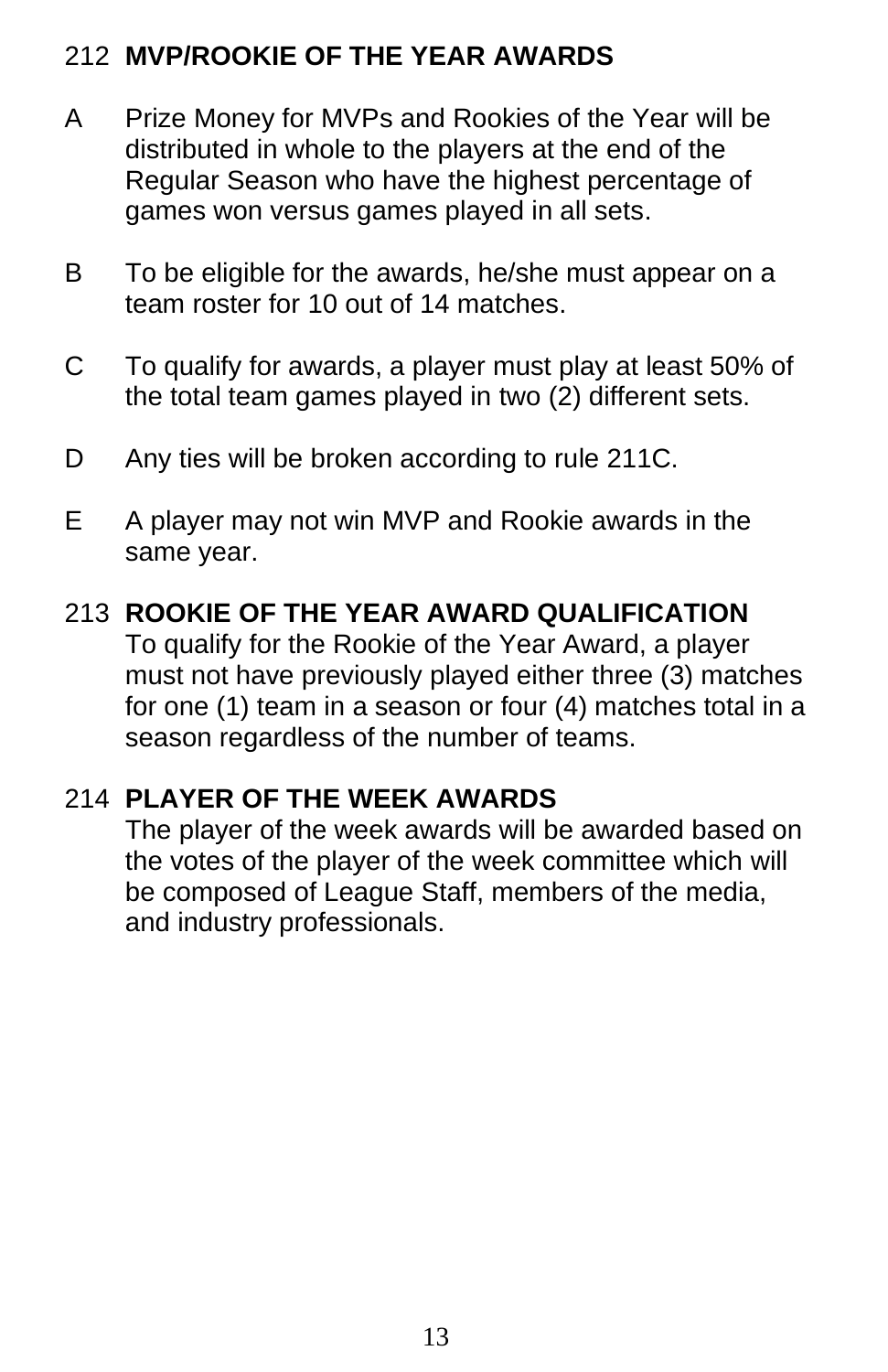#### 215 **WTT FINALS PRIZE MONEY RULES**

- A 10% of the Finals prize money pool will be awarded to the Team Owner
- B Teams may have 2 Franchise players (1 of each gender) on their roster for the WTT Finals. Up to 40% of the Finals prize money pool may be used to compensate Franchise Players. Any funds not used for Franchise players will be paid to Roster Players.
- C 50% of the Finals prize money pool and remaining Franchise player funds will be used to compensate Roster/Limited Season players. 2 players of each gender will receive an even share (25%) of these funds prorated based on the percentage of regular season matches the player appeared on the roster. The remainder of the player's share will be retained by the League.

**Example**: A player who appeared on the roster for 11 matches will receive 78.5% of the share available.

- D Roster/Limited Season Players must be on the roster for a minimum of 10 matches to be eligible for a share of the Finals prize money pool.
- E Roster/Limited Season/Substitute Players who are on the roster for less than 10 matches will be paid the player's negotiated per match fee and are not eligible for a share of the Finals prize money pool.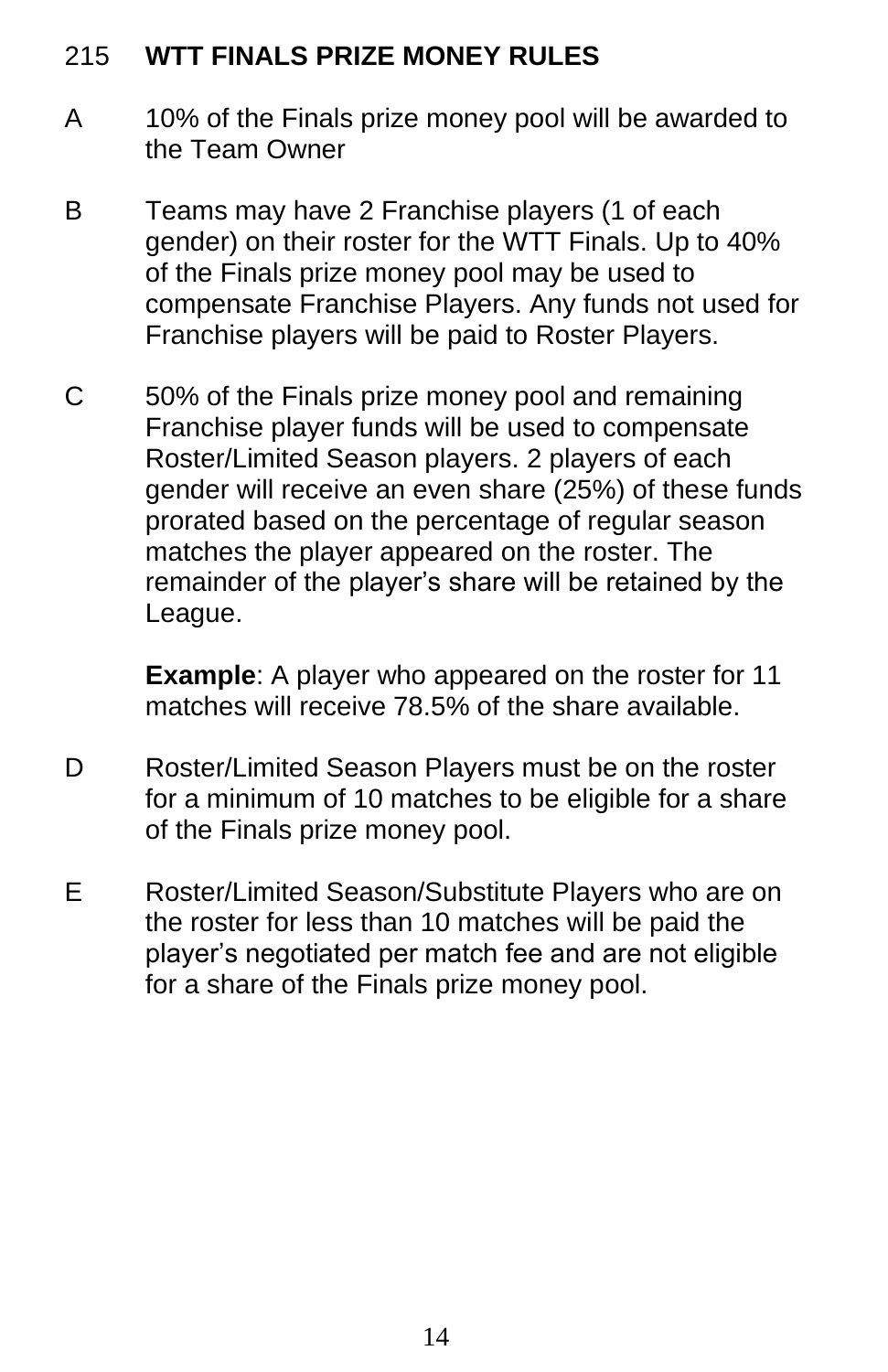# <span id="page-14-0"></span>**SECTION 3 PLAYERS**

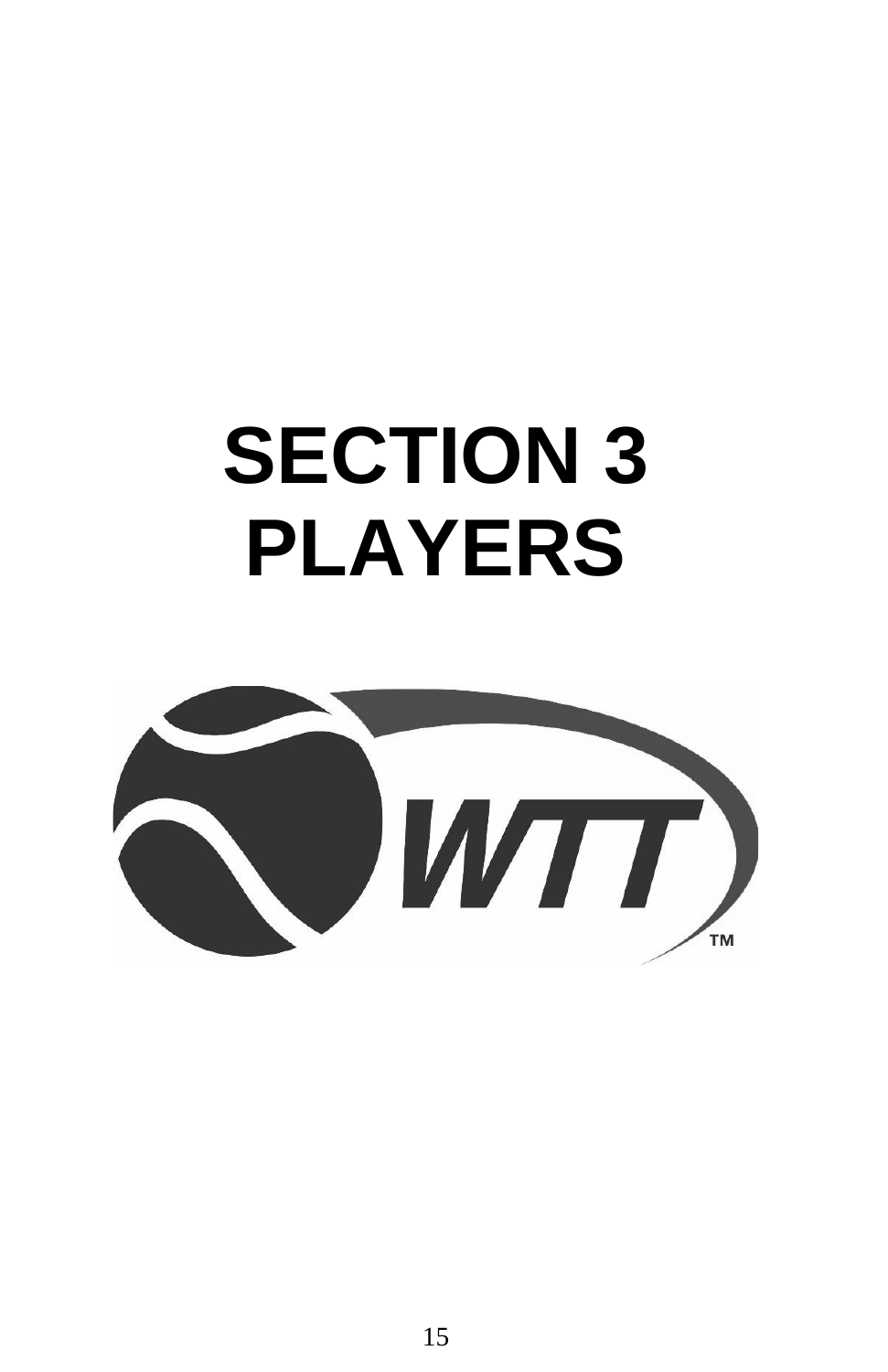#### 301 **FRANCHISE PLAYER**

- A A player who is compensated on a per match basis determined at the sole discretion of WTT. Regardless of whether a Franchise Player plays a match at home or away, a Franchise Player's compensation is funded solely by the Franchise Team on which the Player is a member, except when another team confirms a visit for this player. A Franchise Player is not required to play every match in a season. The League will honor any restrictions regarding a Franchise Player's participation in specific markets or scheduling conflicts.
- B All Franchise Players agreements will be negotiated by teams directly with the player.
- C Each team may have up to 5 Franchise Players and may protect any Franchise Player from the 2020 season until April 1, 2020.
- D Franchise Players may be signed between December 1, 2020 and July 26, 2020. Franchise Players match schedules may be adjusted until July 26, 2020.To be able to sign a Franchise Player a Letter of Credit must be submitted to the League.
- E Any conflicts regarding a player will be broken by order of finish.
- 302 **LIMITED SEASON PLAYER** A player may enter the 2020 WTT Season 2 weeks if the player meets the criteria listed below. Regardless of whether a Limited Season Player plays a match at home or away, the player's compensation is funded solely by the team on which the player is a member.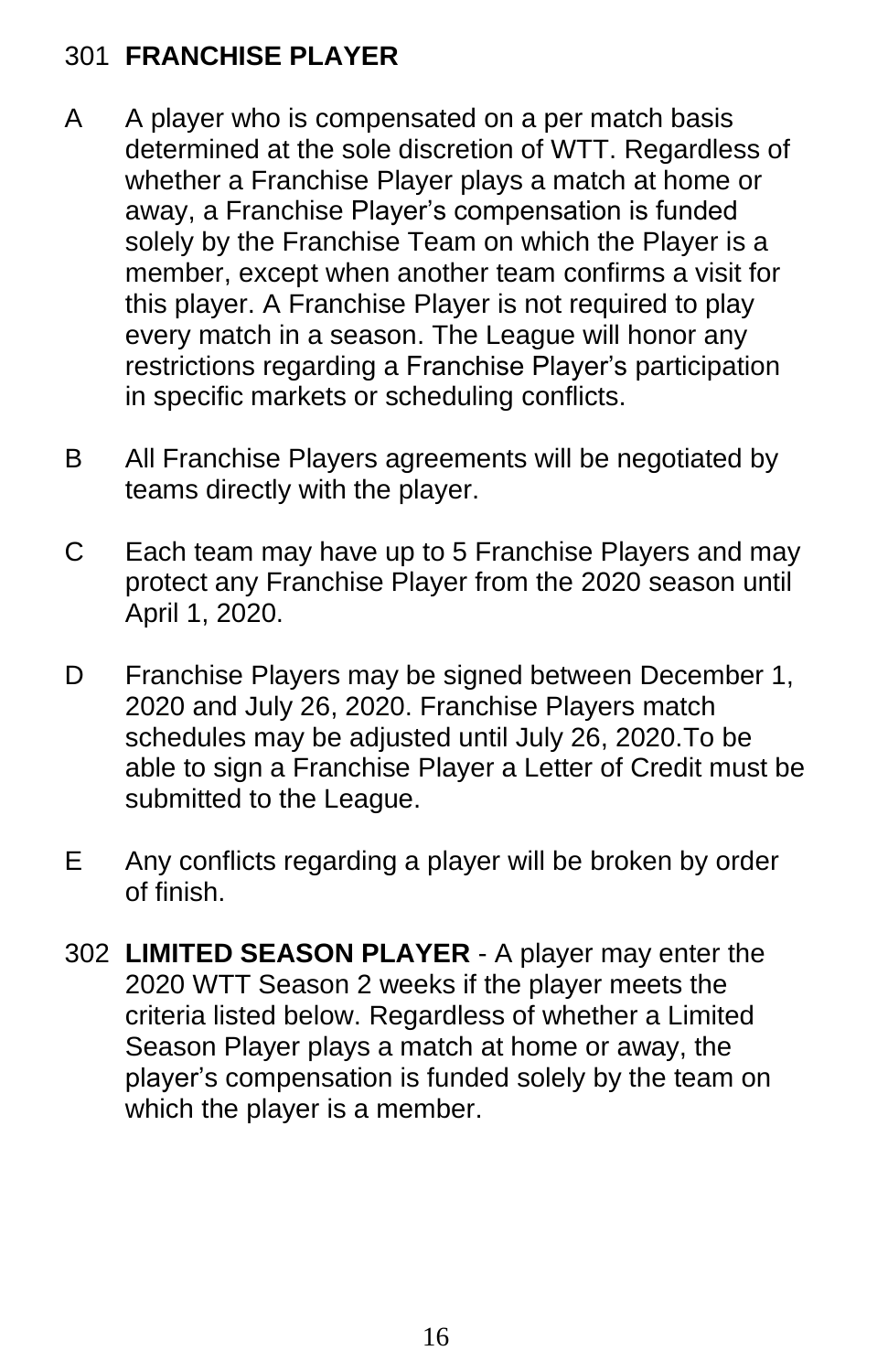A player may enter the 2020 WTT Season for 2 weeks if the player:

1 - Was ranked in the top 100 ATP or WTA singles in the 2020 year end rankings or,

2 - Was ranked in the top 40 ATP or WTA singles during 2017, 2018, or 2020 or,

3 - Was ranked in the top 10 ATP or WTA doubles at the time of signing an agreement for the 2020 WTT Season.

#### 303 **MATCH RESTRICTIONS**

A Franchise and Limited Season Players who meet the following criteria may be signed for unlimited matches.

1-Grand Slam Champion or,

2-Previously ranked in the top 10 in singles or,

3-Currently ranked in the top 50 in singles or,

4-Hometown Player – Lived or currently lives in the team market or,

5-Franchise player in 2020 (grandfathered for 2020 only)

- B **2020 EXCEPTION ONLY - Franchise and Limited Season Players who do not meet the criteria above may be signed for all matches in the 2020 Season.**
- 304 **A ROSTER PLAYER -** A player who is paid a fee on the basis of the entire season (14 matches) and whose fee is funded solely by the Franchisee on whose Team that player is a member. A Roster Player is required to play every match in the WTT season except (i) as replaced by a Franchise Player or a Limited Season Player, (ii) as may be stipulated in that Roster Player's agreement with WTT, or (iii) if the Roster Player is playing in a capacity as a substitute for another player.
- 305 **AMATEUR PLAYERS -** World TeamTennis in conjunction with the USTA and WTT Franchise Owners can assign a full team of American Amateur players (two boys, two girls) to a specific World TeamTennis team.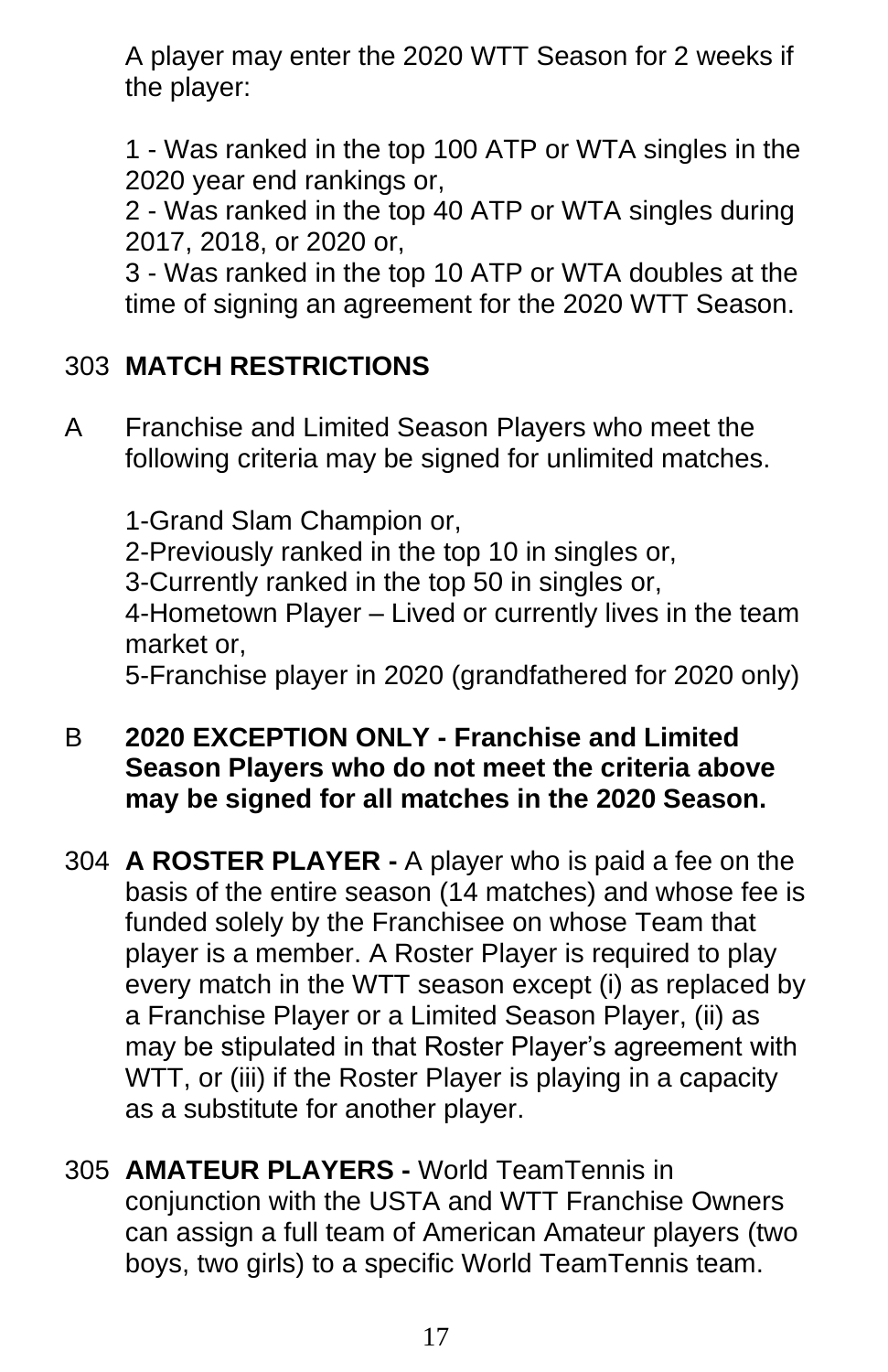#### 306 **ALTERNATE PLAYERS**

- A Alternate Players are selected by the team to sit on the bench at home and away matches. If the team chooses to travel their local Alternate Player, the team must pay all of the Alternate Player's expenses.
- B The alternate man and woman are not obligated in any way to the League or the League to them.
- C Alternate Players may only play according to Rule 507, if a player becomes ill, injured, or ejected during a match and through that absence, the team would not be able to field a doubles team.
- D Each team may have one designated alternate player per gender, per WTT match. Player shall be named prior to the start of the match and submitted to the umpire with the final lineups.

#### 307 **PROTECTION ELIGIBILITY**

- A The League will provide each team a list of players are eligible to be protected.
- B Franchise Players may be protected after appearing on a roster for one (1) match in the previous season and committed to playing at least one (1) home match.
- C Limited Season, Roster, and Substitute players may be protected after appearing on a roster for three (3) matches in the previous season.
- D Any player who was drafted for the 2020 season that became injured before the 2020 season is eligible to be protected for the 2020 season.
- E If a Substitute Player has played a minimum of three (3) matches for a team in a season, that team has the option to protect the Substitute Player or the original player for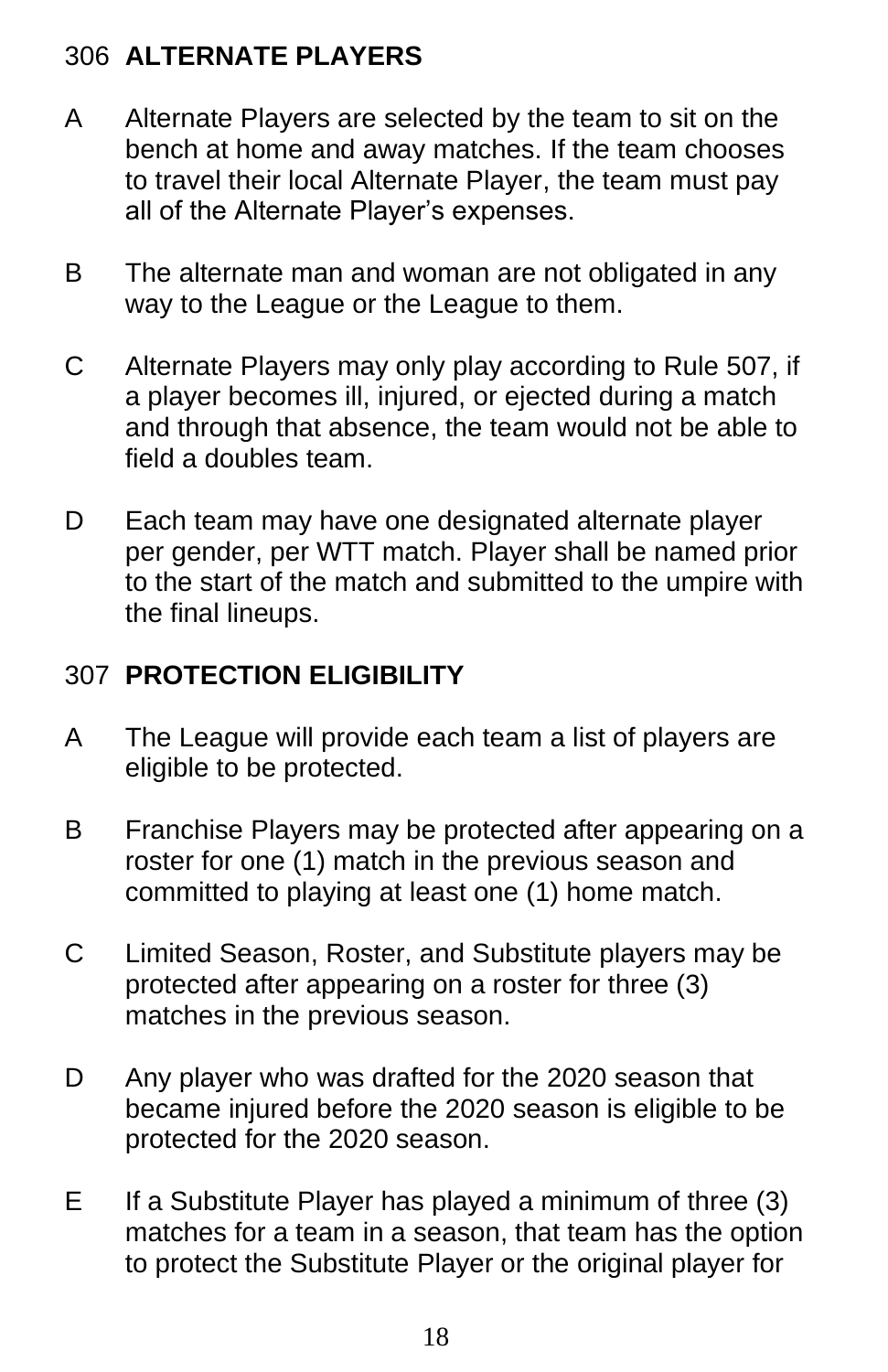the following year's Season. See Substitute Players rule 309.

#### 308 **PLAYER LIMITATIONS**

- A All players, other than substitutes, may play in only three (3) sets per match, except as listed below.
- B If a Substitute Player is brought in to replace a Roster Player for a minimum of three (3) matches, he or she may play in three (3) sets including Extended Play and Supertiebreaker if necessary.
- C If a Substitute Player is brought in for a maximum of two (2) matches, he or she may play only two (2) sets including Extended Play and Supertiebreaker if he or she played in the final set leading into Extended Play or Supertiebreaker.

#### 309 **SUBSTITUTE PLAYERS**

- A Substitute Players are selected by the League to replace ill, injured, or withdrawn players. Substitute Players are treated as if they had been signed by the team relative to these rules.
- B Any player substituting for a Franchise Player may play three sets.
- C Teams are responsible to pay for Substitute Player's travel to and from the match site.
- D Any player is eligible to substitute for a team during the regular season. A Substitute Player may play for more than one (1) team during a season as long as he/she plays only two (2) matches or fewer for each team.
- E If more than one team needs a Substitute Player at the same time, the League will use order of finish as priority to replace the players if a conflict occurs.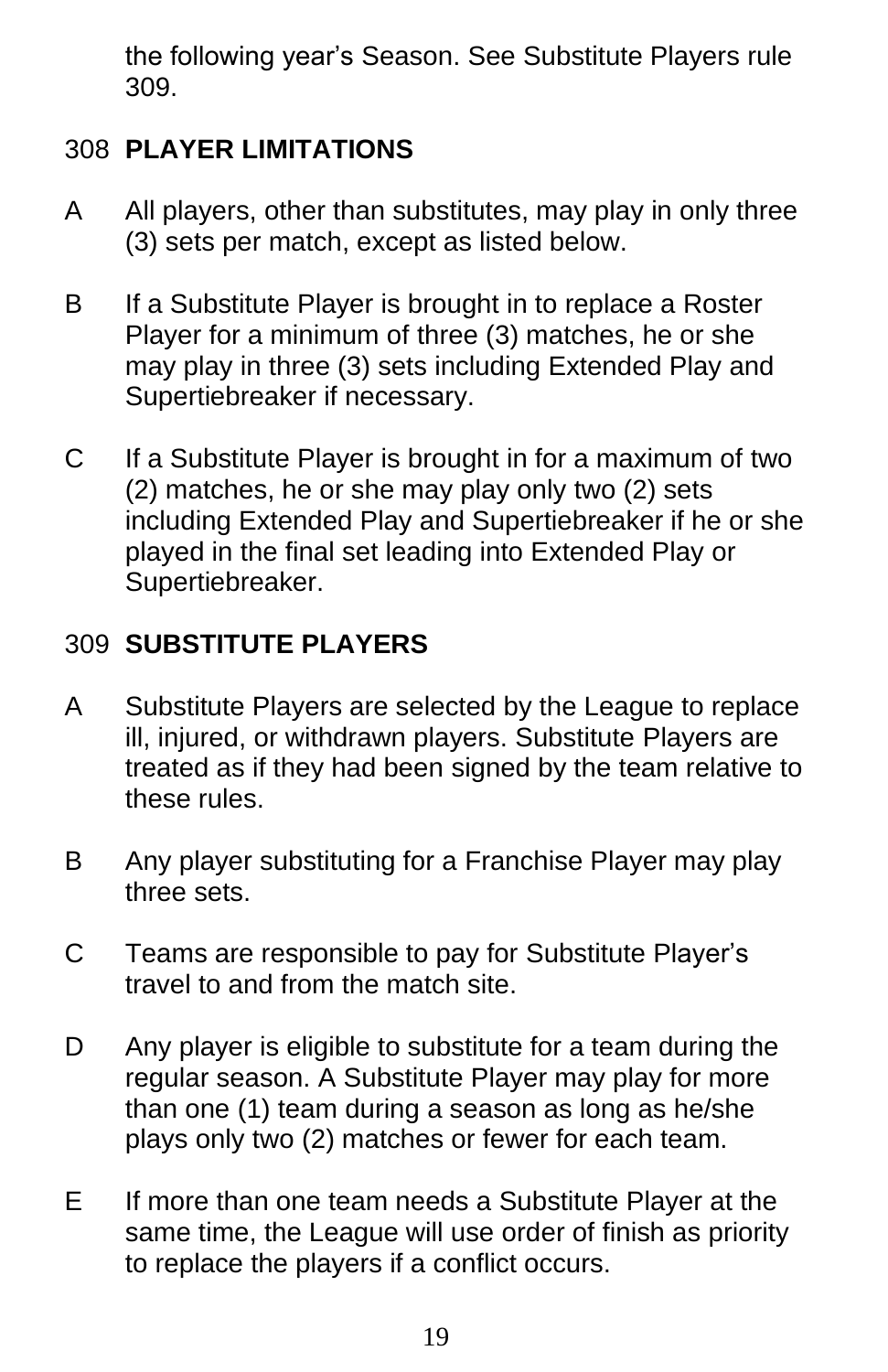F When Substitute Players are required due to injuries or other unexpected player absences, Substitute Players will be located and placed by the League as soon as practicable after the League receives notice of the injury or unexpected withdrawal.

#### 310 **PROMOTIONAL APPEARANCES**

- A If an injured player is required to complete promotional activities before, during, or after a match, the player will be compensated 50% of the players per match fee.
- B Players are deemed injured if the player is unable to participate in the match as determined by the League.
- 311 **POSTSEASON SUBSITUTE PLAYER CRITERIA** In the event that a Substitute Player is required for the WTT Finals, the following procedures will be used.
- A **Ranking Date**: July 13, 2020 (First Monday of the WTT Season)
- B **Determination of Singles/Doubles Ranking**: If player has competed in at least 51% of singles games during the regular season, the player's singles ranking will be used to determine applicable ranking. If player competes in less than 51% of singles games, the player's doubles ranking will be used for ranking purposes. **If a singles ranking is used to qualify, the player must play the singles set in the match. If a doubles ranking is used to qualify, the player must play the men's/women's doubles set in the match.**

**Note:** If a Substitute Player is required and multiple players have qualified for the vacant roster spot, the ranking of the player who played the most matches will be used. If a tie still exists, singles games played percentage will be used to break the tie.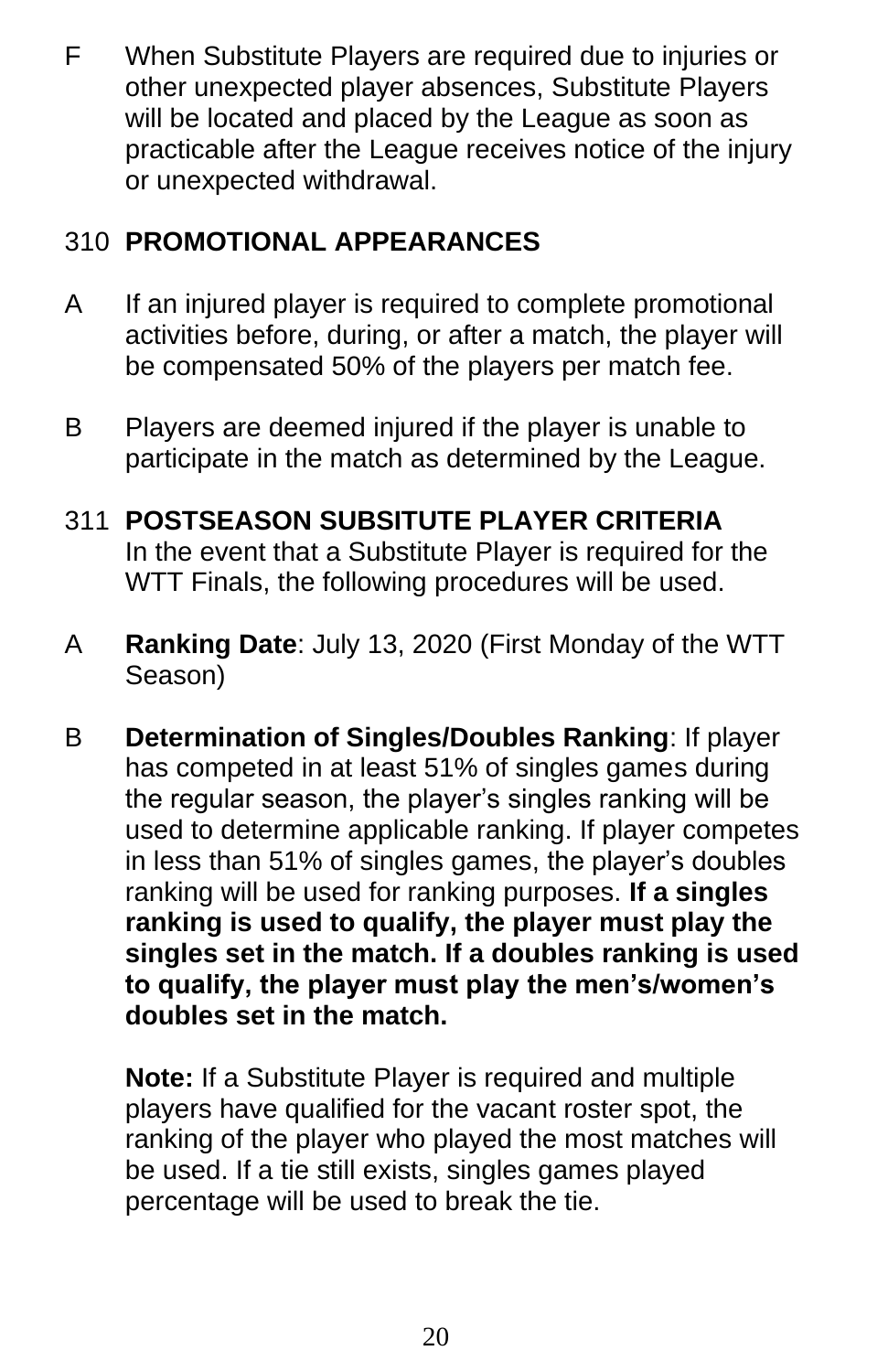#### C **Current Players in Top 200 (singles or doubles)**

If a Substitute Player is required for a player ranked in the top 200 positions, the Substitute Player shall not be more than 20 ranking spots higher than the player he or she is substituting for.

#### D **Current Players Above 200**

If a Substitute Player is required for a player ranked above the top 200 positions, the Substitute's Player ranking shall not be more than 10% higher than the player he or she is substituting for.

**Note: Players ranked higher than 650 may be replaced by a player with a ranking of 585 or higher.**

#### E **Non-Ranked Players or Inactive Player**

If a Substitute Player is required for a player who does not currently have a ranking or is inactive, the average will be calculated based on the year-end ranking of the player's final three (3) seasons on tour. Additionally, the number of inactive years will be multiplied by five (5) and this number will be added to the average to determine the ranking used. The Substitute's player ranking shall not be more than 10% higher than the calculated ranking of the player who is unable to compete. (**Note:** The ranking will be rounded up if equal to or above .5)

F **Inactive Player Definition**: A player who has not competed in five (5) ATP/WTA/ITF events in the past 12 months.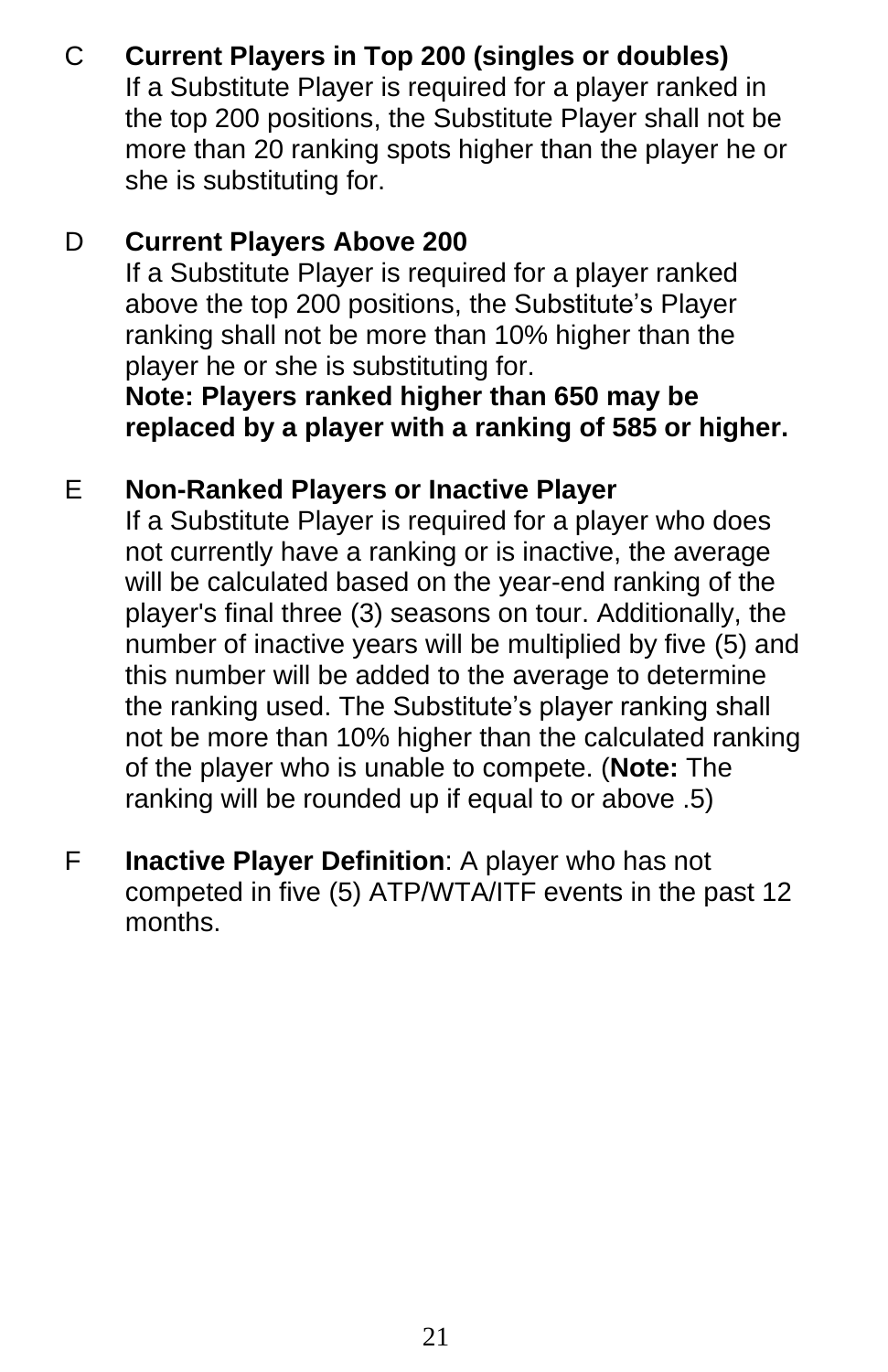#### **Example 1**:

Female Player – Inactive for 6 years ('13,'14,'15,'16,'17,'18) Year-End Singles Rankings – 2012-19; 2011-7; 2010-10 Average Ranking:  $12 + 30$  (6 inactive years  $* 5$ ) = 42 10% Variance =  $4.2$  (Rounded to 4) Replacement Player may not be higher than **38.**

#### **Example 2:**

Male Player – Inactive for 3 years (2014, 2015, 2016) Year End Singles Rankings – 2013-194; 2012-203; 2011-264 Average Ranking:  $220 + 15$  (3 inactive years  $*$  5) = 235 10% Variance =  $23.5$  (Rounded to 24) Replacement Player may not be higher than **211.** 312 **ASSISTANT COACHES**

- A Assistant coaches are not recognized as active members of the team, but can be listed as alternates.
- B In the event of an injury, teams will have the choice of either the coach or the alternate entering the match for the injured player. Once a player is replaced by the coach or alternate, they are not allowed to play for the remainder of match.
- C If a player is unable to continue, the team has the option to replace the player using a listed alternate. The Coach is not required to enter the match prior to an alternate.
- 313 **ASSIGNMENT OF PLAYERS** WTT shall have the right, any number of times and in its sole discretion, to trade or assign a player from one team to another team for any part of the 2020 season on the same terms and conditions as contained in the player's Player Independent Contractor Agreement, with notice to the Player.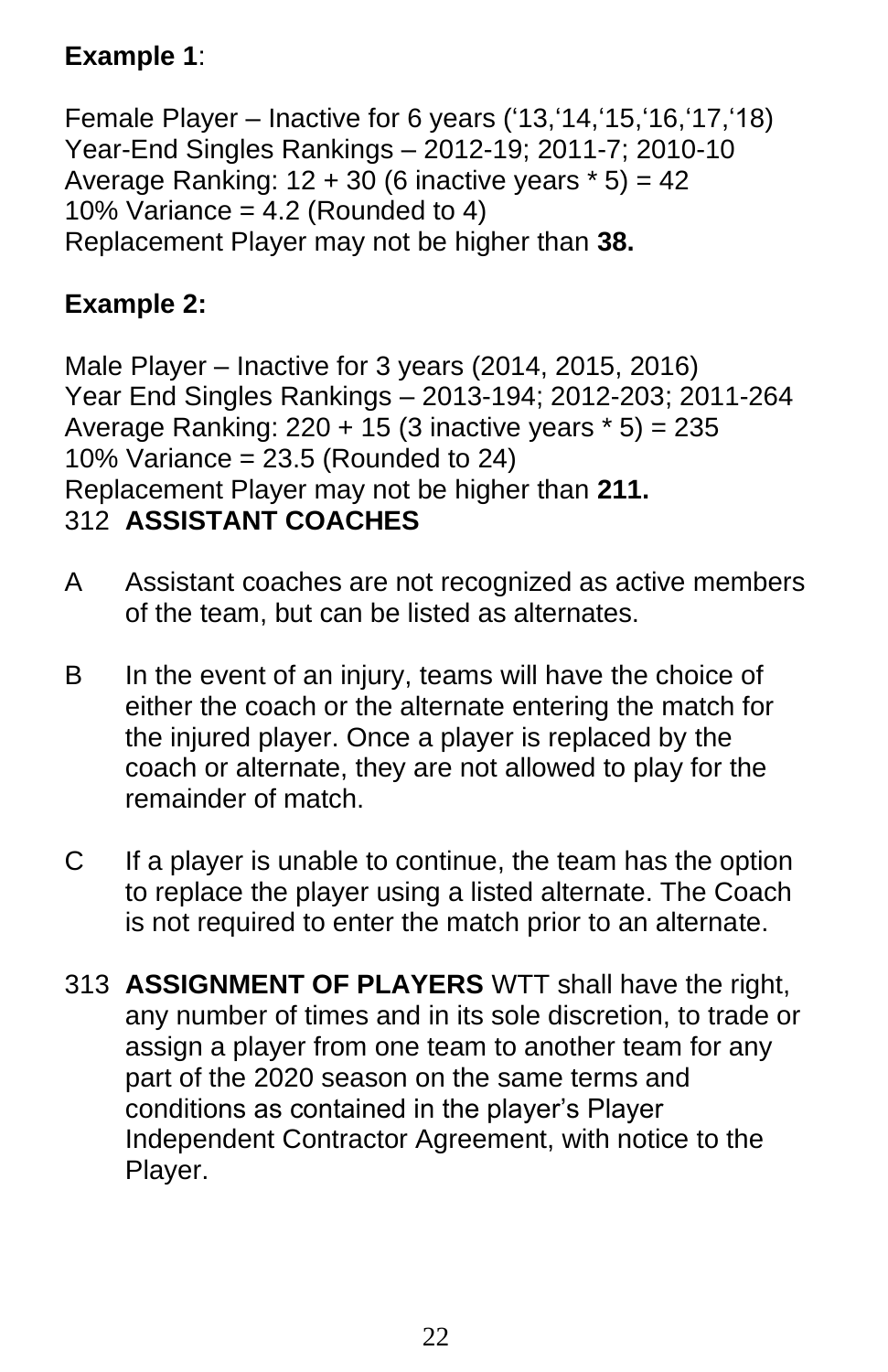# <span id="page-22-0"></span>**SECTION 4 FREE AGENCY**

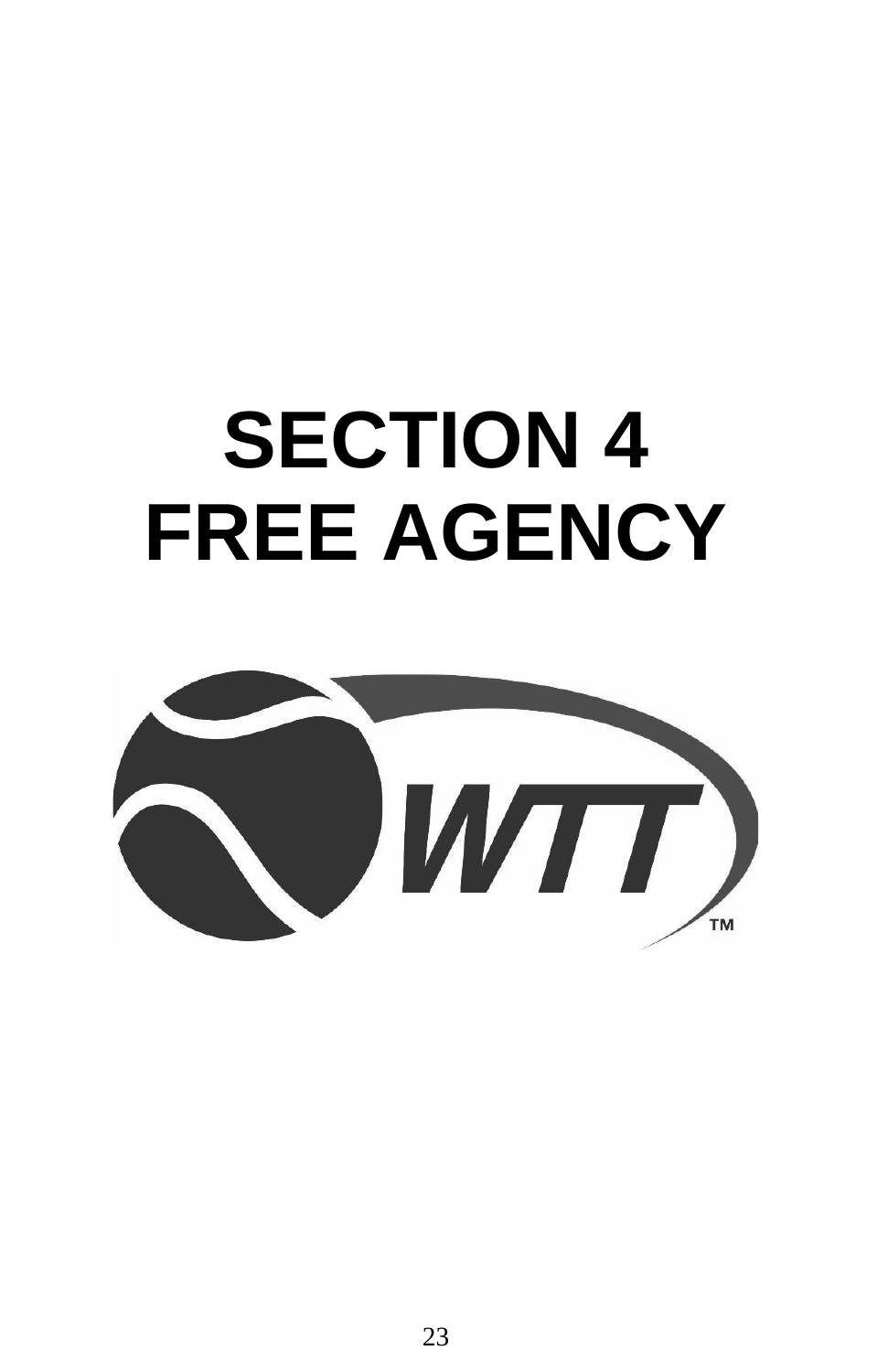#### 401 **ELIGIBLE TEAMS**

- A Only those teams that have signed a Franchise Agreement for the current season are eligible to participate.
- B Those teams that are not current in their assessments may not participate in Free Agency.
- C Those teams that have not posted Letters of Credit or demonstrated financial ability to perform, sufficient to satisfy the CEO/Commissioner may not participate in Free Agency, at the discretion of the CEO/Commissioner.

#### 402 **ELIGIBLE PLAYERS**

- A Only players who have signed and submitted Player Agreements by the deadline may be signed by a team for the 2020 Season.
- B Players who submit Player Independent Contractor Agreements and then withdraw after being signed will not be included in the list of eligible players for the next two (2) years. Said exclusion does not, however, in any way limit other legal remedies afforded to WORLD TEAMTENNIS, LLC. Exceptions will be made for those players that withdraw due to injury.
- C Players eligible for protection who decline the offer or do not respond by February 15, 2020 will be ineligible for the 2020 Season.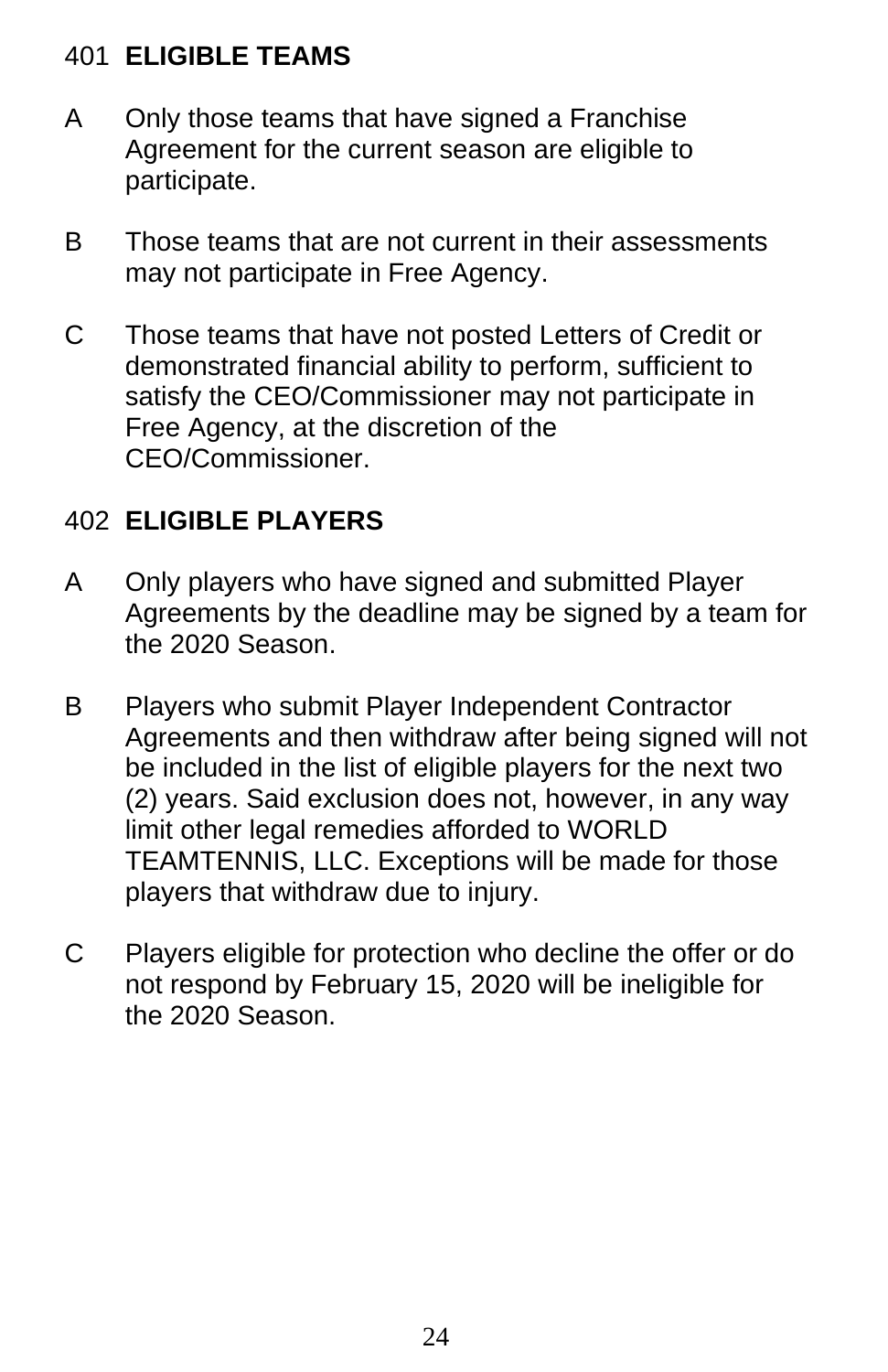#### 403 **ORDER OF FINISH**

#### A **2019 ORDER OF FINISH**

- 1. Washington Kastles
- 2. Orlando Storm
- 3. Orange County Breakers
- 4. Vegas Rollers
- 5. San Diego Aviators
- 6. Philadelphia Freedoms
- 7. New York Empire
- 8. Springfield Lasers
- B If a team drops out of the League prior to the upcoming season, their position in the order will be taken by the team that finished one place ahead of them in the final season standings.
- C New teams coming to the League for the following season will be placed in the middle of the order. When the new team joining the League creates an even number of total teams for the upcoming season, that team will be placed in the middle position closest to the first team.

#### 404 **PROTECTION OF PLAYERS**

- A Teams have the right to protect limited season and roster players until February 15, 2020.
- B Teams have the right to protect Franchise players until April 1, 2020.
- C Any team who does not post a Letter of Credit by January 1, 2020 forfeits all protection rights to player from the 2020 Season.
- D A team may not protect more than four (4) Roster Players.
- E A team may not protect a Player who will not play a home match.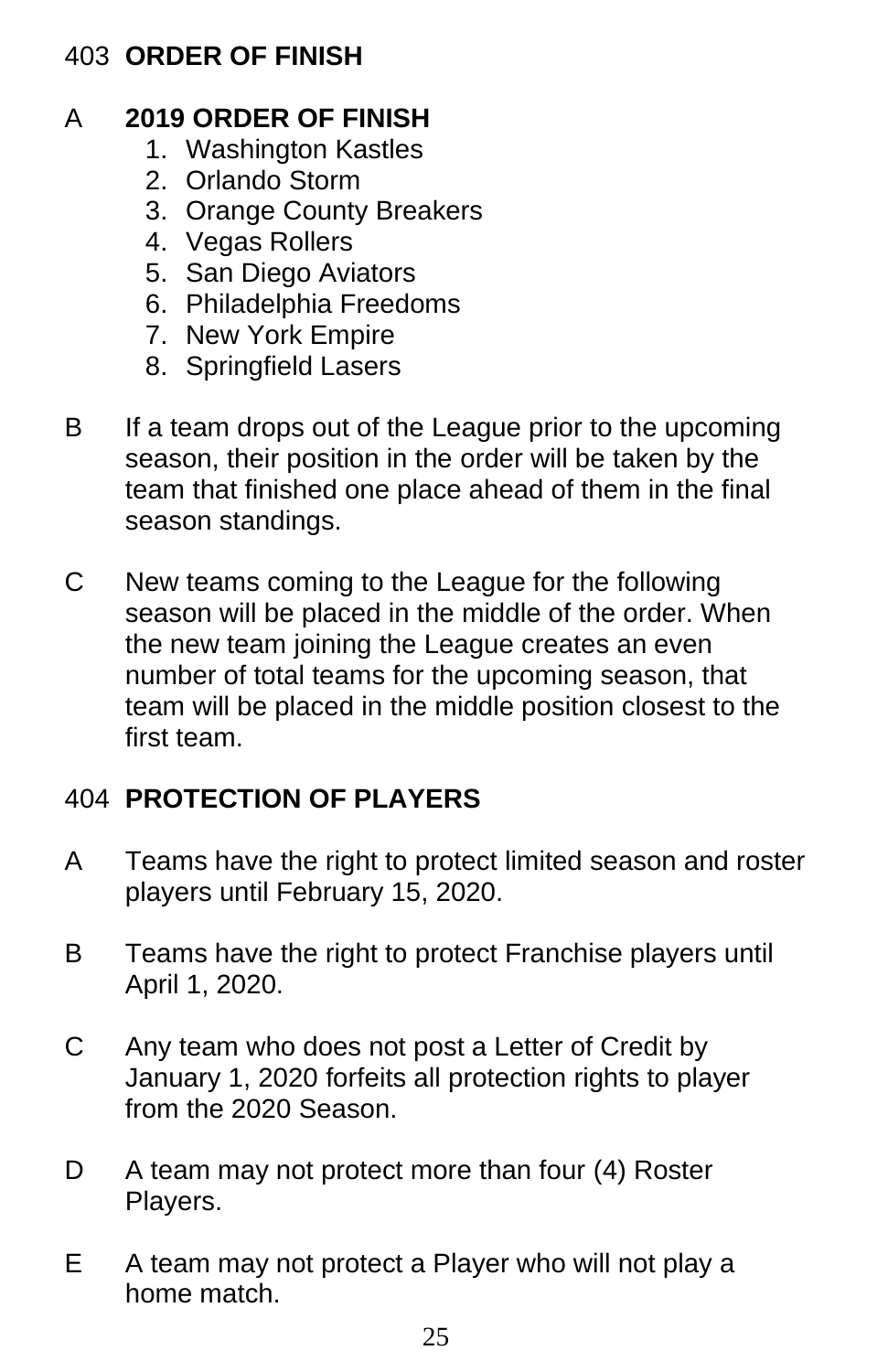#### 405 **FREE AGENCY OPERATIONS**

- A The League will provide a list of players eligible for protection for the 2020 season by November 15, 2020. Players will be classified as singles player if the player participated in at least 50% of the singles games in the 2020 season for eligible matches.
- B Teams who post a Letter of Credit (LOC) by December 1, 2020 are eligible to participate in Free Agency. Any team who does not post a LOC by December 1, 2020 will be ineligible to participate in Free Agency, the team will be eligible upon posting of the LOC.
- C Free Agency begins at 12 pm Eastern on December 1, 2020. Eligible teams may re-sign players from the 2020 season and sign new players.
- D When a team signs a new player the protection in that category is released and the player is eligible to be signed by all teams.
- E Any offer made to a protection eligible player on or after February 1, 2020 will expire on March 1, 2020 and the player will be ineligible for the 2020 Season.
- F Teams must have a complete roster by March 17, 2020. See rule 406 for the definition of a complete roster.
- G Substitute player that are required must be signed by June 1, 2020.

#### 406 **COMPLETE ROSTER**

A A Complete Roster is: -4 full-season players or, -3 full-season players and a two-week player or, -2 full-season players and 2 two-week players (one of each gender)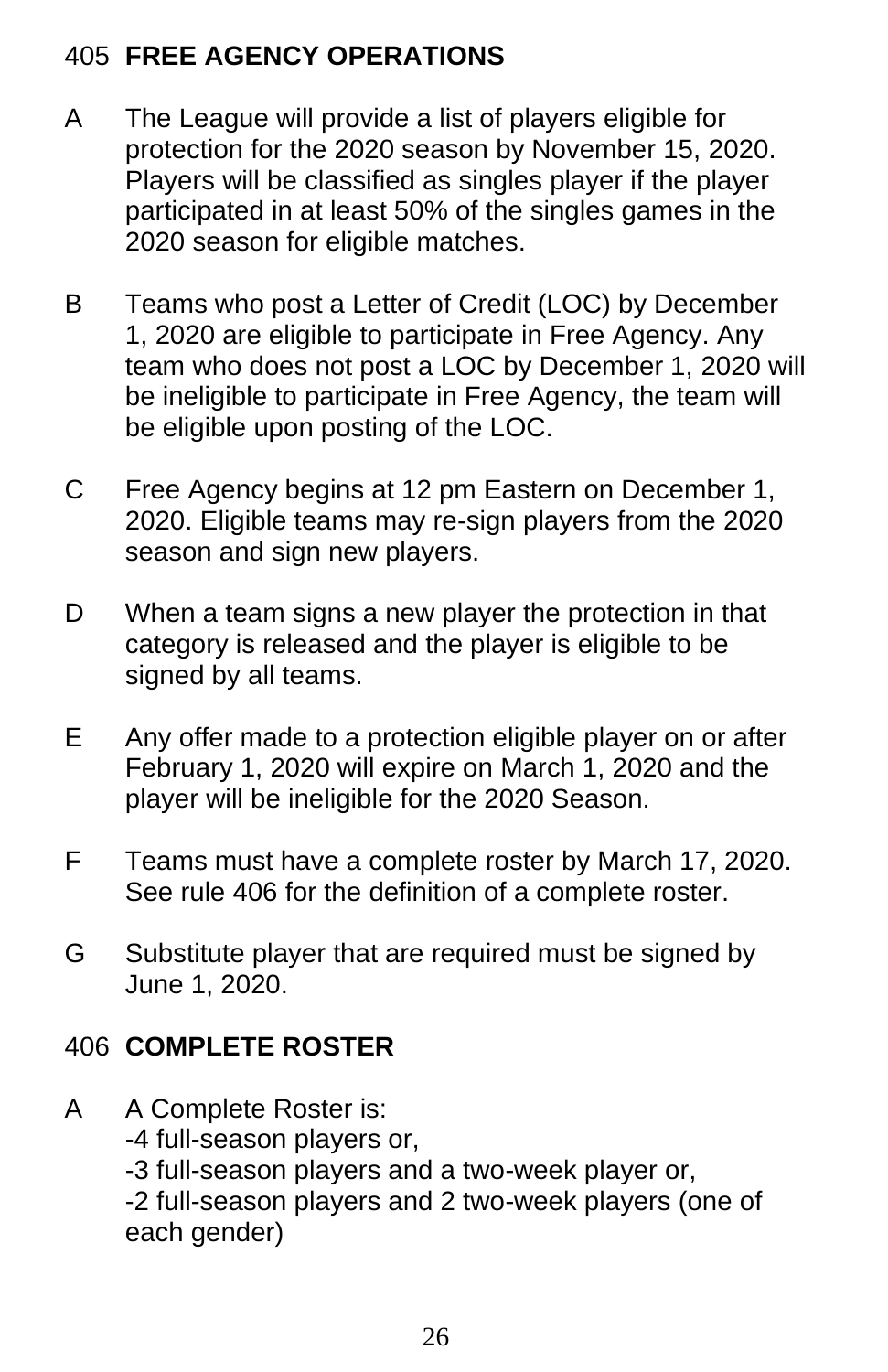#### 407 **TRADES**

- A All trades must be received in writing to the League Office.
- B The League will approve or deny all trades within 72 hours of receipt of a signed trade agreement. The League's decision will be in writing and an explanation will be included if the trade is denied.
- C Teams may trade players for the season up to, and including, the last day of the regular season. If a player is not willing to move, that player must sit out one season unless the Franchise currently holding rights to that player agrees to release that player.
- D If a player is to be traded, the trade can be made for another player. Franchise owners will work the arrangements of a direct trade. The League should be notified immediately of all trades and has final approval of such trades. The League will act as mediator in the event of a dispute between franchise owners.
- E Trades that are negotiated outside the season will only become valid for the following year if the two (2) teams involved have posted their Letter of Credit for the upcoming season.
- F Trades for Franchise or Limited Season players won't be approved if the player will not participate in a home match during that season.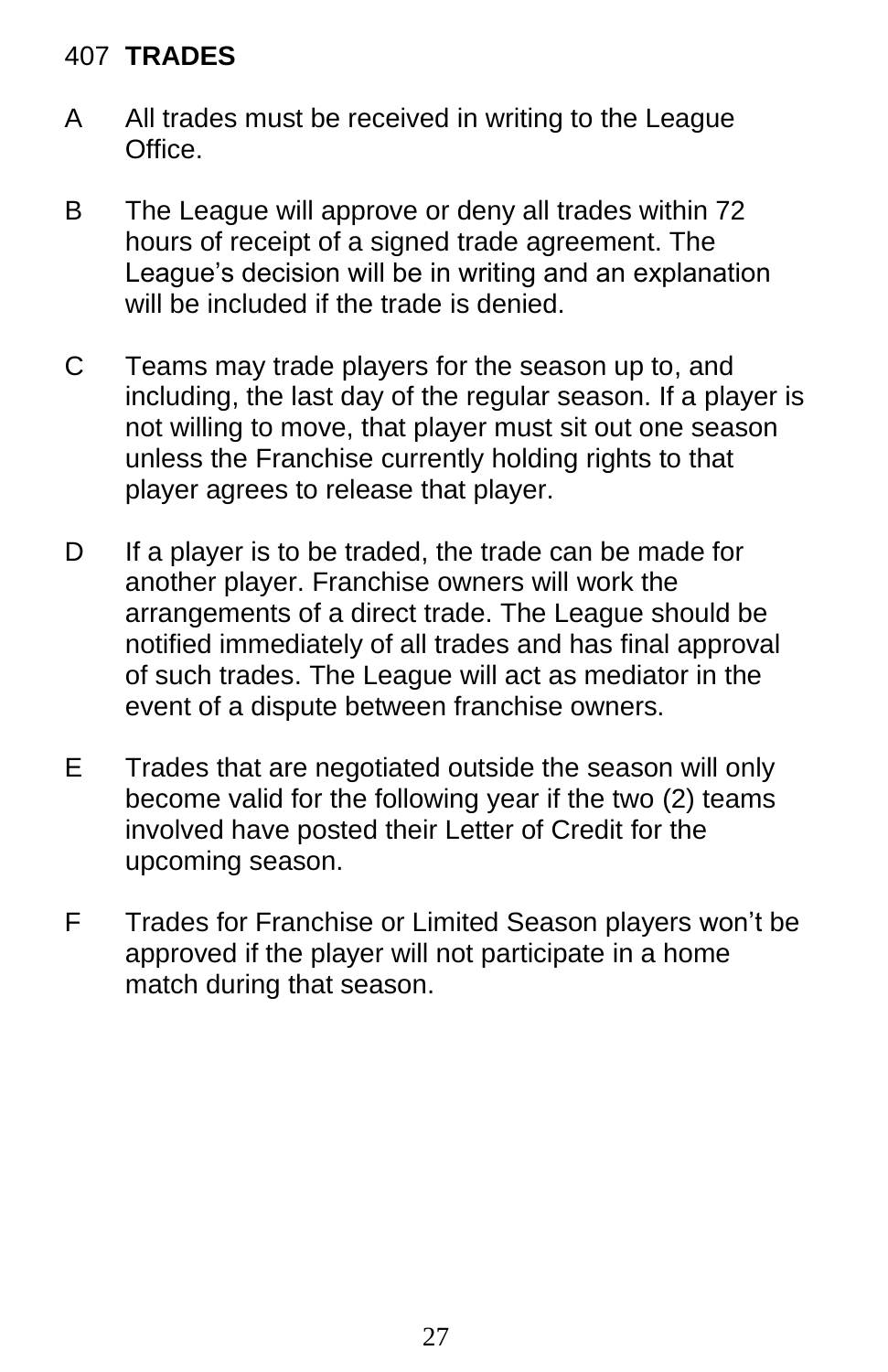### <span id="page-27-0"></span>**SECTION 5 MATCH OPERATIONS**

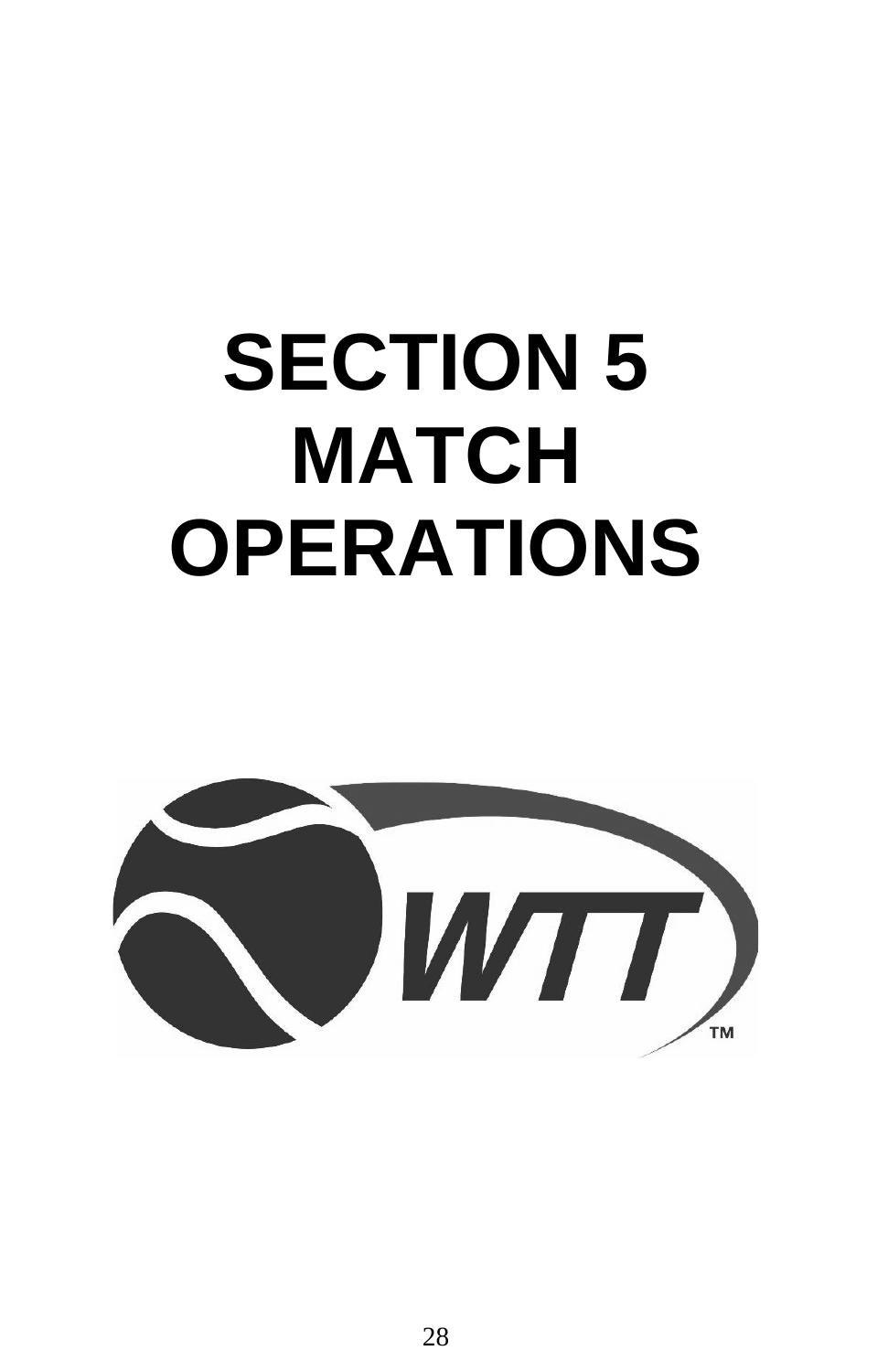#### 501 **MATCH AND ORDER OF PLAY**

The match between two (2) WTT teams will consist of five (5) sets plus Extended Play, if any, and Supertiebreaker, if necessary. The sets shall be men's and women's singles, men's and women's doubles and mixed doubles. One (1) set of each. The order of play/sets shall be determined by the coach of the home team.

- A A WTT Team consists of a minimum of two (2) male, two (2) female players, and a coach.
- B When a Franchise/Limited Season Player(s) is/are on a team and participating in a match, all players on the team's roster are eligible to participate in the match. The Franchise Player(s) is/are required to begin two (2) sets unless prior approval has been given by the League Office.

**Example:** If a team's match day roster includes a Franchise Player, Roster 1, and Roster 2; then the Franchise Player can play Men's Singles and Mixed Doubles and Roster 1 and Roster 2 can play Men's Doubles.

**Note:** If two (2) franchise players of the same gender are participating in a match, each is required to play two (2) sets and that team's roster players of that gender will not play except in the event of an injury or substitution.

**Note:** If there is a Franchise doubles team, the pair will count as one (1) Franchise Player and will satisfy the rule by playing two (2) sets. Once a member of the Franchise doubles team begins a set, their counterpart is ineligible to be a substitute for that set.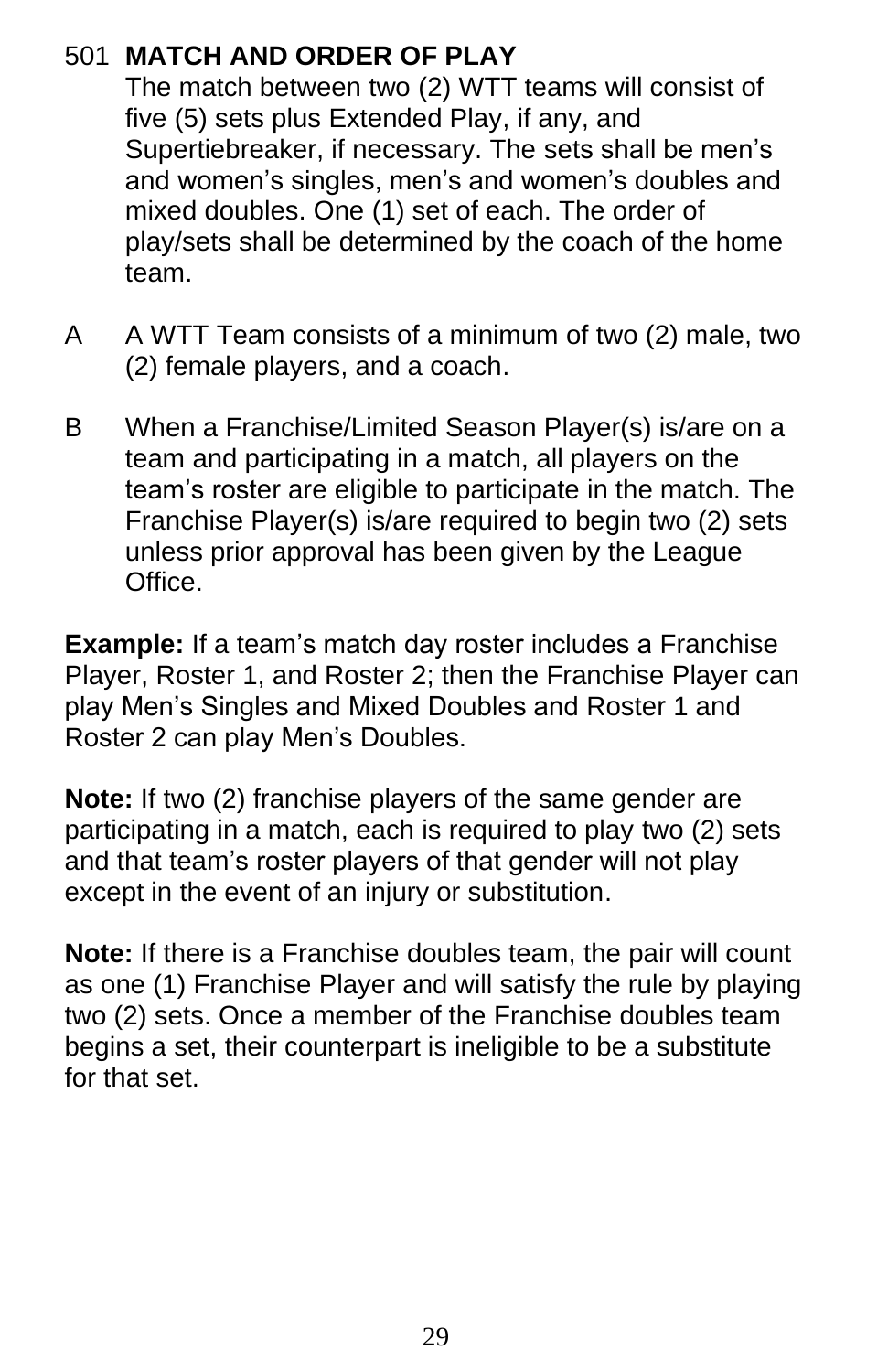#### 502 **LINE-UP & WARM-UP**

- A The visiting team must notify the home team's office of changes in the visiting team's travel roster at least 48 hours prior to the scheduled start of the match.
- B Both Coaches and the Umpire shall meet on the court 60 minutes prior to the scheduled match start time.
- C The home coach shall set the ORDER OF PLAY, and CHOICE OF SERVER OR SIDE, 3 hours before the match start time.
- D After reviewing the ORDER OF PLAY, CHOICE OF SERVER OR SIDE, the visiting coach will submit their final lineup.
- E The home coach shall then submit their final lineup. **NOTE:** These lineups are final, and any changes from the exchange point forward will be considered a substitution.
- F If a match has not started and is rescheduled for another day due to weather conditions or any unforeseen circumstances, the home team and visiting teams may change their lineup and the order of play may be changed by the home team.
- G If the home team has not set order of play by 2 hours and 55 minutes before scheduled match the umpire shall award the right of setting order to the visiting team.
- H Sixty minutes prior to the scheduled starting time of the match, **THE MATCH IS IN THE CONTROL OF THE CHAIR UMPIRE**. He/she will enforce the practice time and the starting time of the match. Teams, by mutual agreement, may waive practice time.
- I All discussion pertaining to the match will be between the Chair Umpire and the team coach or designated team representative.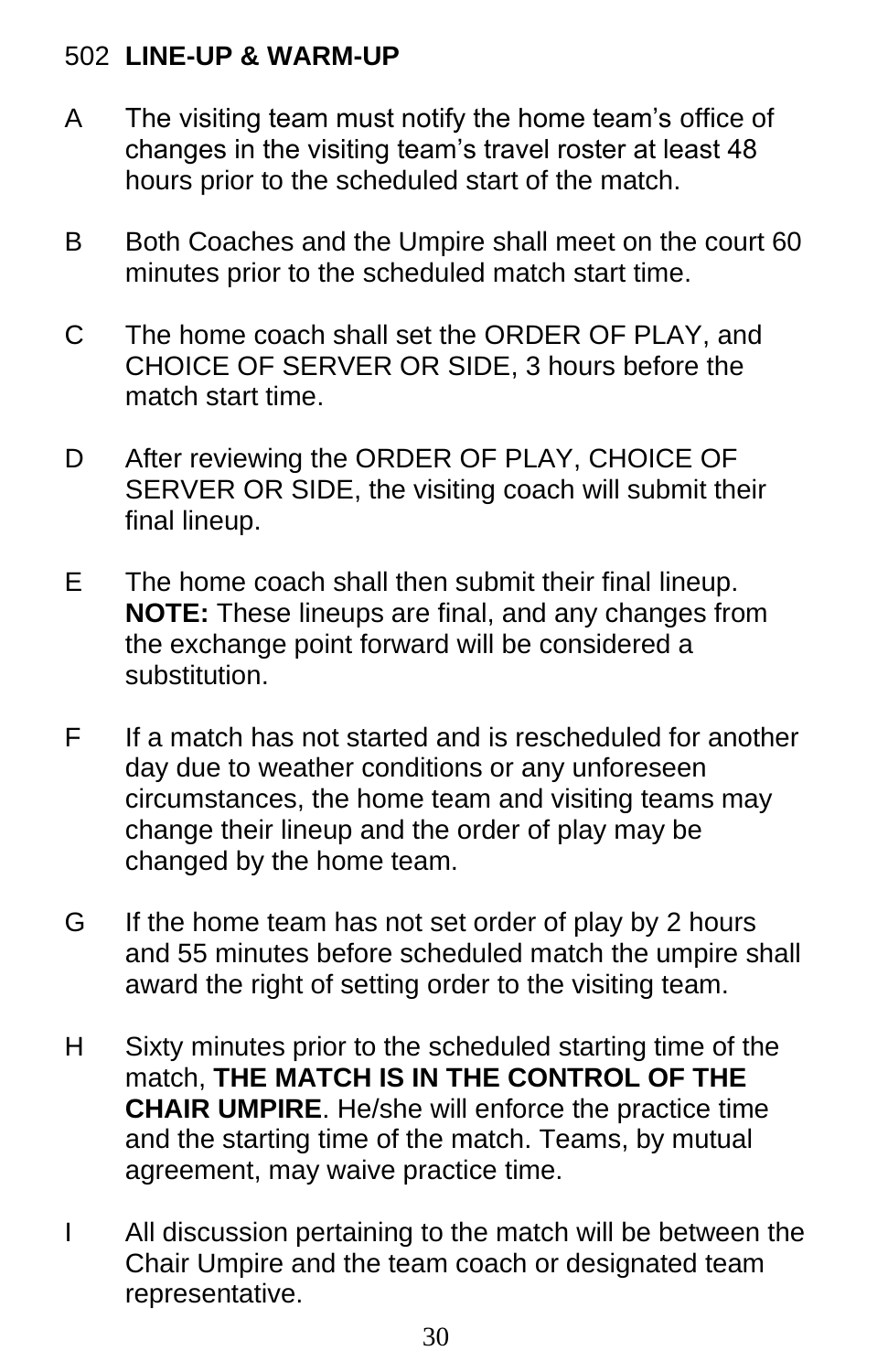#### 503 **WARM-UP**

- A Home team shall furnish one dozen new tennis balls to the visiting team for practice and warm-up.
- B Home team has warm-up until one hour before scheduled starting time of the match.
- C Visiting team gets the court for the next 30 minutes.
- D The last 15 minutes prior to the player introductions at the beginning of the evening's events shall be the warmup period for both teams, and the court shall be divided in half during this 15-minute period so that both teams may warm up at the same time.
- E The home team, upon 48 hours notification to visiting team and the League Office, may use the court for promotion from one hour before the scheduled starting time until the last 15 minutes prior to the match. Prematch warm-up schedule will then be moved back 45 minutes to accommodate the promotion.
- F The warm-up times must be adjusted to allow the visiting team 30 minutes of court time with all members if the home team has obligations for the visiting players.

#### 504 **PRE MATCH PROTOCOL**

- A The Chair Umpire is responsible for maintaining the official time clock.
- B Player Introductions must be completed by the scheduled match time.
- C The National Anthem will be played immediately following the player introductions. Immediately after the National Anthem, there will be a two (2) minute warm-up for the first set followed by the umpire calling time for the start of the match.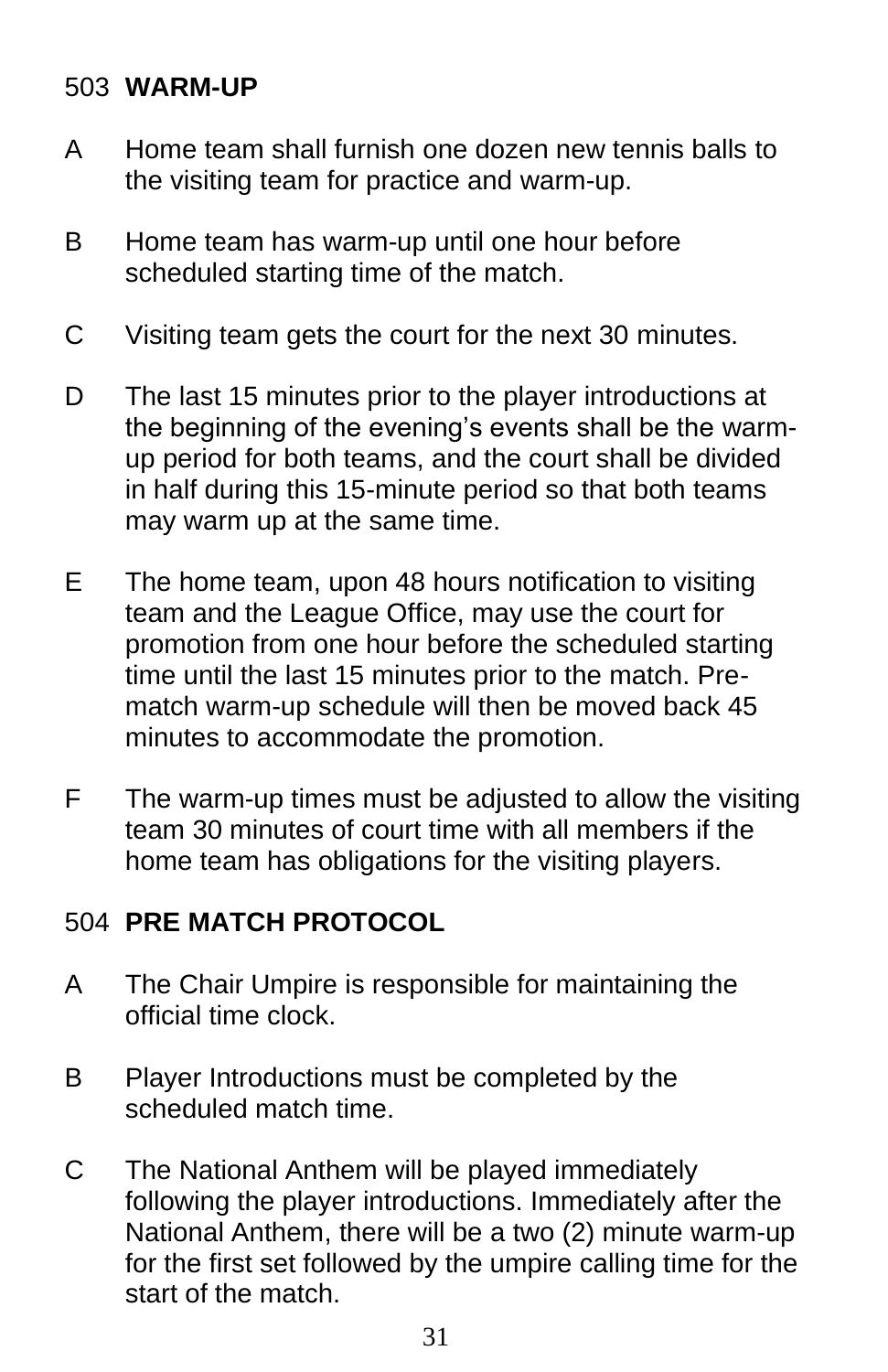D The first ball must be struck by seven (7) minutes after the scheduled match time.

#### E **PENALTIES**

- 1. If a team (home or visiting) is not ready for play at seven (7) minutes after the scheduled match time, that team will be fined \$500 for the first occurrence and \$1,000 for each additional occurrence.
- 2. Team that is fined will be given three (3) minutes to begin play.
- 3. If team is not ready to play at ten minutes and 20 seconds (10:20) minutes after the scheduled match time, then the umpire will assess a Time Violation Warning.
- 4. For every additional 20 seconds that the team is not ready, a Point Penalty Time Violation will be issued by the umpire.
- F Immediately following the National Anthem, the PA Announcement in Rule 512D will be read.
- G The Chair Umpire shall conduct a microphone test at least 20 minutes prior to the scheduled match start time.

**Note:** The Chair Umpire will give an exception for weather delays. All other exceptions must be League approved. If a team is requesting an exception, other than for weather, the Chair Umpire must call the Director of Officiating or another League official, if unavailable, for approval.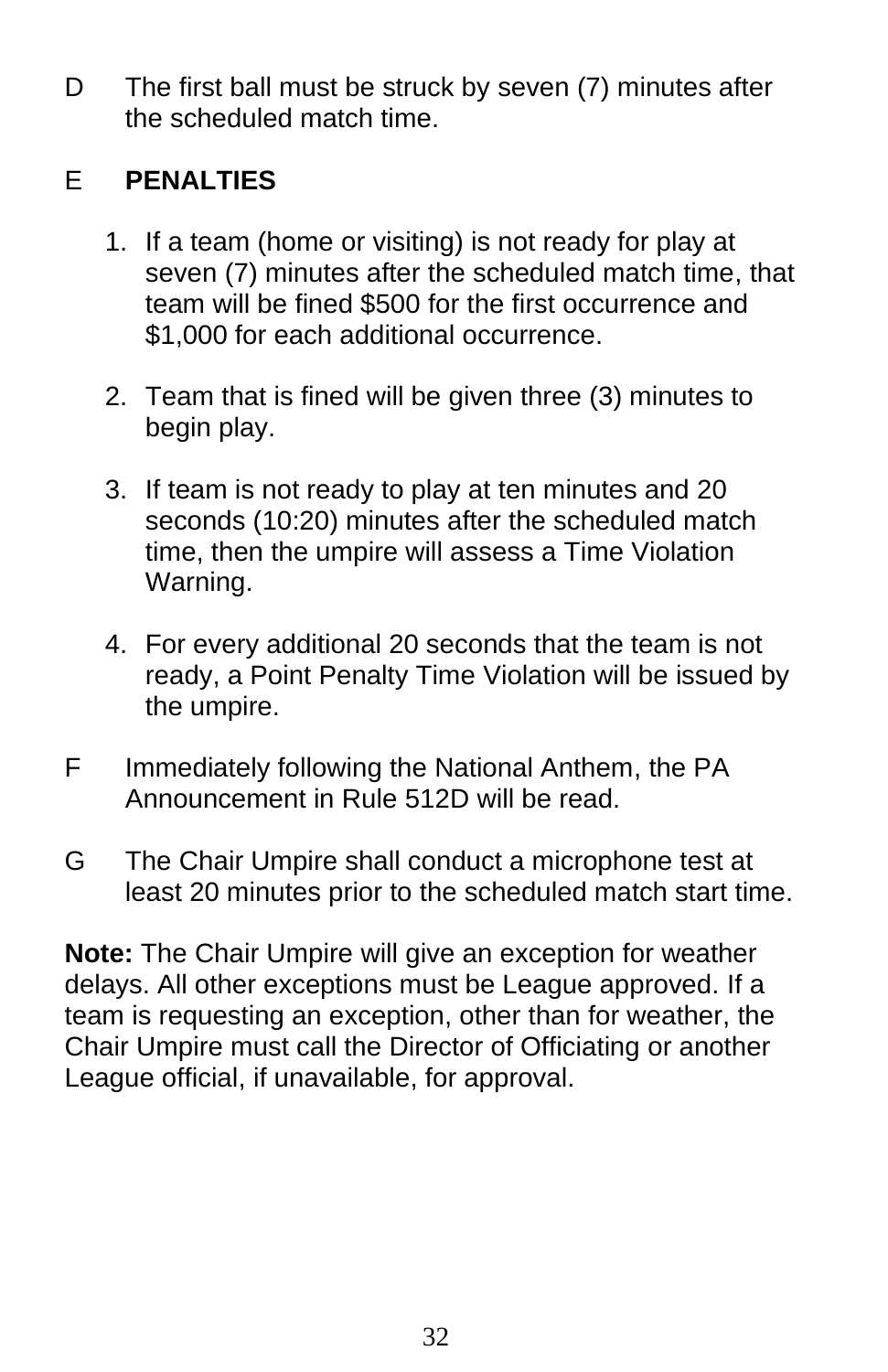#### 505 **SET BREAKS & HALFTIME**

- A A set break will occur at the conclusion of each set. Each set break will include on court promotions and a warm-up.
- B Warm-up will begin at the completion of on court promotions. If there are no on-court promotions during a set break, the warm-up will begin immediately.
- C The home team will notify the Director of Officiating by June 30th which set break will be halftime. Teams may choose either the set break after the  $2<sup>nd</sup>$  or  $3<sup>rd</sup>$  set.
- D Teams may request two (2) extended halftimes in writing to the Director of Officiating by June 30<sup>th</sup>.
- E On-court promotions will be five (5) minutes in duration during halftime. All other set breaks permit three (3) minutes of on-court promotions.

#### F **WARM-UP TIMES:**

- Before the 1<sup>st</sup>, 2<sup>nd</sup>, 3<sup>rd</sup>, & 5<sup>th</sup> Sets – 2 Minute Warm-Up - Before the  $4<sup>th</sup>$  Set – 3 Minute Warm-Up Any serves hit after time is called will result in a point penalty

G Time will be called by the umpire at the conclusion of the warm-up and play must begin within 25 seconds.

#### 506 **TIMEOUTS & ON COURT COACHING**

- A Each team will receive two (2) 25-second on court coaching timeouts per set.
- B Timeouts do not carry over between sets.
- C Teams will receive one (1) timeout each for Extended Play added to the remaining timeouts from the  $5<sup>th</sup>$  set.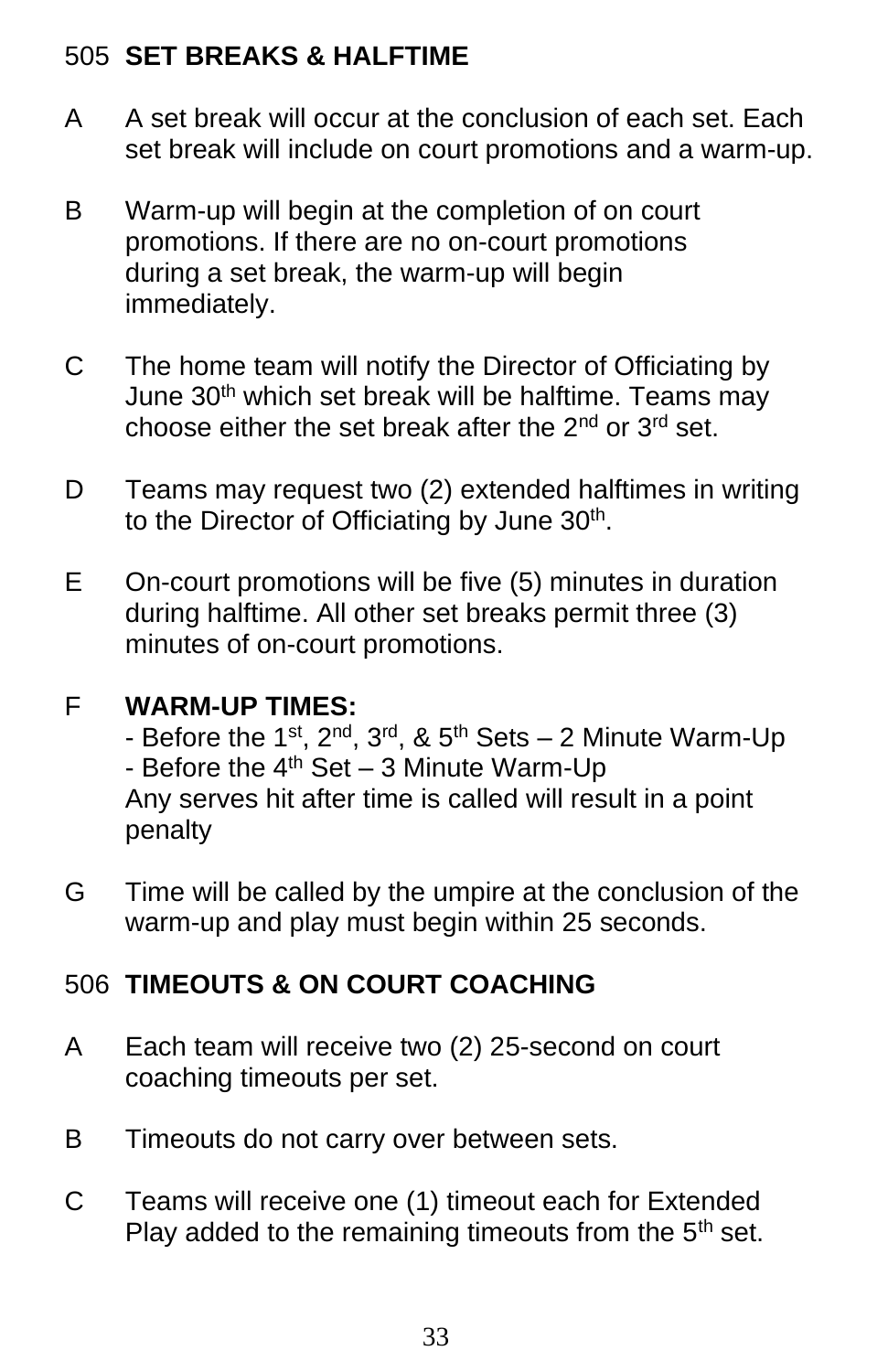- D Teams will receive one (1) timeout for the Supertiebreaker.
- E Timeouts must be called within 10 seconds of the end of a point and cannot be taken before a second serve.
- F Play must commence within 25 seconds after time is called by the umpire.
- G Only the coach may call a timeout.
- H During a timeout, a coach or player may go out on the court surface to talk to the player. The player also has the option to go to the bench during a timeout.
- I Teammates and coaches may not go on court to give towels or bottles of water to the player (during nontimeout situations). This duty will be handled by the ball kids. At the beginning of each set, the ball kids will be responsible for having a towel and water/drink at each end of the court for player use.
- J If a teammate or coach enters the court, a timeout must be used. If the team has used the allotted timeout in that set, a Time Violation will be issued by the umpire.

#### 507 **ALTERNATE PLAYERS PARTICIPATION**

- A An Alternate Player may participate in a WTT match for an ill, injured, or ejected player. The player replaced by the Alternate is ineligible for the remainder of the match. Each Substitute will be paid a minimum of \$500 for each match in which he/she participates.
- B An Alternate Player may only play when necessary due to the lack of a complete doubles team (i.e. a female or male playing singles cannot be substituted for by the alternate –the second regular team member must be the substitute).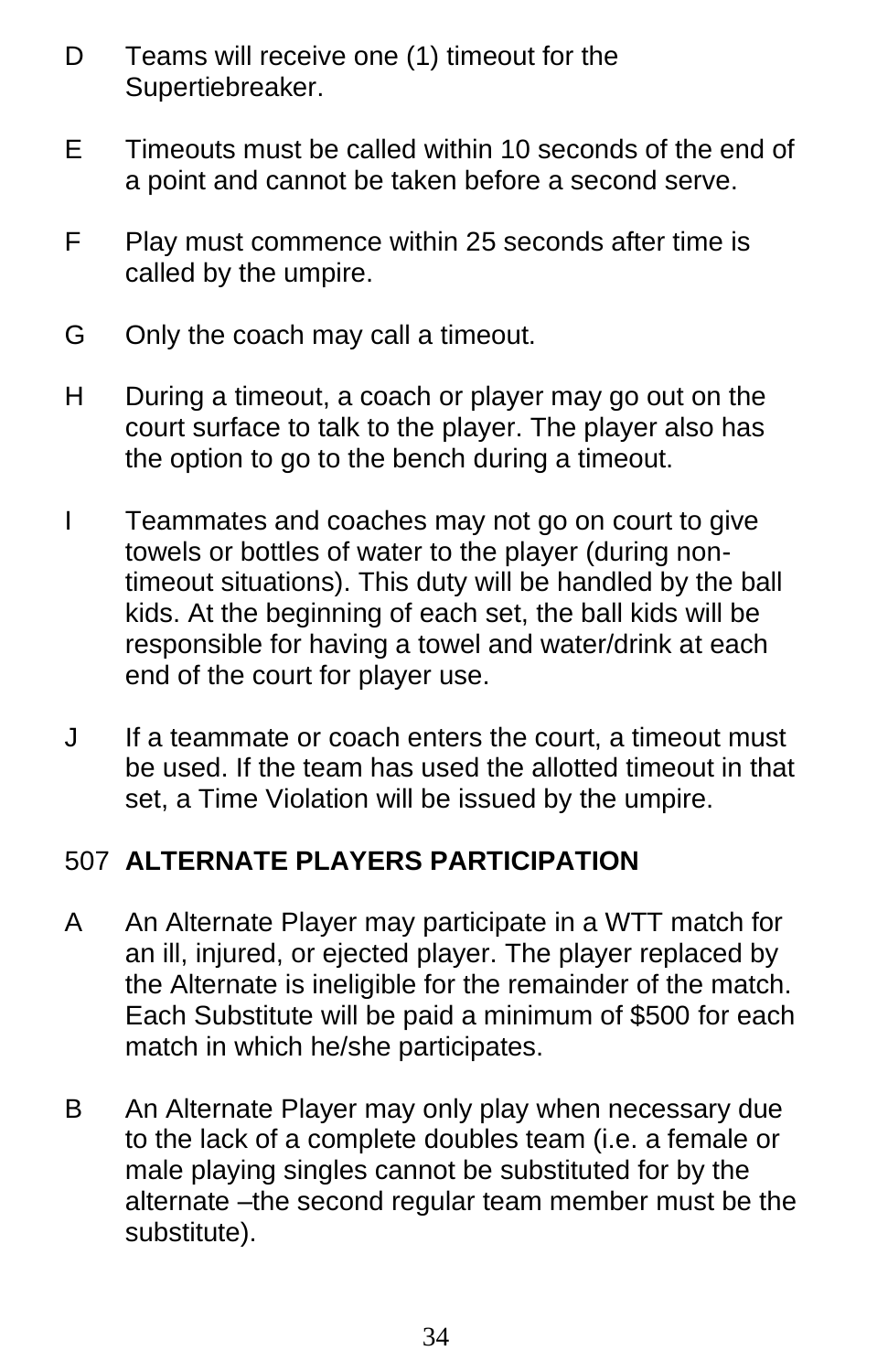- C If an Alternate Player is not available for a match already in progress, then the coach may fill the role of an alternate if the game to be played is a game against the same gender or mixed doubles.
- D If in singles, a WTT player has already been substituted for by another Roster Player and that player becomes ill, injured or ejected, then the Alternate is eligible to play.

#### 508 **SUBSTITUTIONS**

A coach may substitute one player per set per gender at the conclusion of a point. If a player plays and is removed, such player may not return to the match in that same set. Substitution shall be made only by players of the same gender. A substitute or coach reports to the umpire to enter the game. Note: Refer to Rule 507 for limitations regarding alternate players.

#### 509 **ILL, INJURED, EJECTED PLAYERS**

- A If, in singles, there is no player to substitute (including alternates) for an ill, injured or ejected player, the set will then be defaulted.
- B If, in doubles, there is no player to substitute (including alternates) for an ill, injured or ejected player, the set SHALL NOT be defaulted automatically. The team may use the coach as a substitute, if of the same gender.
- C If the coach is already playing, then the team will continue to play with only one (1) player left on the court and will finish the set with that one (1) player serving and receiving all points.
- D This rule also applies if there are not two (2) players able to begin a set of doubles.

**NOTE:** The coach may elect to default the doubles set if only one player remains. In such cases, the non-defaulting team will be awarded the number of games necessary to complete the set. (Example: If the set is defaulted by a team who is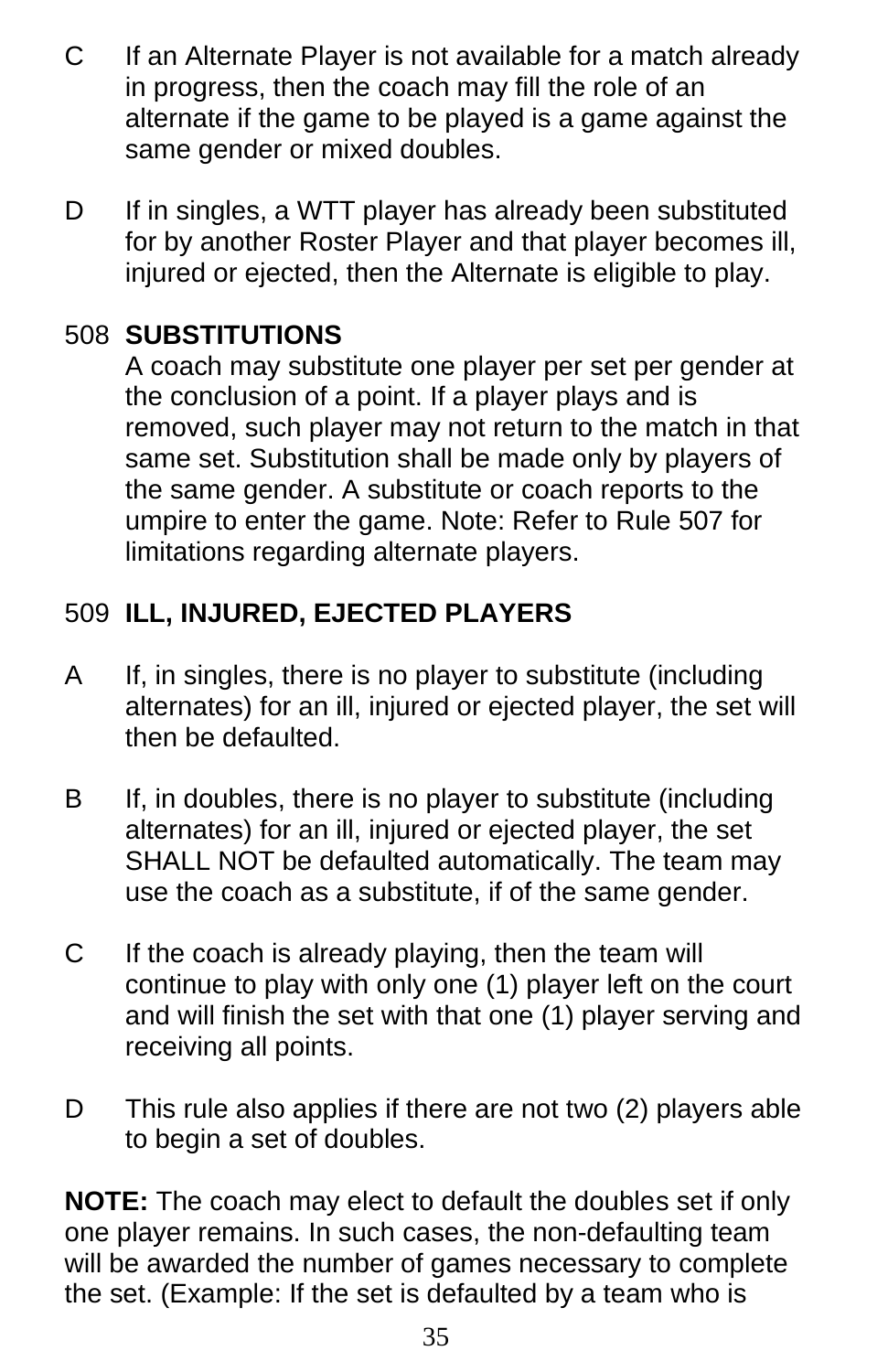leading 2-1, four games would be awarded to finish the set 5- 2).

#### 510 **DOCTORS AND TRAINERS**

- A The home team shall provide a doctor and trainer in attendance at each match. (See Also Rule 712)
- B The home team's trainer must be available to the visiting team during its scheduled practice and warm-up on the day of the match and during the match.

#### 511 **UMPIRES AND OFFICIALS**

- A The umpire shall be selected and assigned by the League Office and officials shall be screened and selected by the Director of Officiating.
- B The officiating crew for each match will consist of a Chair Umpire and either Seven (7) Line Umpires or the Hawkeye Line Calling system and a back-up Chair Umpire. The Chair Umpire is in charge of the match. His/her decisions are final.
- C Payment of officials shall be made by the League.
- D The Chair Umpire is in complete control of the match from 60 minutes prior to scheduled starting time of the match until the conclusion of the match.
- E The Chair Umpire is empowered to make a decision on any circumstance during the course of the match that is not adequately covered in the rules or other directives.
- F The officials report only to the WTT League Office through the Director of Officiating.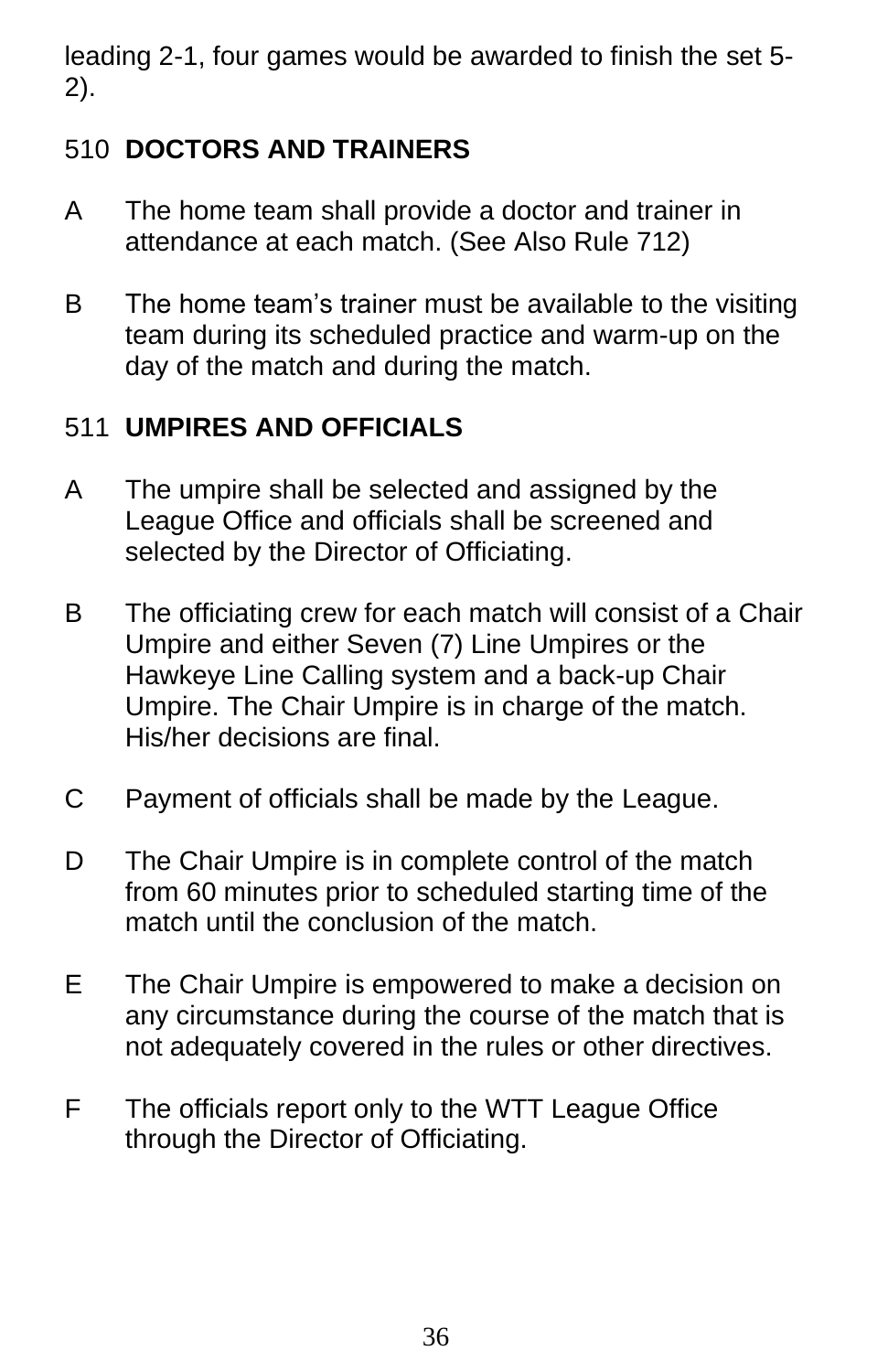# 512 **CROWD CONTROL**

A The purpose of these guidelines is to provide WTT match officials a basic framework for crowd control during matches. WTT's goal is for our fans to enjoy all matches in a fun, fan friendly, team supportive environment. Fans should be encouraged to support their teams in various ways, while at the same time, showing respect to the opposing team's players. These guidelines provide information on crowd control and list behavior/conduct that will be prohibited during WTT matches. The Chair Umpire ("CU") shall be in full control of the match at all times and shall determine when a violation occurs. The CU's decision regarding penalties is final.

# B **GUIDELINES**

The following fan behavior is unacceptable, and any fan engaging in this behavior may be removed from the venue by the CU:

- 1. Derogatory or disruptive comments including those that defame a match participant's race, religion, gender, and/or sexual orientation.
- 2. Comments which can be interpreted by the CU as being threatening to a match participant's personal safety.
- 3. Drunk, lewd, and lascivious behavior.
- 4. Throwing of objects on to the court or around the stadium.
- 5. Actions which violate Federal, State, or Local Laws.
- 6. Individual(s) who are distracting/disruptive to, coaches, players, umpires, or other fans, while acting in a manner that is inconsistent with the environment of the venue (to be determined by the CU).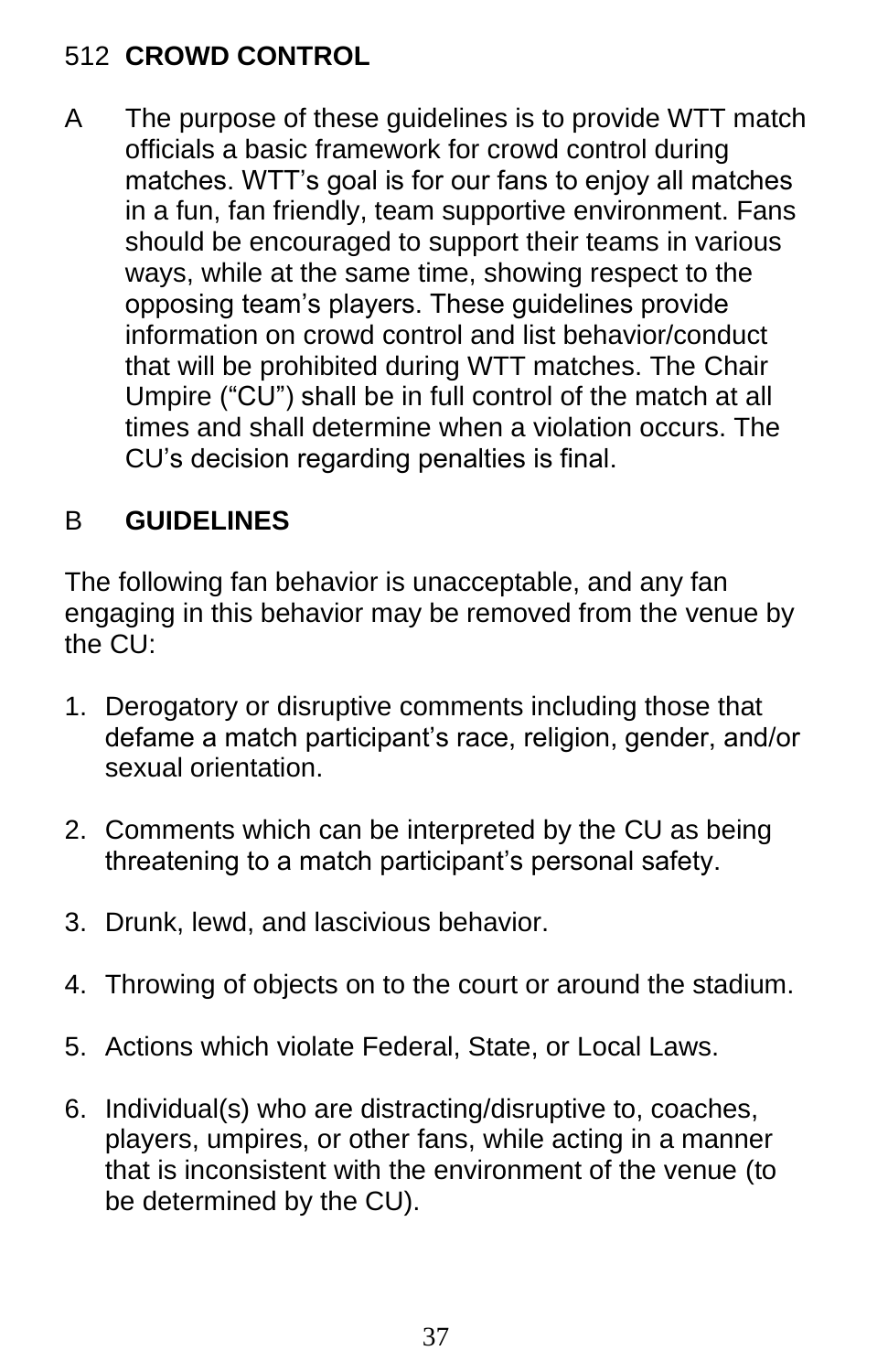# **Public Address Announcer/Disc Jockey Guidelines**

The public address announcer/disc jockey ("PA") shall act respectfully and shall provide positive reinforcement to the fans in support of the home team. Announcements and music shall not be played between first and second serves. Derogatory and/or disruptive remarks are never acceptable by the PA announcer or DJ. **If a CU hears such remarks, he/she has the authority to penalize the home team according to the Partisan Crowd Penalties.**

# C **PENALTIES**

#### **Partisan Crowd Penalties**

Once the CU determines that a significant portion of the crowd has violated these guidelines or engaged in other inappropriate conduct during the match, the umpire may assess the following penalties to the home team:

First Violation - Warning Second Violation - Point Penalty Third Violation - Game Penalty Fourth Violation - Default of Set in Progress (Games earned by violating team will count. Non-violating team will win the set by the score of 5 games to the number of games the violating team has earned)

**Note:** For venues where there is a non-partisan crowd, penalties will be assessed to the team that the fans are supporting.

#### **Fan Penalties**

Once the CU determines that a fan(s) has violated these guidelines or engaged in other inappropriate conduct during the match, the CU may follow the procedure below:

First Violation – Public Address Announcement Warning read by CU & Security alerted by Team Officials.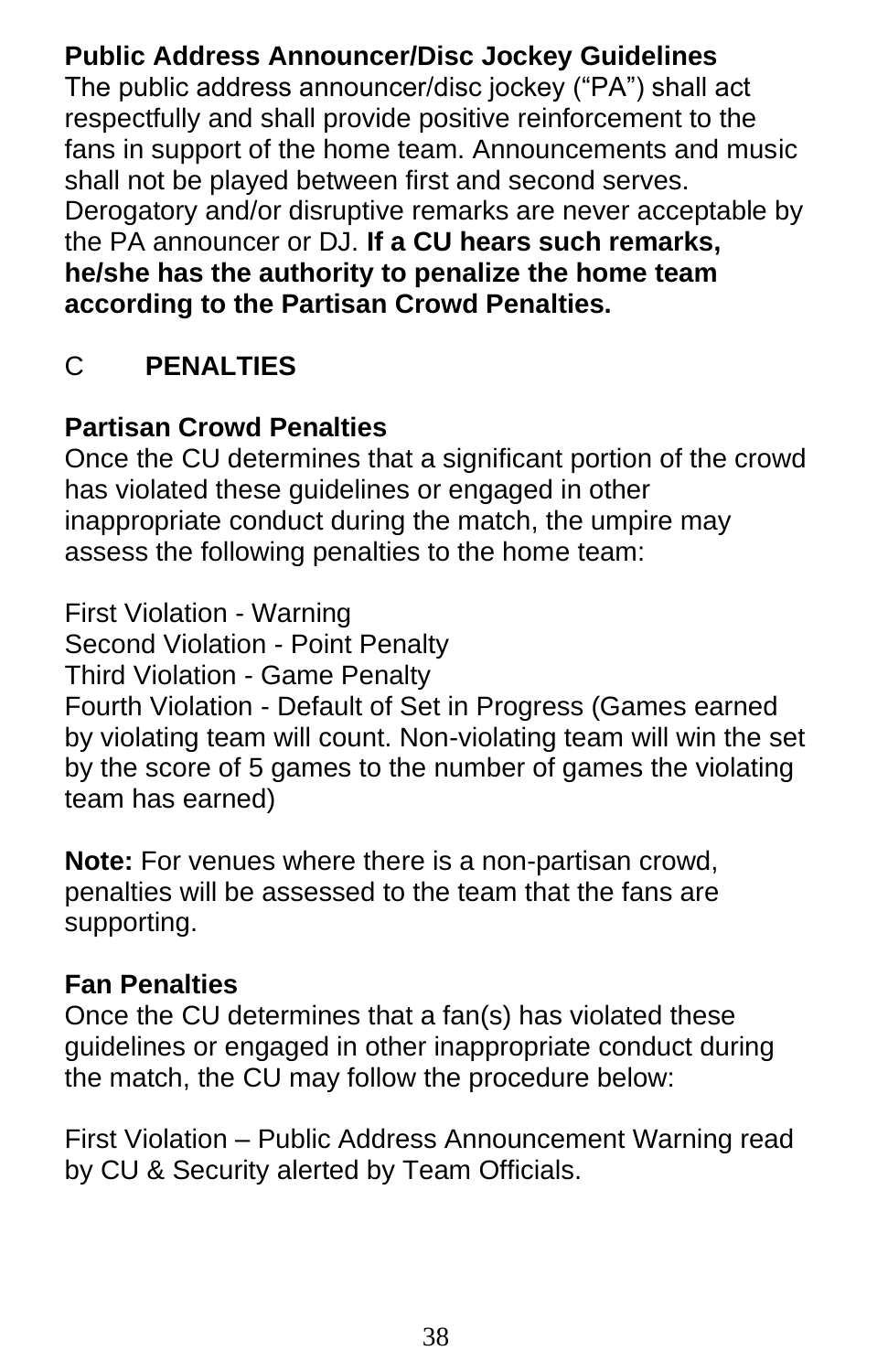## **Public Address Announcement Warning**

"Ladies and Gentlemen, as a courtesy to the players and fans around you please refrain from unacceptable behavior while cheering for your team."

Second Violation – Security shall issue a verbal warning to the fan and inform him/her that any additional violations will result in ejection.

Third Violation – Ejection from venue.

# D **IMPLEMENTATION**

# **Pre-Match Meeting Procedure**

Prior to the start of each match, the CU shall hold a meeting with both teams, including all players and coaches. The CU will review the WTT guidelines and answer any questions or concerns. The following points shall be discussed in each meeting:

1. Unacceptable Fan Behavior.

2. Requirement for players to play through noise/crowd movement.

3. Advise players that fans will be permitted to cheer for their team during points, while a player is serving etc.

# **Chair Umpire Instructions**

CU will be educated and trained on how to enforce these guidelines. Examples of behavior that violates these guidelines will be provided to each CU. The CU shall report the violation to the Director of Officiating (or another authorized WTT League Official) via telephone call and email immediately after the WTT match.

# **Coaches & Player Information**

Prior to the season, WTT staff will inform the coaches and players about these guidelines so they may prepare for the WTT environment/experience.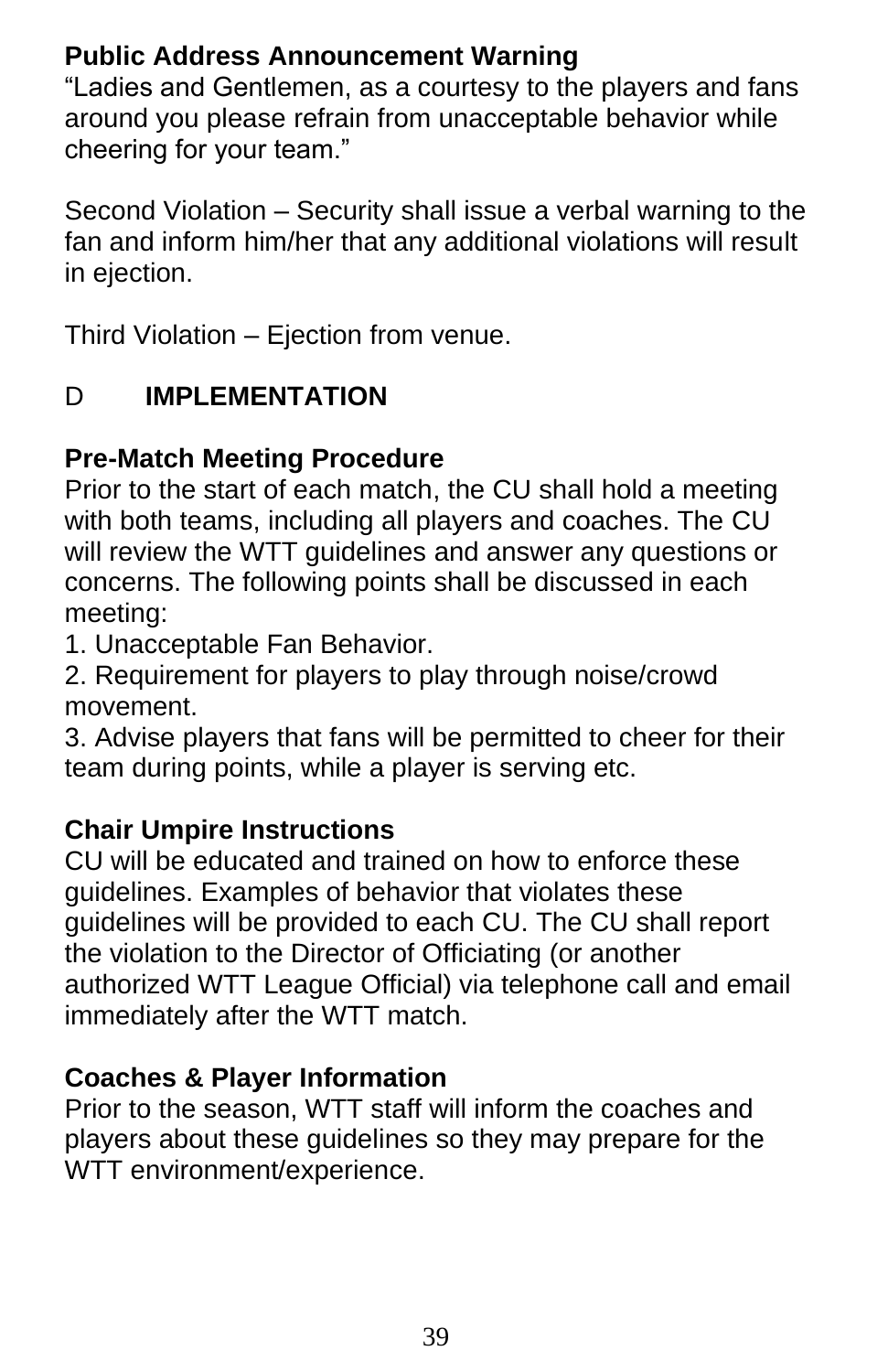#### **Public Address Announcement - To be read immediately after the National Anthem at each match:**

"Ladies and Gentlemen, in accordance with World TeamTennis regulations, fans are encouraged to cheer for their team and have a positive effect on the match. However, the following behavior is unacceptable and may result in ejection:

Derogatory or disruptive comments that may defame a match participant. Throwing of objects on to the court or around the stadium. Actions which violate Federal, State, or Local Laws. Individual(s) who are distracting/disruptive to coaches, players, umpires, or other fans, while acting in a manner that is inconsistent with the environment of the venue. Thank you for your cooperation. Enjoy the Match."

#### 513 **PROCEDURE FOR SPECIAL CIRCUMSTANCES**

The Chair Umpire should follow the steps below in order to make the best possible decision.

#### **Rain/Lightning**

**Note:** A decision concerning resumption of play shall be made within 45 minutes after the match is stopped due to rain.

Step 1. Check the local radar via computer or news station and determine what the weather conditions are expected.

Step 2. Check the visiting team's travel arrangements and determine if it is necessary to move indoors.

Step 3. If conditions are unlikely to improve within the next 30 minutes speak to the general manager of the Home Team and determine how long it will take to move indoors.

Step 4. Upon receiving all the required information decide whether or not to move indoors.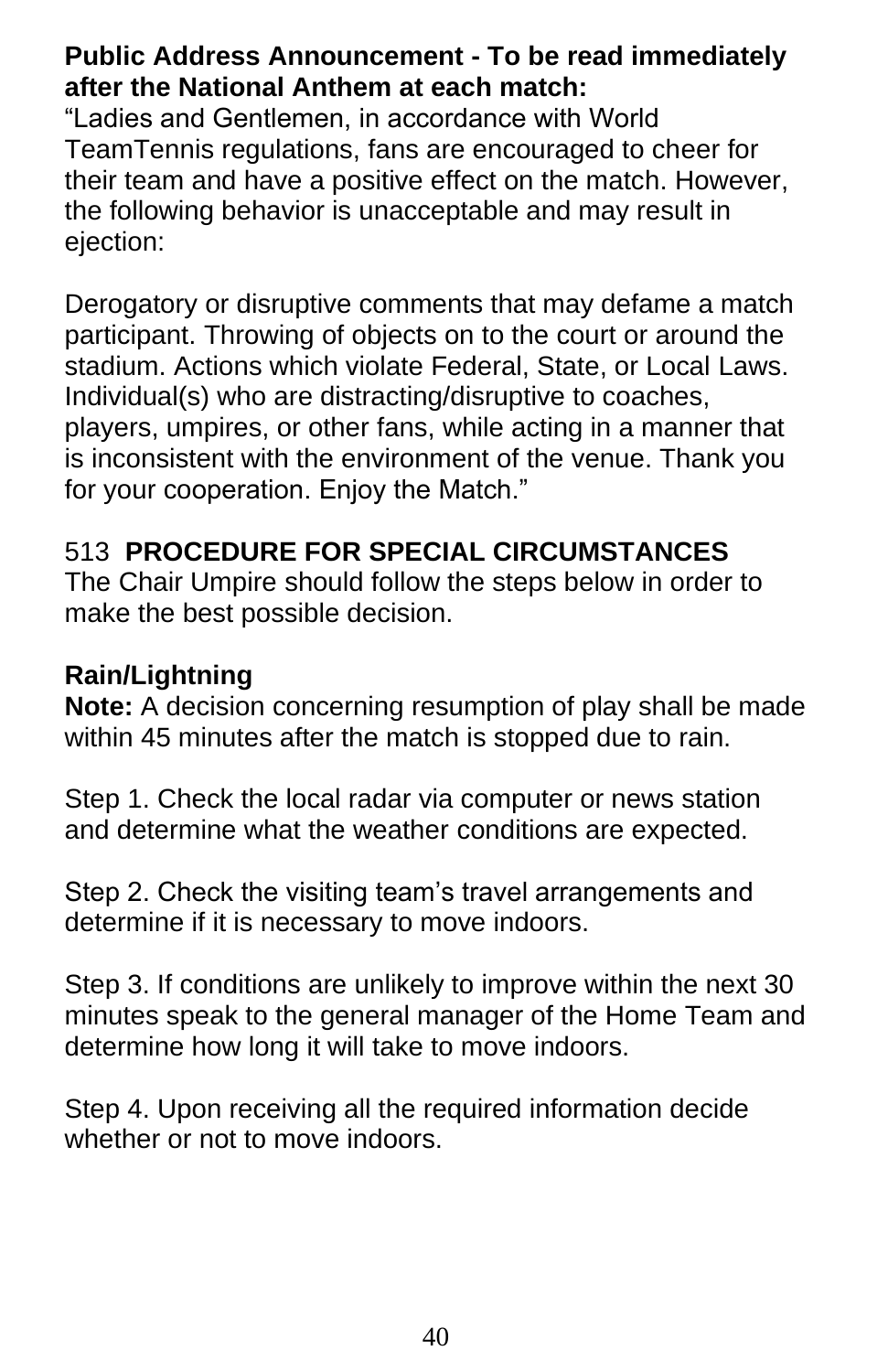#### **Loss of Power**

**Note:** A decision concerning resumption of play shall be made within 45 minutes after the match is stopped.

Step 1. Check with the home team about the potential problem and if an electrician is available or on his way.

Step 2. Check the visiting team's travel arrangements and use this information to determine if it is a necessary to move indoors quickly.

Step 3. If conditions are unlikely to improve within the next 30 minutes speak to the general manager of the Home Team and find out what the transition time of moving indoors will be.

Step 4. After having all the information above make the decision if you will wait for power to be restored or if you will move indoors.

#### **Late Start due to Teams**

When a team is late for whatever reason, the responsibility of the Chair Umpire is make sure that the Team(s) has sufficient time to warm up, but also start the match as soon as possible. In these cases, halftime may be eliminated to shorten the match. It is never an option to stop a set before its completion. After decisions have been made, the Director of Officiating should be informed of the situation, at the earliest convenient time.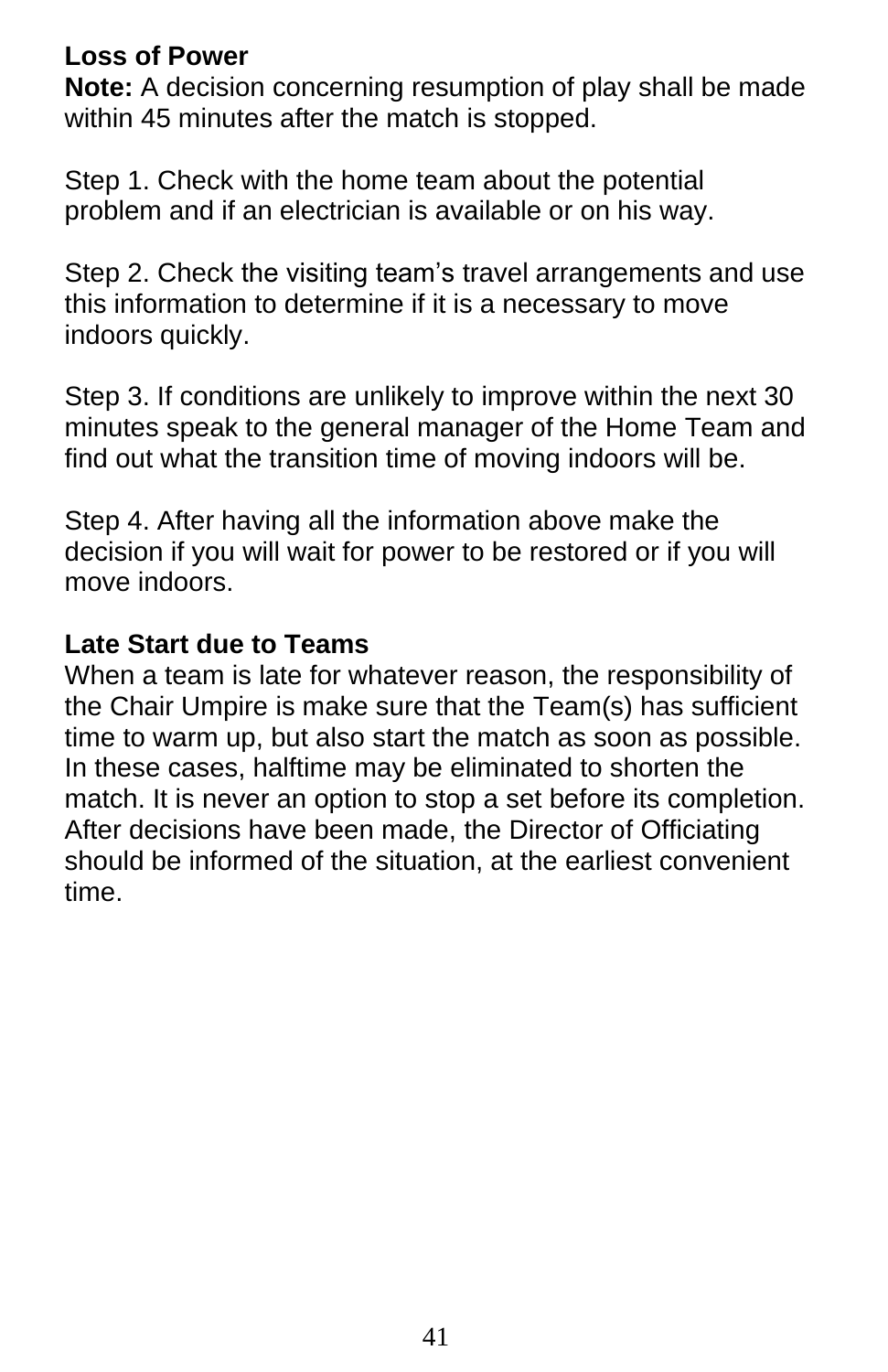# **Player Injuries**

**A) Minor Injury** - A minor injury is defined as an injury that can be treated with a medical timeout and then play will resume. (i). Reasonable Evaluation Time shall be given. (ii). Three (3) Minutes of Medical Treatment, See Rule 633.

**B) Major Injury -** A major injury is defined as an injury where a player must retire from a set immediately. In a situation where additional medical personnel are required the Chair Umpire shall instruct the medical personnel to handle the situation. (i). There is no time limit on the length of the break. (ii). If the delay last 15 minutes or longer a three (3) minute warm-up is allowed.

#### **Emergency Situations**

In all emergency situations, the Chair Umpire is to let all professional emergency personnel handle the situation. Umpires, where possible, should gather at the Umpires area and wait for instructions from the emergency personnel for the signal that it is safe to return. If the situation lasts longer than 15 minutes, a three (3) minute warm-up is allowed.

## **Other**

In any other situation that may occur that is not covered above, the Chair Umpire shall use his/her best judgment to make a decision.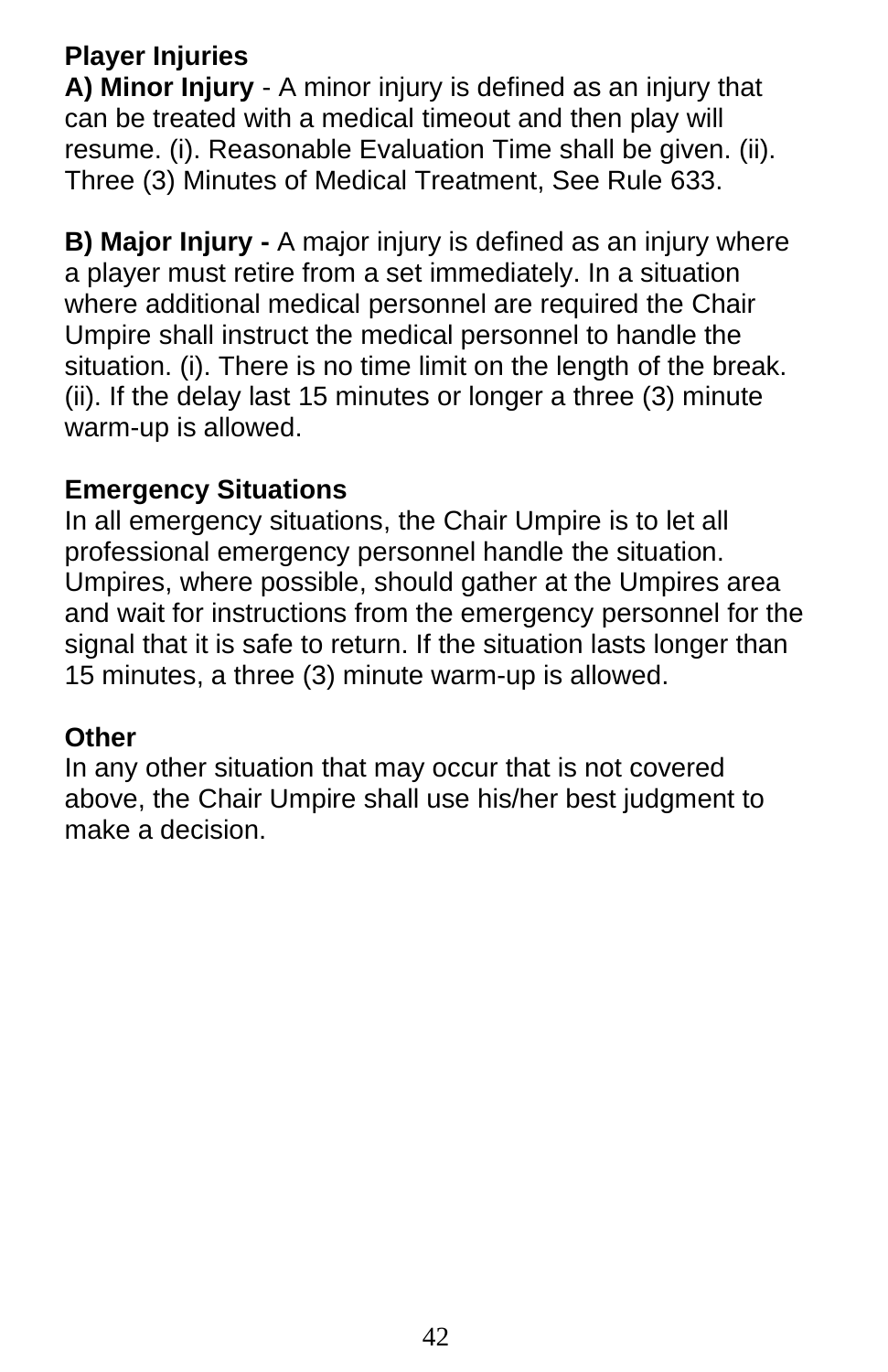# **SECTION 6 PLAYING RULES**

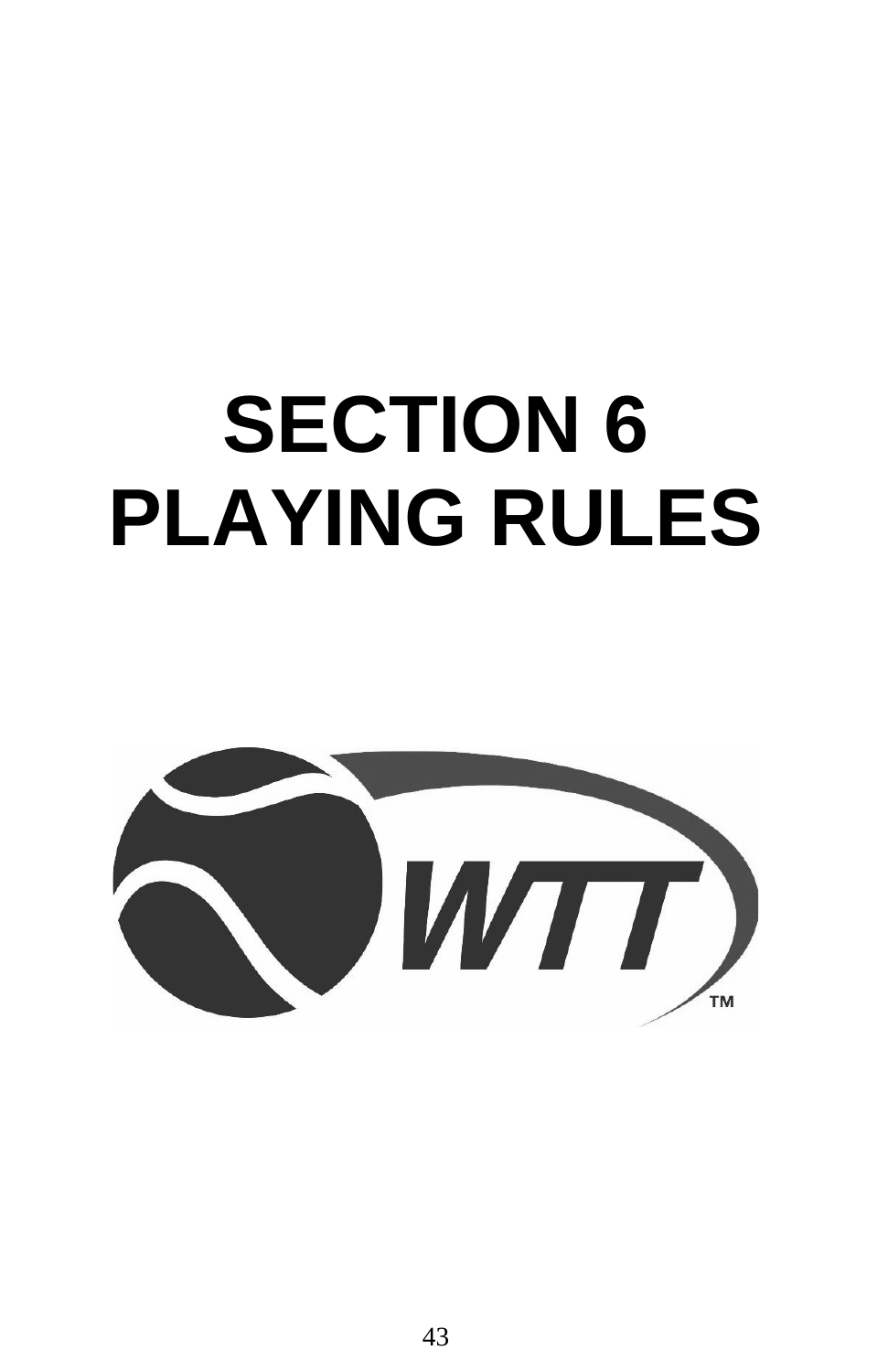## 601 **THE COURT**

- A The court shall be a rectangle, 78 feet (23.77 m) long and, for singles matches, 27 feet (8.23 m) wide. For doubles matches, the court shall be 36 feet (10.97 m) wide. The court shall be divided across the middle by a net suspended by a cord or metal cable which shall pass over or be attached to two net posts at a height of 3 ½ feet (1.07 m). The net shall be fully extended so that it completely fills the space between the two net posts and it must be of sufficiently small mesh to ensure that a ball cannot pass through it. The height of the net shall be 3 feet (0.914 m) at the center, where it shall be held down tightly by a strap. A band shall cover the cord or metal cable and the top of the net. The strap and band shall be completely white.
	- − The maximum diameter of the cord or metal cable shall be 1/3 inch.
	- − The maximum width of the strap shall be 2 inches.
	- − The band shall be between 2 inches and 2 ½ inches deep on each side.
- B The net posts shall be 3 feet (0.914 m) outside the doubles court on each side. The net posts shall not be more than 6 inches (15 cm) square or 6 inches (15 cm) in diameter.
- C The lines at the ends of the court are called baselines, and the lines at the sides of the court are called sidelines. Two lines shall be drawn between the singles sidelines, 21 feet (6.40 m) from each side of the net, parallel with the net. These lines are called the service lines. On each side of the net, the area between the service line and the net shall be divided into two equal parts, the service courts, by the center service line. The center service line shall be drawn parallel with the singles sidelines and half way between them.
- D Each baseline shall be divided in half by a center mark, 4 inches (10 cm) in length, which shall be drawn inside the court and parallel with the singles sidelines. The center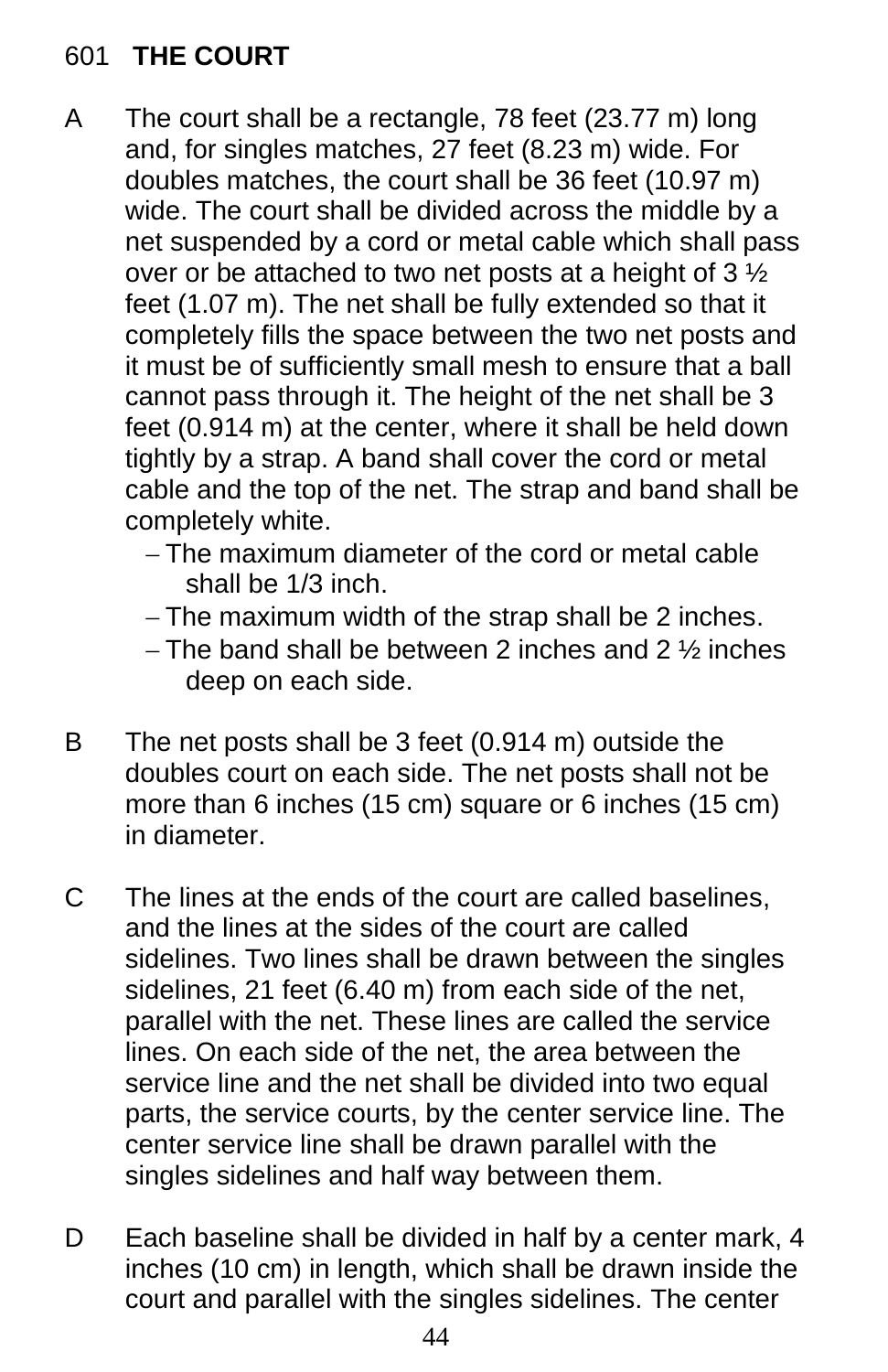service line and center mark shall be 2 inches (5 cm) wide. The other lines of the court shall be between 1 inch (2.5 cm) and 2 inches (5 cm) wide, except that the baselines may be up to 4 inches (10 cm) wide.

- E All court measurements shall be made to the outside of the lines, and all lines of the court shall be of the same color clearly contrasting with the color of the surface.
- F Singles Sticks are not allowed.

# 602 **PERMANENT FIXTURES**

The permanent fixtures of the court include the backstops and side stops, the spectators, the stands and seats for spectators, all other fixtures around and above the court, the Chair Umpire, Line umpires, and ball persons when in their recognized positions.

# 603 **THE BALL**

All balls must be approved by the International Tennis Federation. If a ball gets broken during play, the point shall be replayed. (SEE BALL CHANGES Rule 637)

# 604 **THE RACKET**

Rackets failing to comply with the following specifications are not approved for play under the Rules of Tennis:

- A The hitting surface, defined as the main area of the stringing pattern bordered by the points of entry of the strings into the frame or points of contact of the strings with the frame, whichever is the smaller, shall be flat and consist of a pattern of crossed strings connected to a frame and alternately interlaced or bonded where they cross. The stringing pattern must be generally uniform and, in particular, not less dense in the center than in any other area.
- B The racket shall be designed and strung such that the playing characteristics are identical on both faces. The racket shall be free of attached objects, protrusions, and devices other than those utilized solely and specifically to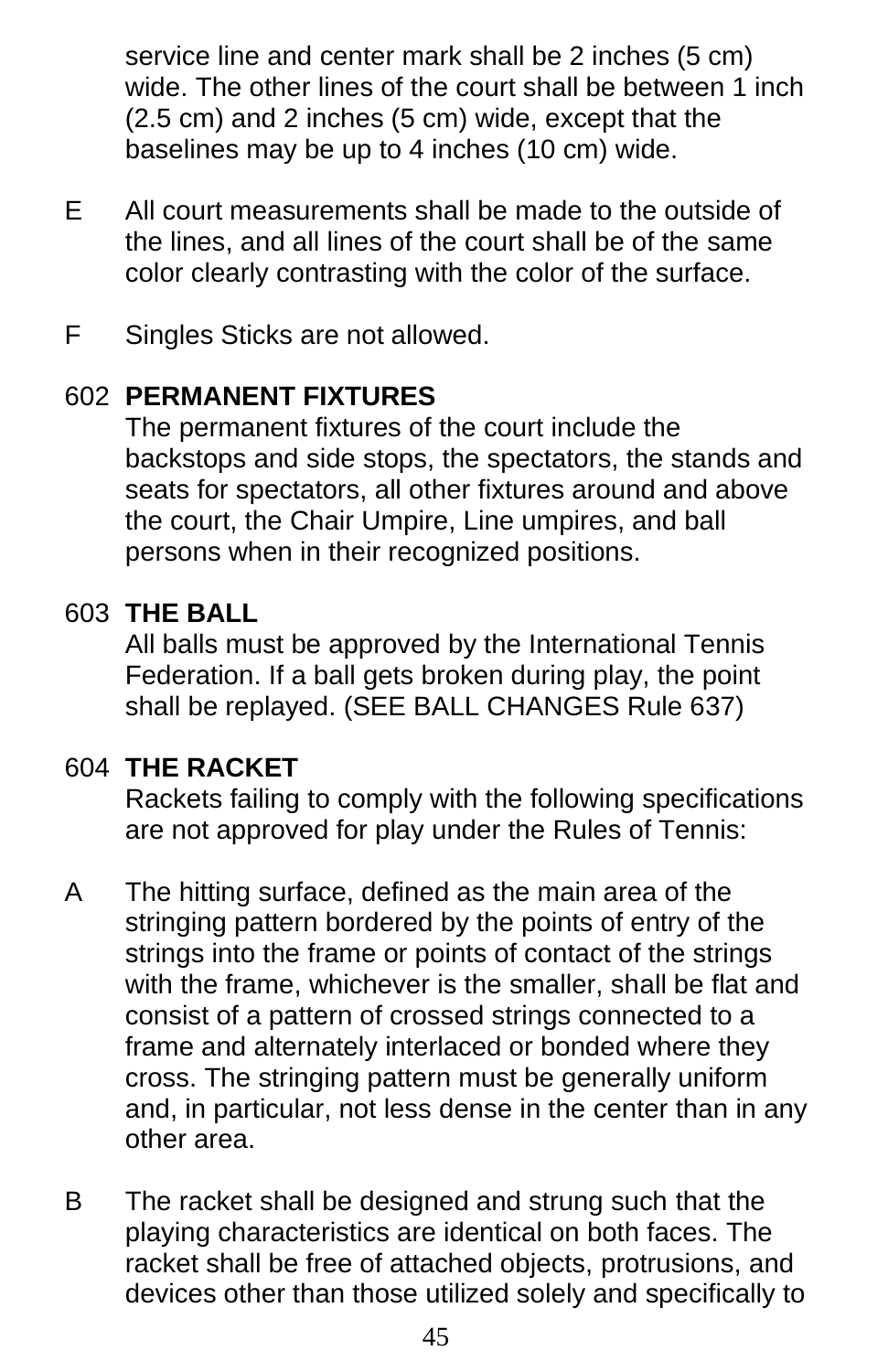limit or prevent wear and tear or vibration or, for the frame only, to distribute weight. These objects, protrusions, and devices must be reasonable in size and placement for such purposes.

- C The frame of the racket shall not exceed 29.0 inches (73.7 cm) in overall length, including the handle. The frame of the racket shall not exceed 12.5 inches (31.7 cm) in overall width. The hitting surface shall not exceed 15.5 inches (39.4 cm) in overall length, and 11.5 inches (29.2 cm) in overall width.
- D The frame, including the handle and the strings, shall be free of any device which makes it possible to change materially the shape of the racket, or to change materially the weight distribution in the direction of the longitudinal axis of the racket which would alter the swing moment of inertia, or to change deliberately any physical property which may affect the performance of the racket during the playing of a point. No energy source that in any way changes or affects the playing characteristics of a racket may be built into or attached to a racket.
- E The racket must be free of any device that may provide communication, advice, or instruction of any kind, audible or visible, to a player during a match.

# 605 **SCORE IN A GAME**

## A **Standard game**

A standard game is scored as follows with the server's score being called first:

- − No point "Love"
- − First point "15"
- − Second point "30"
- − Third point "40"
- − Fourth point "Game"

Except that if each player/team has won three points, the score is "Game Point – Receiver's Choice". The player/team who wins the next point, wins the "Game".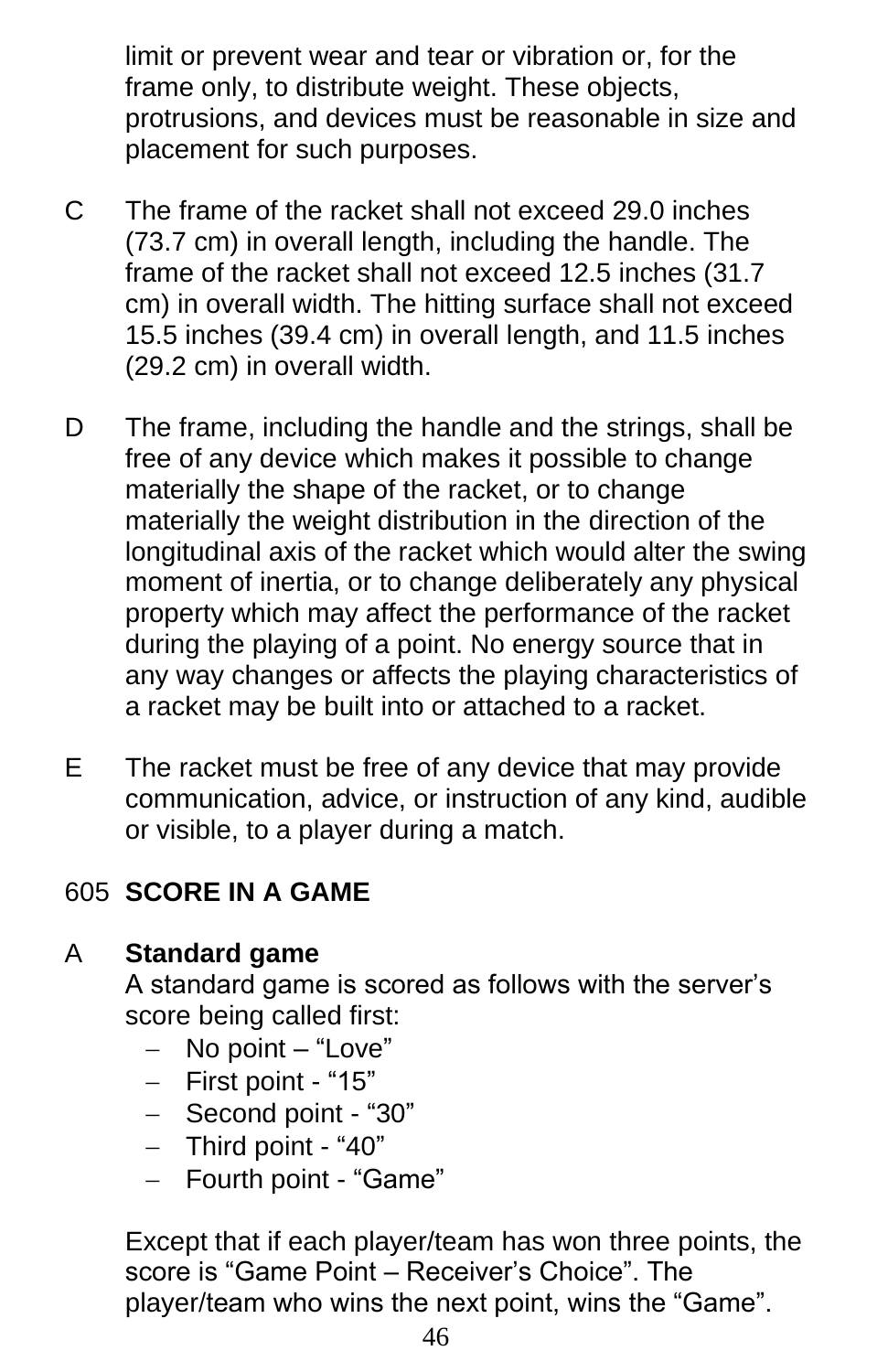In Mixed Doubles, at Game Point, the male server will serve to the male receiver. The female server will serve to the female receiver. The receivers may not change courts for this point.

#### B **Tiebreaker game**

During a tiebreaker game, points are scored "Zero","1", "2", "3", etc. The first player/team to win five points wins the "Game" and "Set". If the tiebreaker game reaches 4 points all ("Game Point – Receiver's Choice") the winner of the ninth point will win the "Game" and "Set".

In Mixed Doubles, at Game Point, the male server will serve to the male receiver. The female server will serve to the female receiver. The receivers may not change courts for this point.

The Serving order for the tiebreaker game shall continue from the set. Each player will serve two (2) points with the exception of the final server of the set who will serve three (3) points (points 7, 8, & 9).

## C **Supertiebreaker**

During a Supertiebreaker game, points are scored "Zero", "1", "2", "3", etc. The first player/team to win seven (7) points wins the "Game" and "Set". If the tiebreaker game reaches six (6) points all ("Game Point – Receiver's Choice") the winner of the 13<sup>th</sup> point will win the "Game", "Set", and "Match".

In Mixed Doubles, at Game Point, the male server will serve to the male receiver. The female server will serve to the female receiver. The receivers may not change courts for this point.

The Serving order for the Supertiebreaker game shall be decided by coin toss (called by the **visiting team's coach**). Each player will serve two (2) points with the exception of the final server of the set who will serve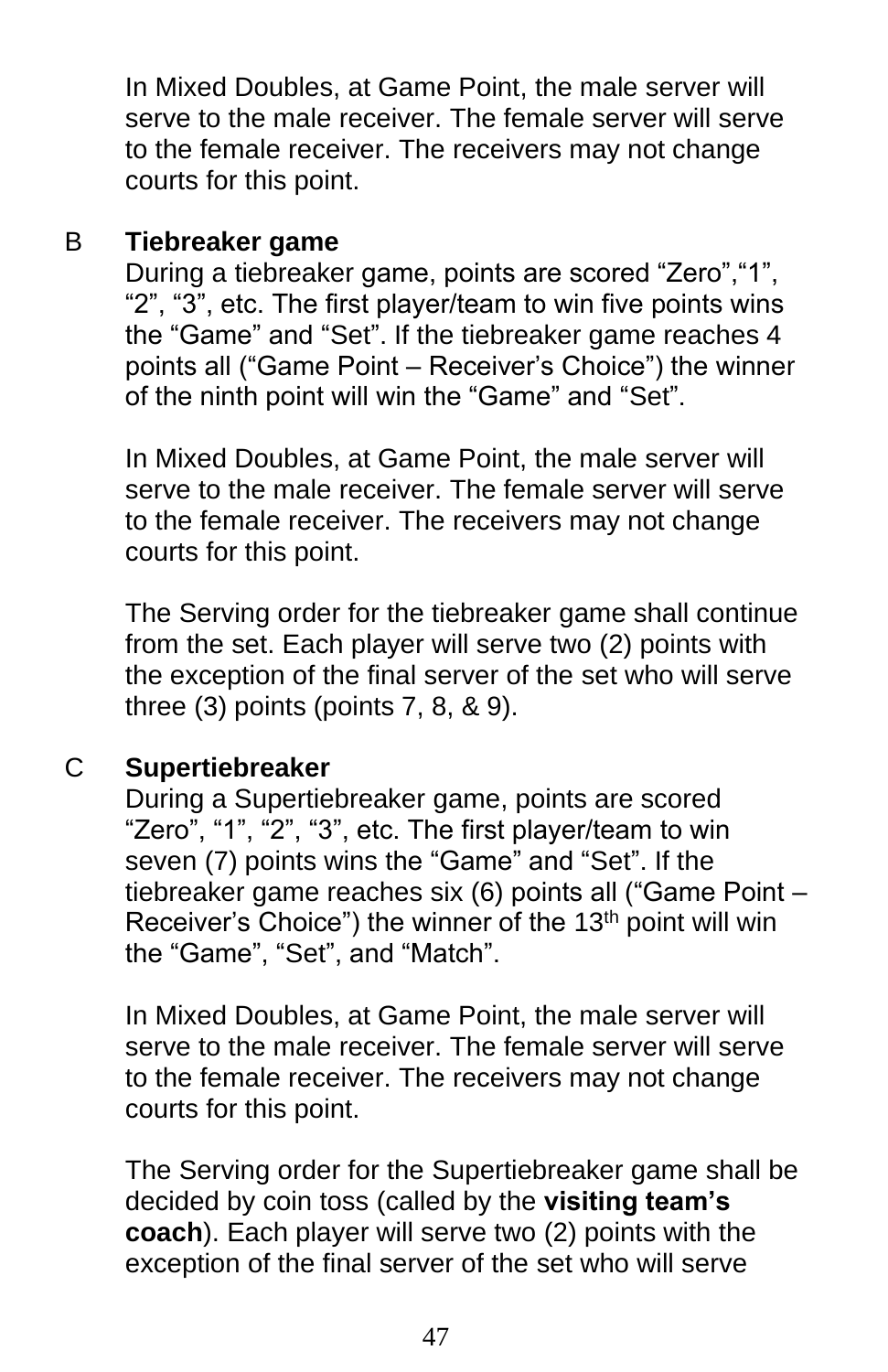three (3) points (points 11, 12, & 13). Teams are allowed one substitution per gender during the Supertiebreaker.

#### 606 **SCORE IN A SET**

The first team to win five (5) games wins that "Set". If the score reaches four (4) games all, a tiebreaker game shall be played.

# 607 **SCORE IN A MATCH**

- A **GAME** Each game will count for one point in the overall match score.
- B **EXTENDED PLAY** Extended Play will be played if the trailing team wins the fifth set. Extended Play will be a continuation of the fifth set. The service order will continue from the final set. Extended Play will consist of games that will continue until either the trailing team ties the overall match score at which time a Supertiebreaker will be played or the leading team wins one (1) game.

**Note**: Extended Play is a continuation of the fifth set in regards to substitutions and ball changes.

C **MATCH** - The winner of a match is the team which accumulates the most games at the end of five (5) sets and, if necessary, Extended Play and a Supertiebreaker.

## 608 **SERVER & RECEIVER**

The players/teams shall stand on opposite sides of the net. The server is the player who puts the ball into play for the first point. The receiver is the player who is ready to return the ball served by the server.

## 609 **CHOICE OF ENDS & SERVICE**

The choice of sides, or the right to be server or receiver shall be decided by the home team. This means: Home team has the choice for sets 1, 3, 5 or 2 and 4. The choice for a Supertiebreaker is decided by coin toss (the visiting team's coach shall call the coin toss).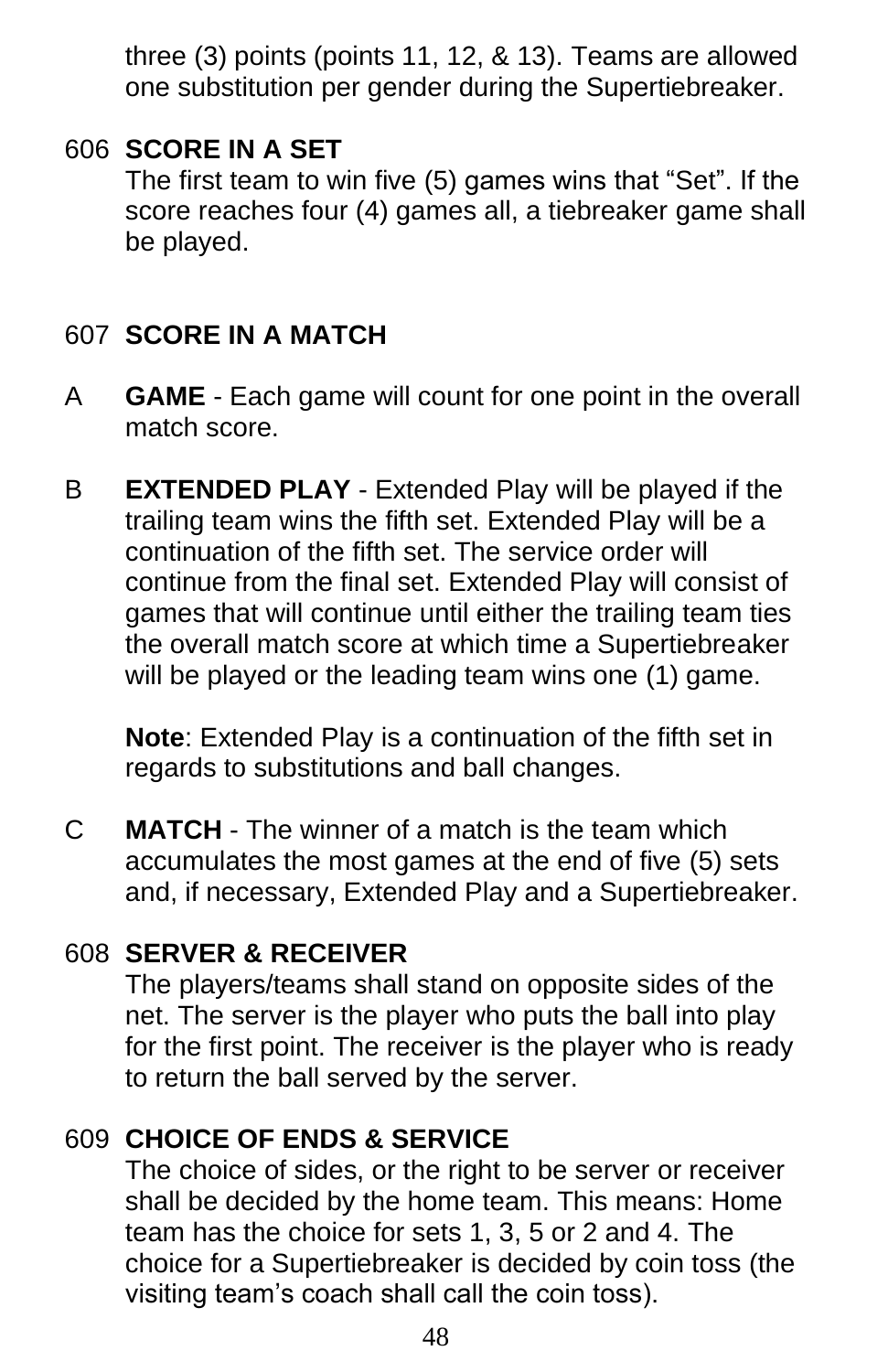610 **CHANGE OF ENDS** A change of end occurs:

- After four (4) games in a set **(Don't change ends at 4-4 in a set)**
- After four (4) points in 9-point tiebreaker
- Before Extended Play
- After four (4) games in Extended Play
- After six (6) points in the Supertiebreaker

**Note:** Time shall be called after 60 seconds and play is to begin within 25 seconds.

#### 611 **BALL IN PLAY**

Unless a fault or a let is called, the ball is in play from the moment the server hits the ball, and remains in play until the point is decided.

#### 612 **BALL TOUCHES A LINE**

If a ball touches a line, it is regarded as touching the court bounded by that line.

## 613 **BALL TOUCHES A PERMANENT FIXTURE**

If the ball in play touches a permanent fixture after it has hit the correct court, the player who hit the ball wins the point. If the ball in play touches a permanent fixture before it hits the ground, the player who hit the ball loses the point.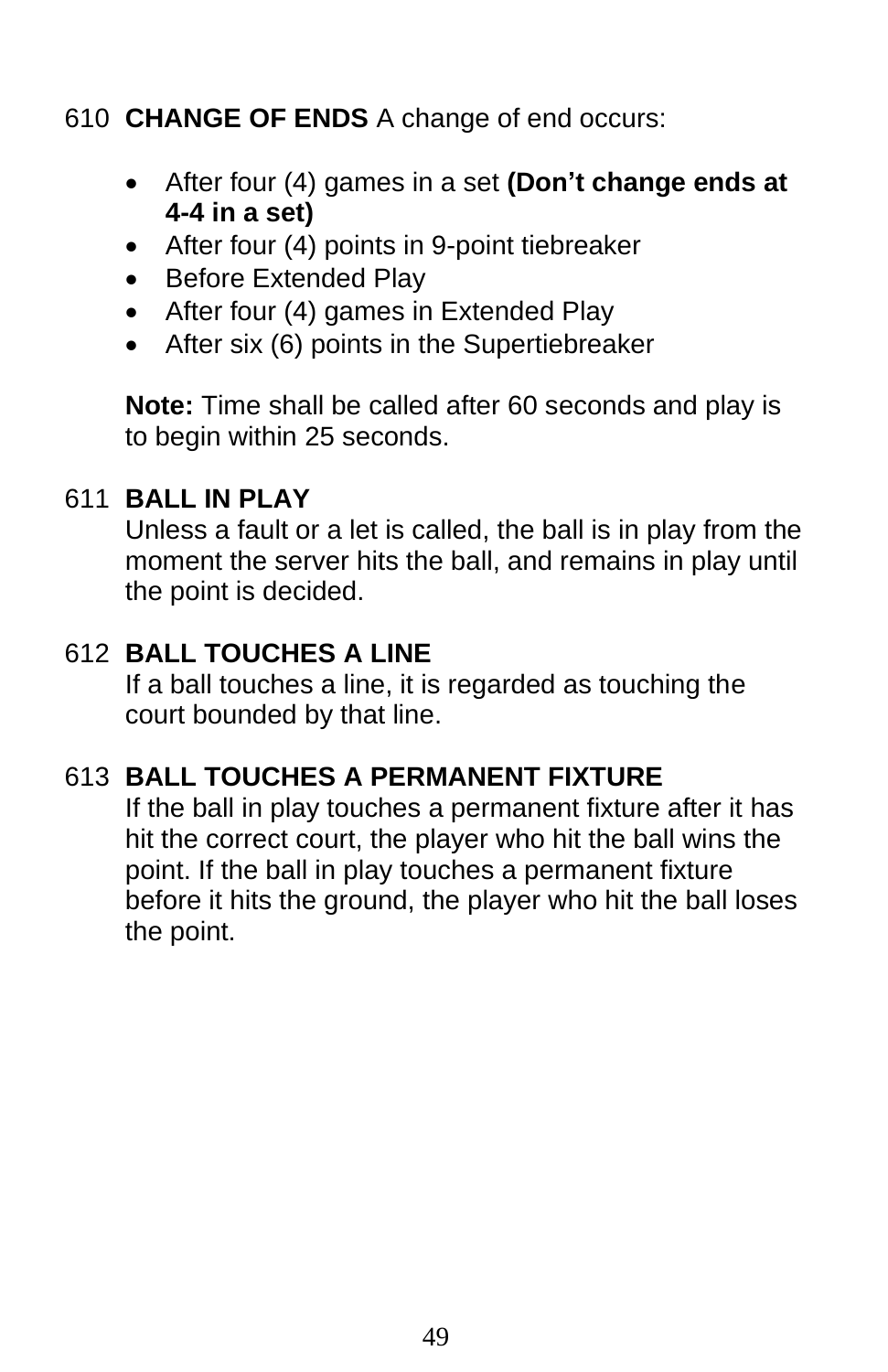## 614 **ORDER OF SERVICE**

At the end of each standard game, the receiver shall become the server and the server shall become the receiver for the next game. In doubles, the team due to serve in the first game of each set shall decide which player shall serve for that game. Similarly, before the second game starts, their opponents shall decide which player shall serve for that game. The partner of the player who served in the first game shall serve in the third game, and the partner of the player who served in the second game shall serve in the fourth game. This rotation shall continue until the end of the set.

**NOTE:** In Extended Play, the order of service continues from the 5th set.

## 615 **ORDER OF RECEIVING IN DOUBLES**

The team which is due to receive in the first game of a set shall decide which player shall receive the first point in the game. Similarly, before the second game starts, their opponents shall decide which player shall receive the first point of that game. The player who was the receiver's partner for the first point of the game shall receive the second point and this rotation shall continue until the end of the game and the set. After the receiver has returned the ball, either player in a team can hit the ball.

## 616 **THE SERVICE**

Immediately before starting the service motion, the server shall stand at rest with both feet behind (i.e. further from the net than) the baseline and within the imaginary extensions of the center mark and the sideline. The server shall then release the ball by hand in any direction and hit the ball with the racket before the ball hits the ground. The service motion is completed at the moment that the player's racket hits or misses the ball. A player who is able to use only one arm may use the racket for the release of the ball.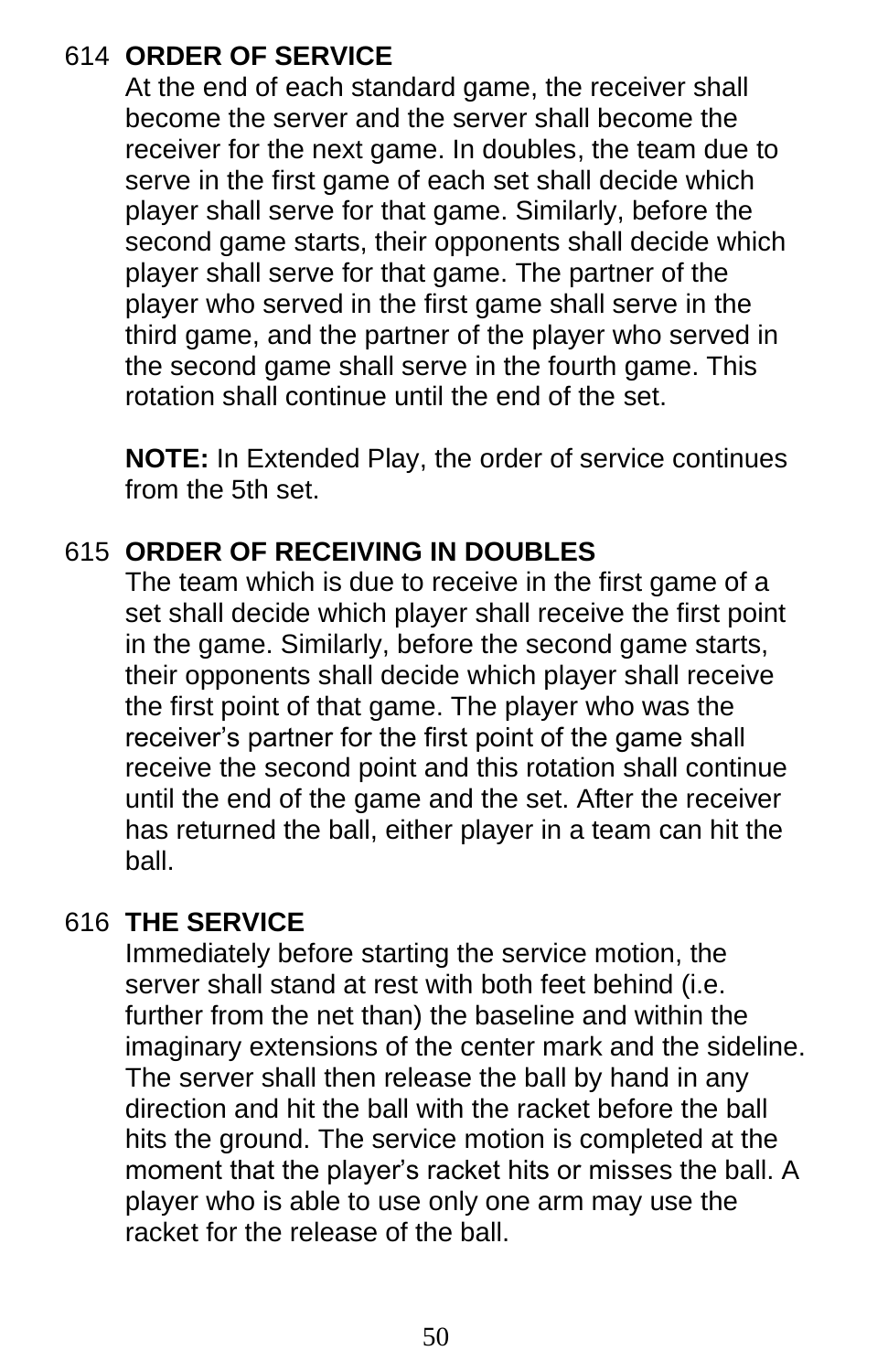# 617 **SERVING**

When serving in a standard game, the server shall stand behind alternate halves of the court, starting from the right half of the court in every game. In a tiebreaker game, the service shall be served from behind alternate halves of the court, with the first served from the right half of the court. The service shall pass over the net and hit the service court diagonally opposite, before the receiver returns it.

# 618 **FOOT FAULT**

During the service motion, the server shall not:

- Change position by walking or running, although slight movements of the feet are permitted; or
- Touch the baseline or the court with either foot; or
- Touch the area outside the imaginary extension of the sideline with either foot; or
- Touch the imaginary extension of the center mark with either foot.

If the server breaks this rule it is a "Foot Fault".

# 619 **SERVICE FAULT**

The service is a fault if:

- The server breaks rules 616, 617 or 618; or
- The server misses the ball when trying to hit it; or
- The ball served touches a permanent fixture, singles stick or net post before it hits the ground; or
- The ball served touches the server or server's partner, or anything the server or server's partner is wearing or carrying.

# 620 **SECOND SERVICE**

If the first service is a fault, the server shall serve again without delay from behind the same half of the court from which that fault was served, unless the service was from the wrong half.

# 621 **WHEN TO SERVE & RECEIVE**

The server shall not serve until the receiver is ready. However, the receiver shall play to the reasonable pace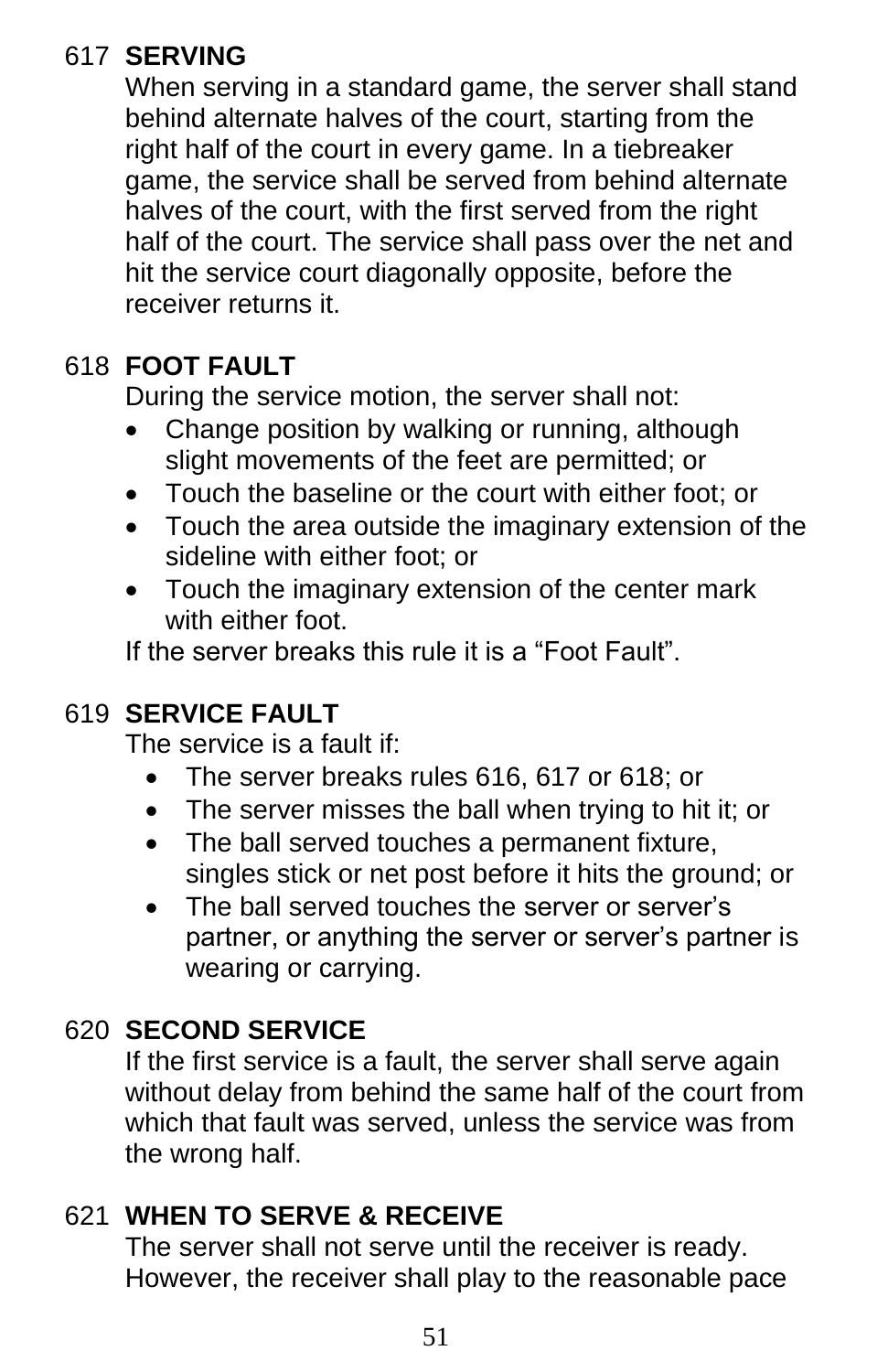of the server and shall be ready to receive within a reasonable time of the server being ready. A receiver who attempts to return the service shall be considered as being ready. If it is demonstrated that the receiver is not ready, the service cannot be called a fault.

# 622 **THE LET DURING A SERVICE**

The service is a let only if a service or a fault is delivered when the receiver is not ready. (See Rule 623). The ball should be played if the ball served touches the net, strap, or band, then lands in the correct service box. In doubles, either member of the receiving team may return a serve which strikes the net, strap, or band, then lands in the correct service box.

# 623 **THE LET**

In all cases where a let has to be called under the rules, or to provide for an interruption to play, the whole point shall be replayed.

## 624 **PLAYER LOSES POINT**

The point is lost if:

- The player serves two consecutive faults; or
- The player does not return the ball in play before it bounces twice consecutively; or
- The player returns the ball in play so that it hits the ground, or before it bounces, an object, outside the correct court; or
- The player returns the ball in play so that, before it bounces, it hits a permanent fixture; or
- The receiver returns the service before it bounces; or
- The player deliberately carries or catches the ball in play on the racket or deliberately touches it with the racket more than once; or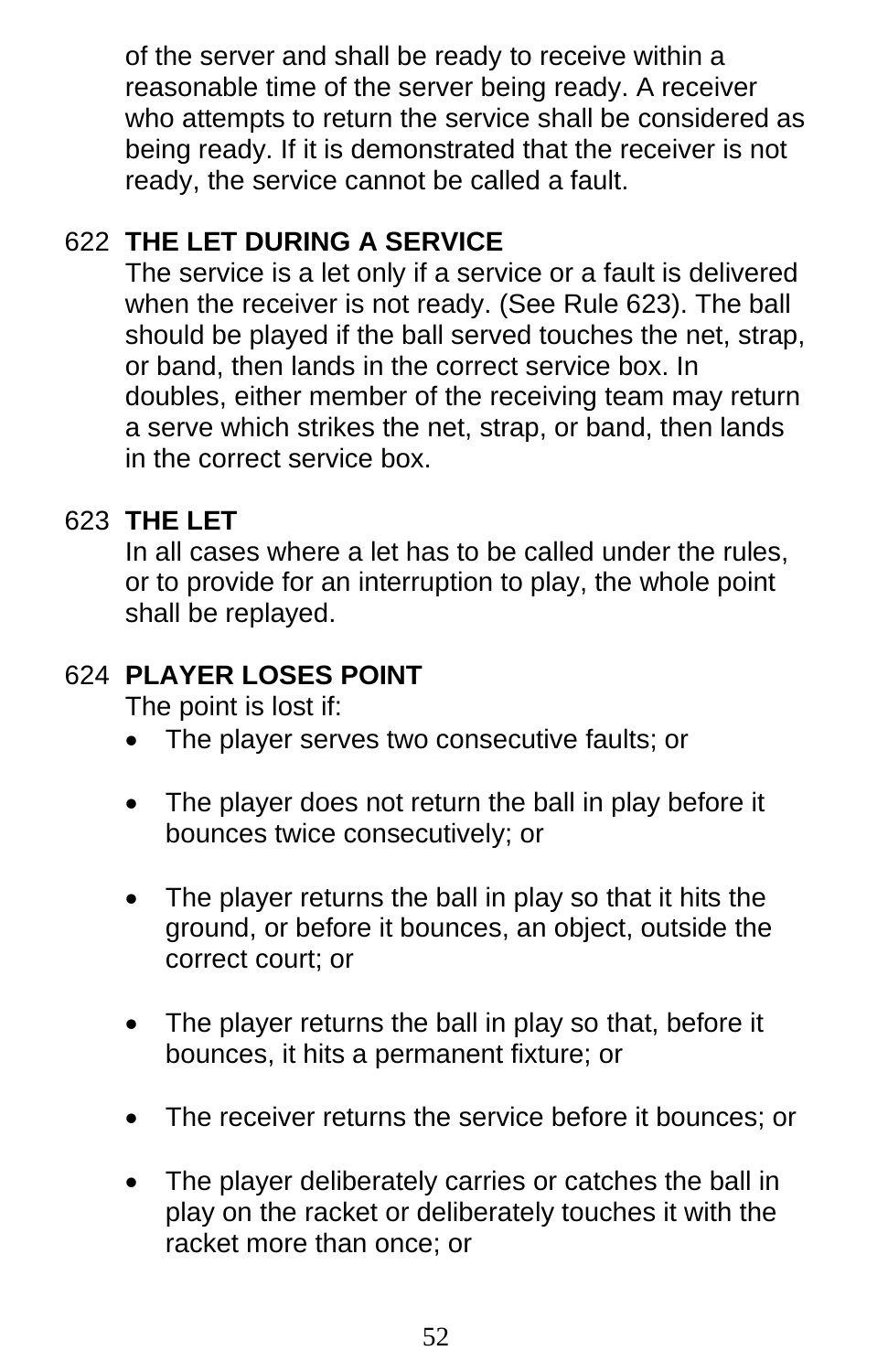- The player or the racket, whether in the player's hand or not, or anything which the player is wearing or carrying touches the net, net posts, cord or metal cable, strap or band, or the opponent's court at any time while the ball is in play; or
- The player hits the ball before it has passed the net; or
- The ball in play touches the player or anything that the player is wearing or carrying, except the racket; or
- The ball in play touches the racket when the player is not holding it; or
- The player deliberately and materially changes the shape of the racket when the ball is in play; or
- In doubles, both players touch the ball when returning it.

## 625 **A GOOD RETURN**

It is a good return if:

- The ball touches the net, net posts, cord or metal cable, strap or band, provided that it passes over any of them and hits the ground within the correct court; except as provided in Rule 602 and 624 (d); or
- After the ball in play has hit the ground within the correct court and has spun or been blown back over the net, the player reaches over the net and plays the ball into the correct court, provided that the player does not break Rule 624; or
- The ball is returned outside the net posts, either above or below the level of the top of the net, even though it touches the net posts, provided that it hits the ground in the correct court; except as provided in Rules 602 and 624 (d); or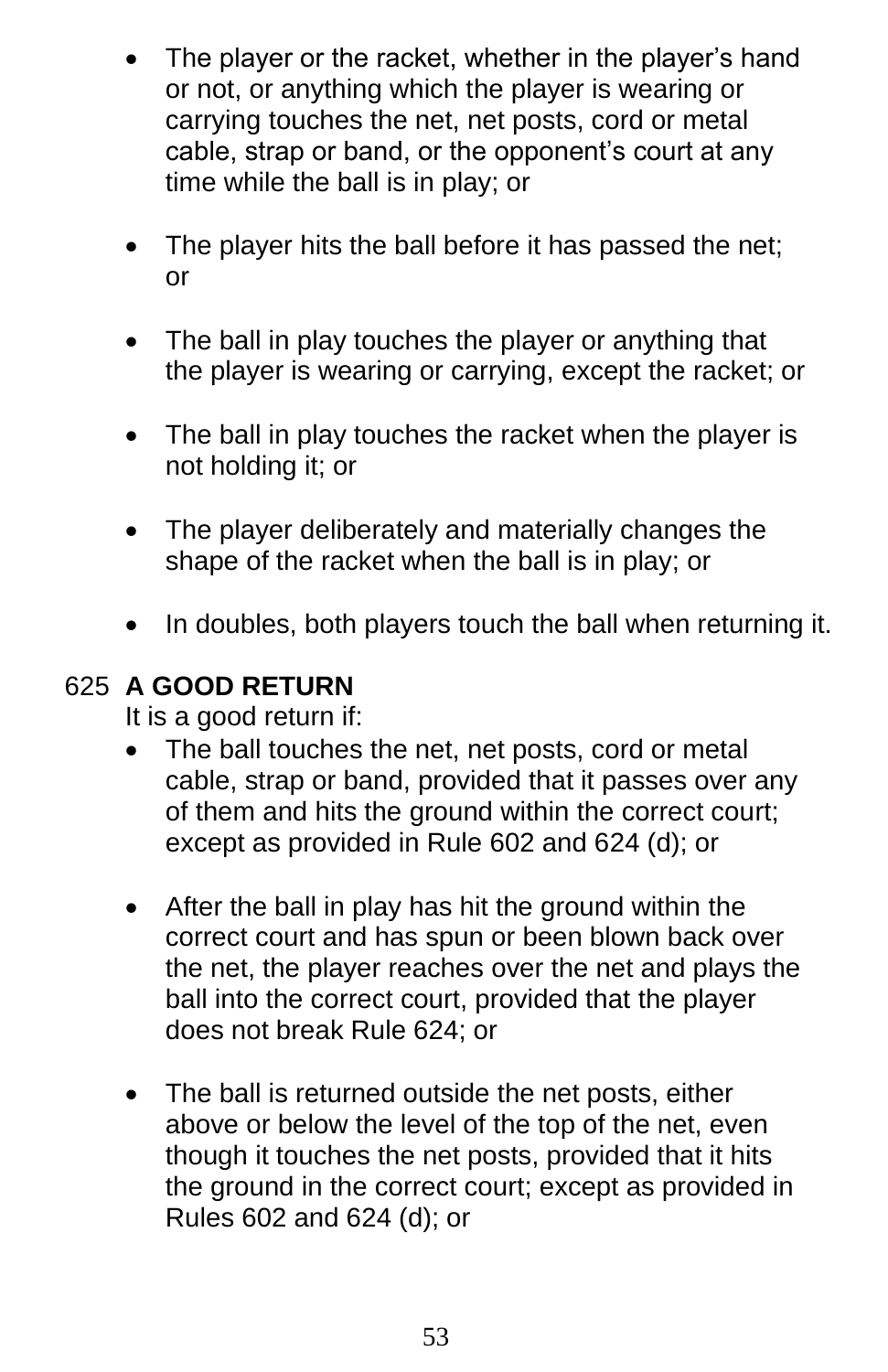- The ball passes under the net cord between the singles stick and the adjacent net post without touching either net, net cord or net post and hits the ground in the correct court, or
- The player's racket passes over the net after hitting the ball on the player's own side of the net and the ball hits the ground in the correct court; or
- The player hits the ball in play, which hits another ball lying in the correct court.

#### 626 **HINDRANCE**

If a player is hindered in playing the point by a deliberate act of the opponent(s), the player shall win the point.

However, the point shall be replayed if a player is hindered in playing the point by either an unintentional act of the opponent(s), or something outside the player's own control (not including a permanent fixture).

#### 627 **CORRECTING ERRORS**

As a principle, when an error in respect of the Rules of Tennis is discovered, all points previously played shall stand. Errors so discovered shall be corrected as follows:

- During a standard game or a tiebreaker game, if a player serves from the wrong half of the court, this should be corrected as soon as the error is discovered and the server shall serve from the correct half of the court according to the score. A fault that was served before the error was discovered shall stand.
- During a standard game or a tiebreaker game, if the players are at the wrong ends of the court, the error should be corrected as soon as it is discovered and the server shall serve from the correct end of the court according to the score.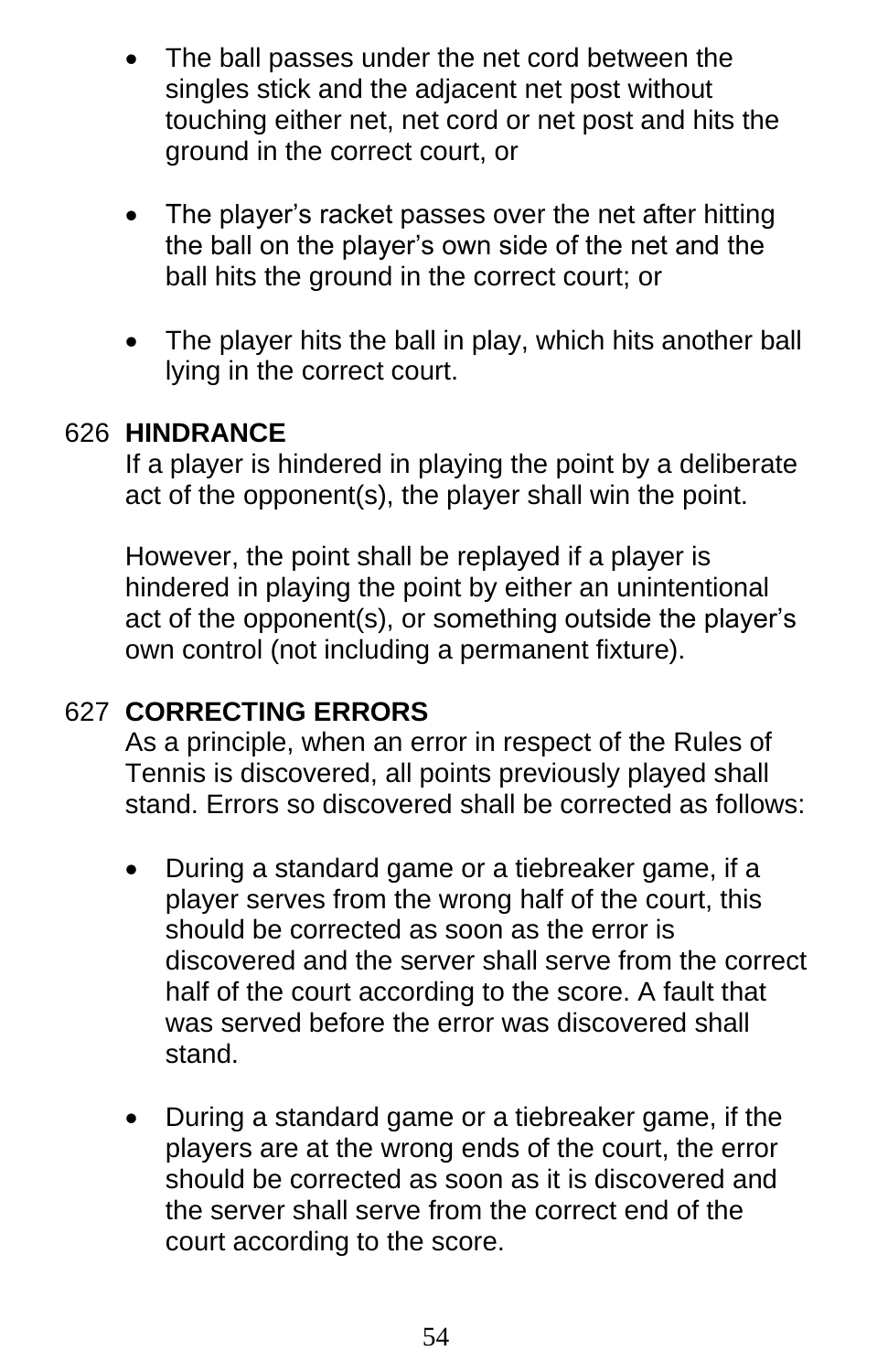- If a player serves out of turn during a standard game, the player who was originally due to serve shall serve as soon as the error is discovered. However, if a game is completed before the error is discovered the order of service shall remain as altered. A fault that was served by the opponents(s) before the error was discovered shall not stand. In doubles, if the partners of one team serve out of turn, a fault that was served before the error was discovered shall stand.
- If a player serves out of turn during a tiebreaker game and the error is discovered after an odd number of points have been played, the error is corrected immediately. If the error is discovered after an even number of points have been played, the order of service shall remain as altered. A fault that was served by the opponent(s) before the error was discovered shall not stand. In doubles, if the partners of one team serve out of turn, a fault that was served before the error was discovered shall stand.
- During a standard game or a tiebreaker game in doubles, if there is an error in the order of receiving, this shall remain as altered until the end of the game in which the error is discovered. For the next game in which they are the receivers in that set, the partners shall then resume the original order of receiving.

#### 628 **ROLE OF COURT OFFICIALS**

The Chair Umpire is the person in the umpire chair. He/she may overrule a Line Umpires call, immediately. Any decision based on fact made by the Chair Umpire is final. Any decision of law made by the Chair Umpire may be appealed to the referee. Appeal procedures are outlined in Section 7.

#### 629 **CONTINUOUS PLAY**

As a principle, play should be continuous from the time the match starts (when the first service of the match is put in play) until the match finishes. The maximum time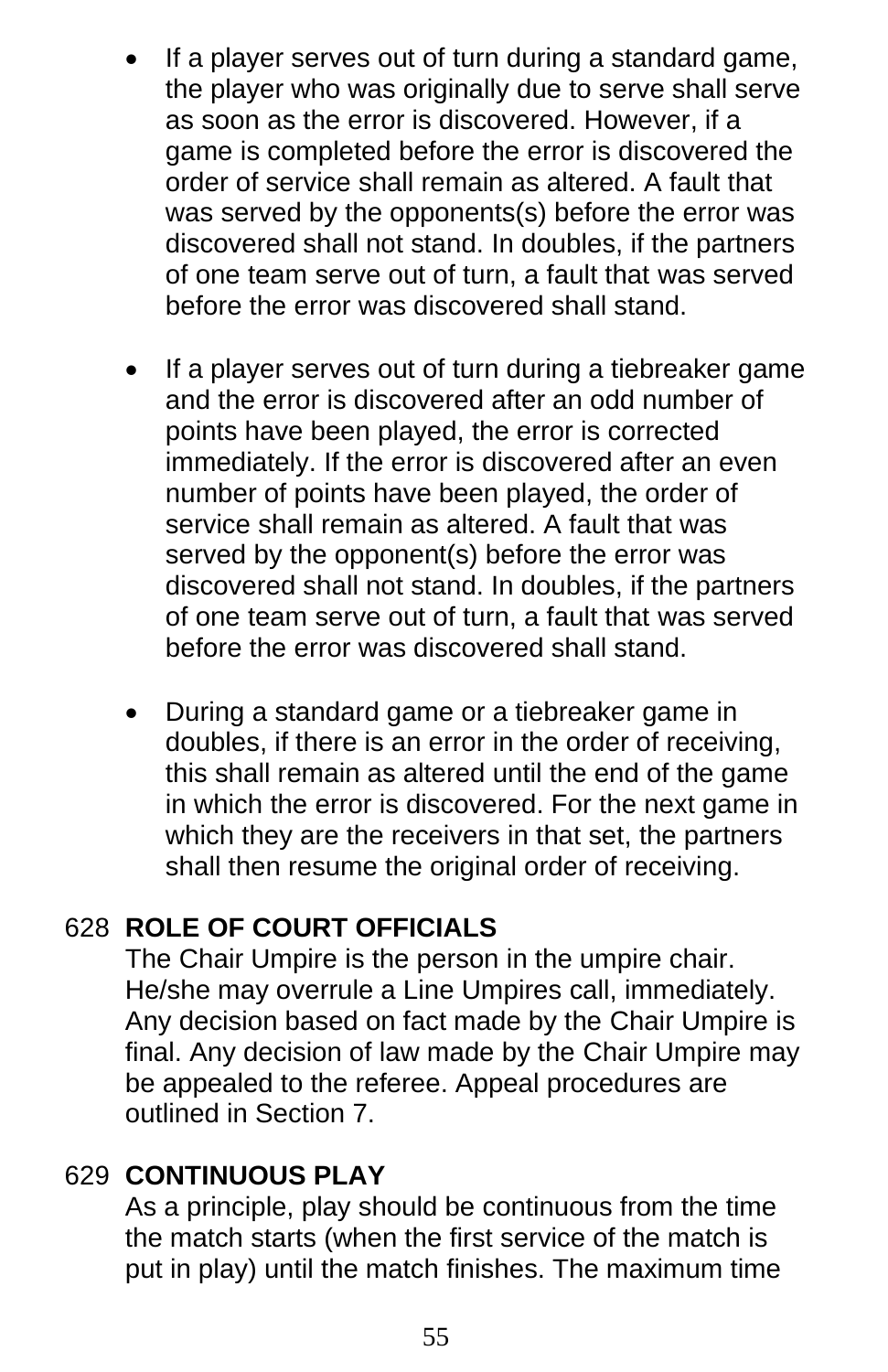starts from the moment that one point finishes until the service motion is started for the next point.

A Between points, a maximum of 25 seconds is allowed. Chair Umpires will use on court clocks to time 25 seconds between points.

Penalties for violating the 25-second rule are as follows for the match:

- − First Violation Warning
- − Second Violation and Subsequent Violations Point Penalty
- B When the players change ends at the end of a game, a maximum of 90 seconds are allowed.
- C If, for reasons outside the player's control, clothing, footwear or necessary equipment (excluding the racket) is broken or needs to be replaced, the player is not allowed reasonable extra time to rectify the problem. The player may be substituted for or he must be defaulted.
- D No extra time shall be given to allow a player to recover condition. However, a player suffering from a treatable medical condition may be allowed one medical timeout of three minutes for the treatment of that medical condition.
- E Should a player, because of physical unfitness or an unavoidable accident (not within his/her control), be unable to continue play, he/she may be substituted for or he/she must be defaulted.
- F If the umpire decides that a player is deliberately stalling to gain time or unfairly disconcert his/her opponent, the umpire should assess a code violation to him/her after giving his/her coach one warning.
- G On court serve clocks will be used at every match. Play must begin within 25 seconds of the previous point. The chair umpire will control the on court clock. The 1<sup>st</sup> violation is a warning, the  $2<sup>nd</sup>$  and any additional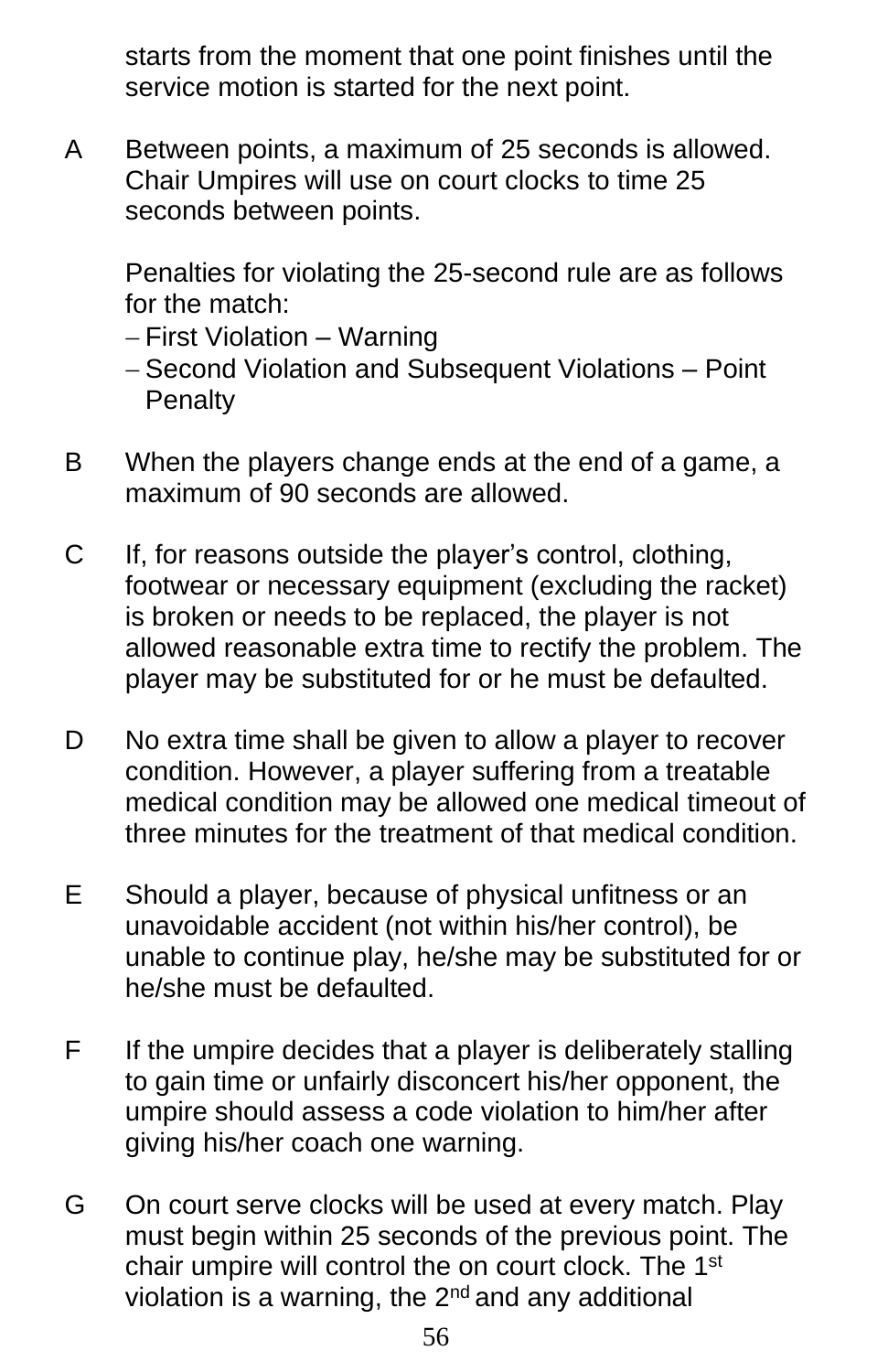violations will result in the loss of a point. Clock violations and penalties will be cumulative throughout the match.

#### 630 **COACHING**

Coaching is allowed at any time when the ball is not in play. Coaches may not enter the court during a set except during a timeout. Coaches must obey the Continuous Play Rule (See Rule 629).

## 631 **PIPE SUPPORT/CAMERAS UNDER NET**

If a player touches the pipe support/camera, it is considered to be part of the net. If a ball touches the pipe support/camera it is considered to be part of the ground.

## 632 **RULES APPLY TO BOTH GENDERS**

Except where otherwise stated in this Rules Guide all rules apply to both genders.

#### 633 **MEDICAL TIMEOUT**

If a player sustains an injury that may require treatment from the Sports Medical Trainer or doctor he/she may use a three (3) minute medical timeout per condition per set. This treatment may be taken immediately or on the next changeover. (See Rule 629)

**NOTE**: A player may receive treatment for the same injury in different sets.

# 634 **INDOOR BACKUP FACILITY**

If a match is moved indoors, the scoreboard and umpires microphone/sound system must be used in addition to other League required on-court necessities, internet for Live Scoring, and any other items stipulated in the Operations Manual, including the Umpire Box or a safe alternative that is at least three feet off the ground.

# 635 **WINNER OF A MATCH**

The team which accumulates the most games at the end of the five (5) sets plus Extended Play, if any, and Supertiebreaker, if necessary, shall be declared the winner.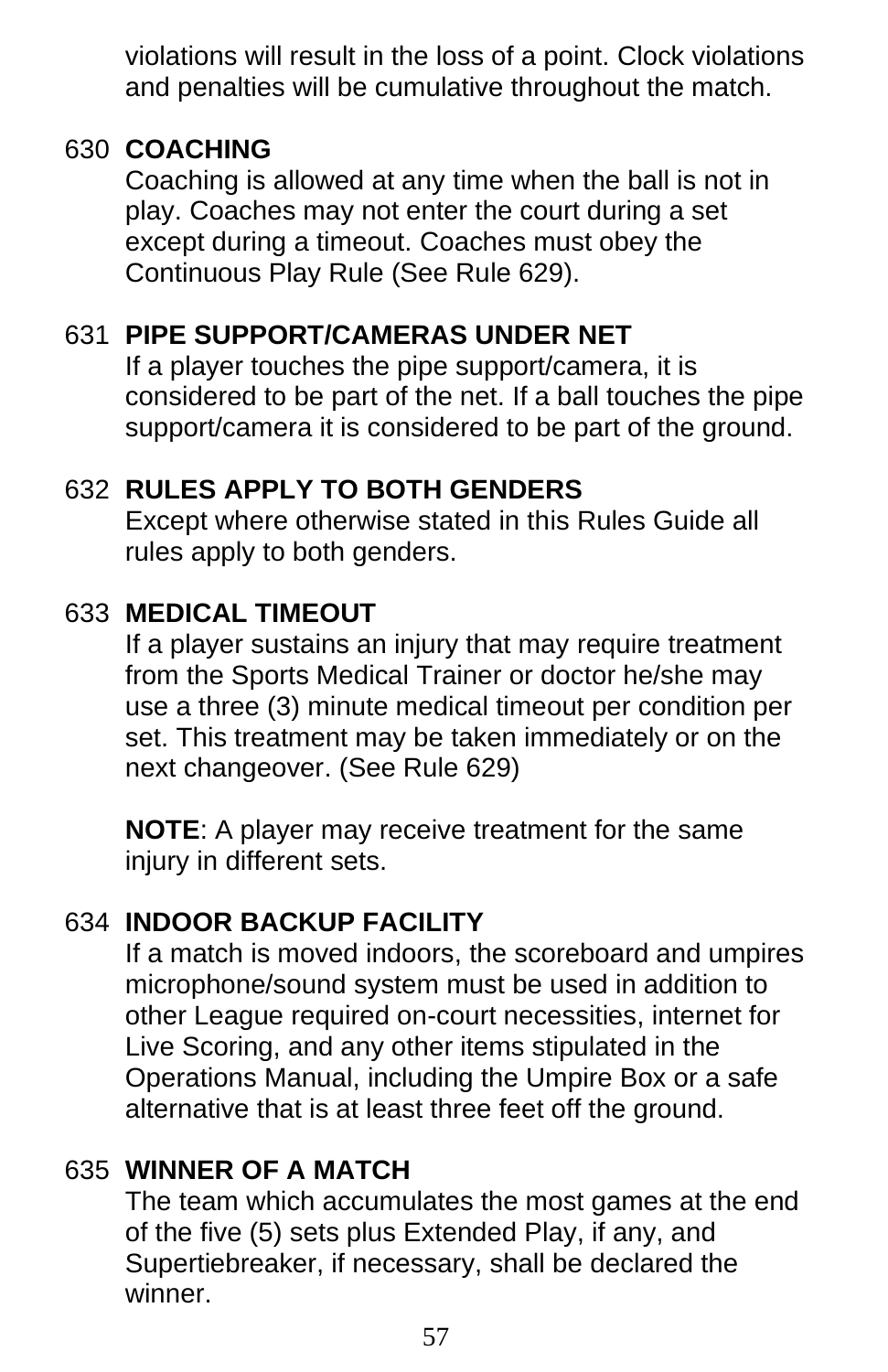- A In the event the teams are tied in total games after five (5) sets plus Extended Play, if necessary, a seven out of 13 point Supertiebreaker shall be played to determine the winner. The winner shall receive a "win" in the standings and the loser shall receive a "loss" in the standings.
- B Prior to the Supertiebreaker, a three-minute break may be taken. A coin toss by the umpire, with the visiting team making the call, shall determine the choice of side, server, or receiver. The Supertiebreaker must be the same set as the fifth set with the substitution rules in effect.

#### 636 **AFTER THE MATCH HAS STARTED**

- A A penalty of one point shall be charged by the umpire for any ball hit after the three-minute or designated warmup period.
- B All warmups shall be conducted between team members.
- C All breaks begin at the conclusion of the prior set.
- D If play is suspended for less than 15 minutes play shall resume immediately. If play is suspended for more than 15 minutes, there shall be a five (5) minute warm-up.
- E Once the match is in progress players and/or coaches are not permitted to warm up or practice on any other court at the facility.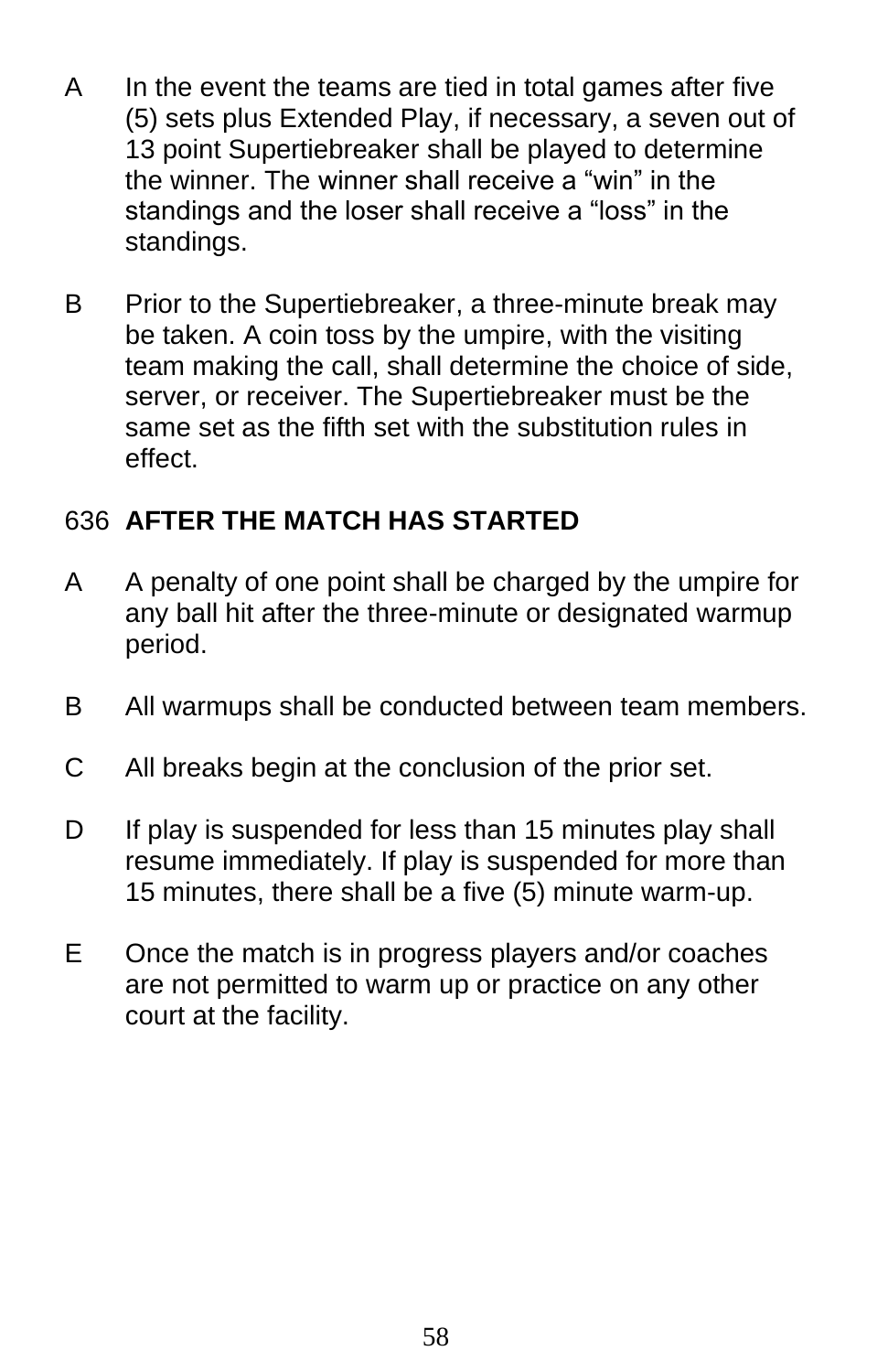## 637 **BALL CHANGE**

- A Six (6) new balls will be used per set. The balls used in the last set played shall be the ones used in Extended Play and the Supertiebreaker.
- B If a ball is lost during the warm-up or before the beginning of the second game of each set, the ball will be replaced by a new ball; after the start of the second game a "like wear" ball will replace the lost ball.
- C If a ball is hit into the stands during play, the fan that catches the ball may keep it.

## 638 **PLAYERS BENCH**

- A The only persons allowed on the home and visiting team benches are: players, coaches, team trainer and one team representative-either team owner or general manager. A team owner or general manager must obey the WTT Code of Conduct rules and is not allowed to argue any calls with the Chair Umpire.
- B If a person other than the players, coach, trainer, owner/General Manager is on the bench, the team will be issued a verbal warning by the Chair Umpire. If the individual refuses to leave, the team will be penalized one point for each additional 25 seconds under the Delay of Game rule. If the individual returns, the Chair Umpire will issue a Delay of Game penalty for each 25 seconds that the individual remains on the bench.

## 639 **SPECTATOR MOVEMENT**

Spectators may move to and from their seats between points. The four game changeover is too long a wait for the fans if they are visiting the concession or restroom areas. Fans will be encouraged to move quickly and to cause as little disruption as possible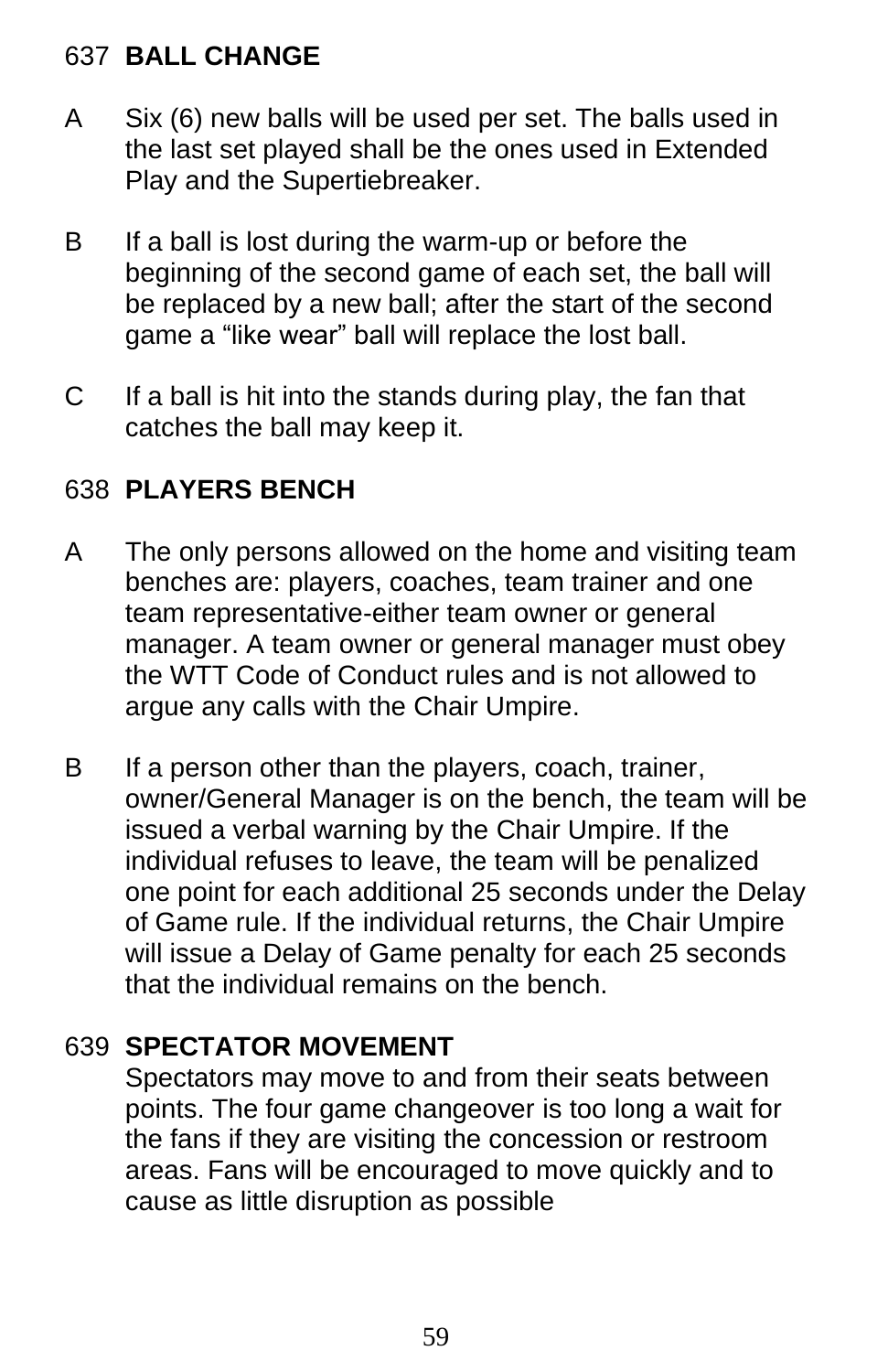# **SECTION 7 APPEALS, FINES AND CONDUCT**

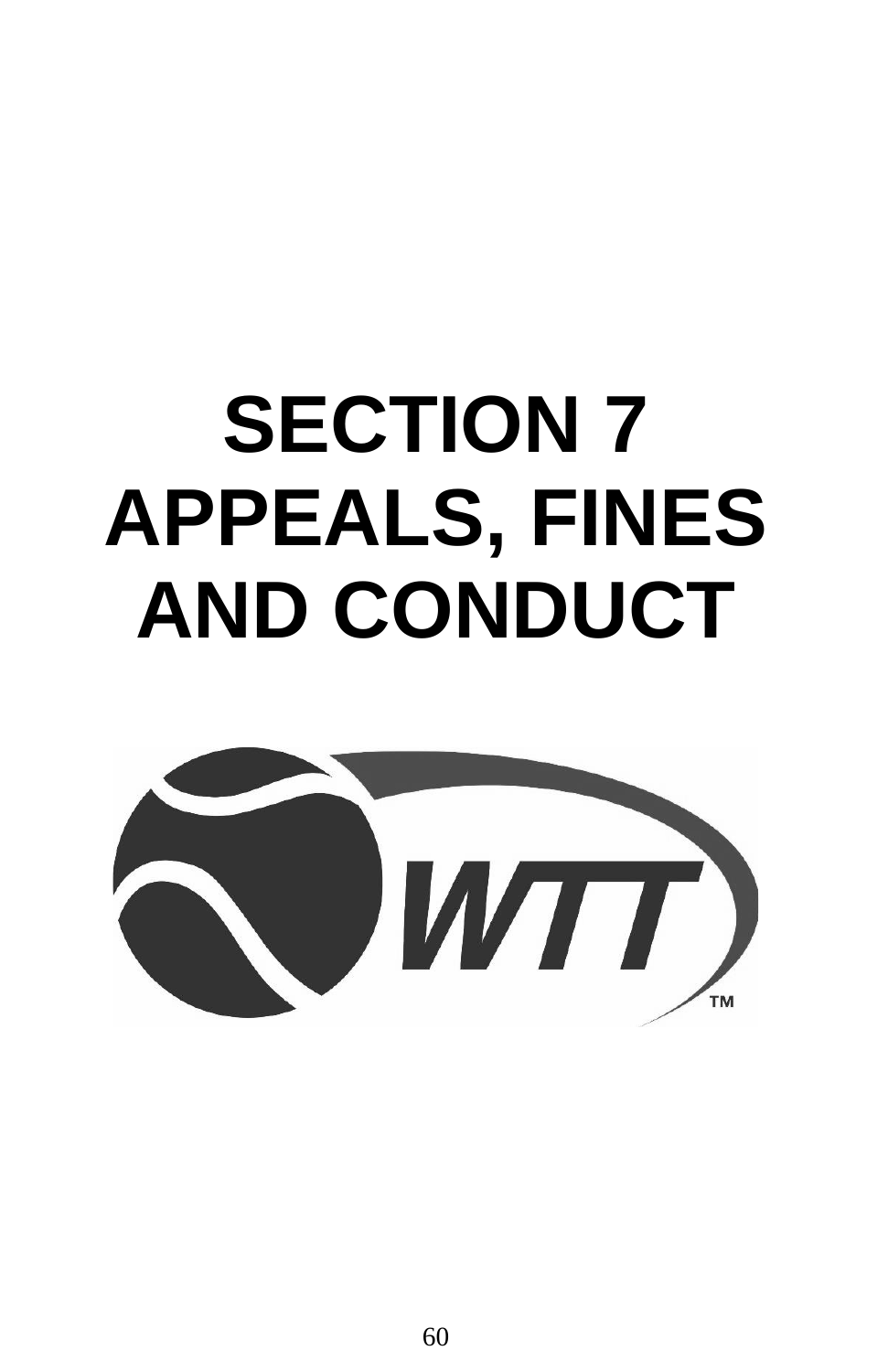- 701 **FRANCHISE OWNERS APPEALS** should be submitted to WORLD TEAMTENNIS, LLC in writing. Appeals will be decided by the CEO/Commissioner unless he/she assigns the matter to Counsel. The decision of the CEO/Commissioner is final. Franchise owners may appeal to an arbitrator chosen by and from a Professional Association of Arbitrators. The decision of the Arbitrator will be final as to findings of fact, but the arbitrator may not rewrite any term of the Franchise Agreement. The cost of the arbitration, including attorney's fees will be borne by the losing party.
- 702 **PLAYER APPEALS** during a match may only be made through the Coach to the umpire. Any disputes should be discussed by the coach and the umpire only. The decision of the umpire will be final. Player appeals of rulings and effects of these Rules other than in a playing situation may be made in writing to WORLD TEAMTENNIS, LLC. Upon hearing the matter the CEO/Commissioner of WORLD TEAMTENNIS, LLC will render a decision. If the amount in question exceeds \$5,000, the Player may submit the issue to an Arbitrator selected by and from a professional arbitrating association. The cost of the Arbitration, including attorney's fees will be borne by the losing party (see Coaches Challenge Rule 704).
- 703 **APPEALS.** The coach may appeal to the umpire. The umpire can overrule an official's call.
- 704 **CONDUCT CONTROL**. All officials working the match shall report to the Chair Umpire any infractions of the rules. For misconduct on the part of players, coach or other team members or failure to perform, the following procedure will be followed:
- A **CODE OF CONDUCT VIOLATIONS:** All conduct penalties are charged to the team playing the event at the time of infraction and are cumulative during the entire match. If the conduct penalty is awarded between events, the team playing the next event will be charged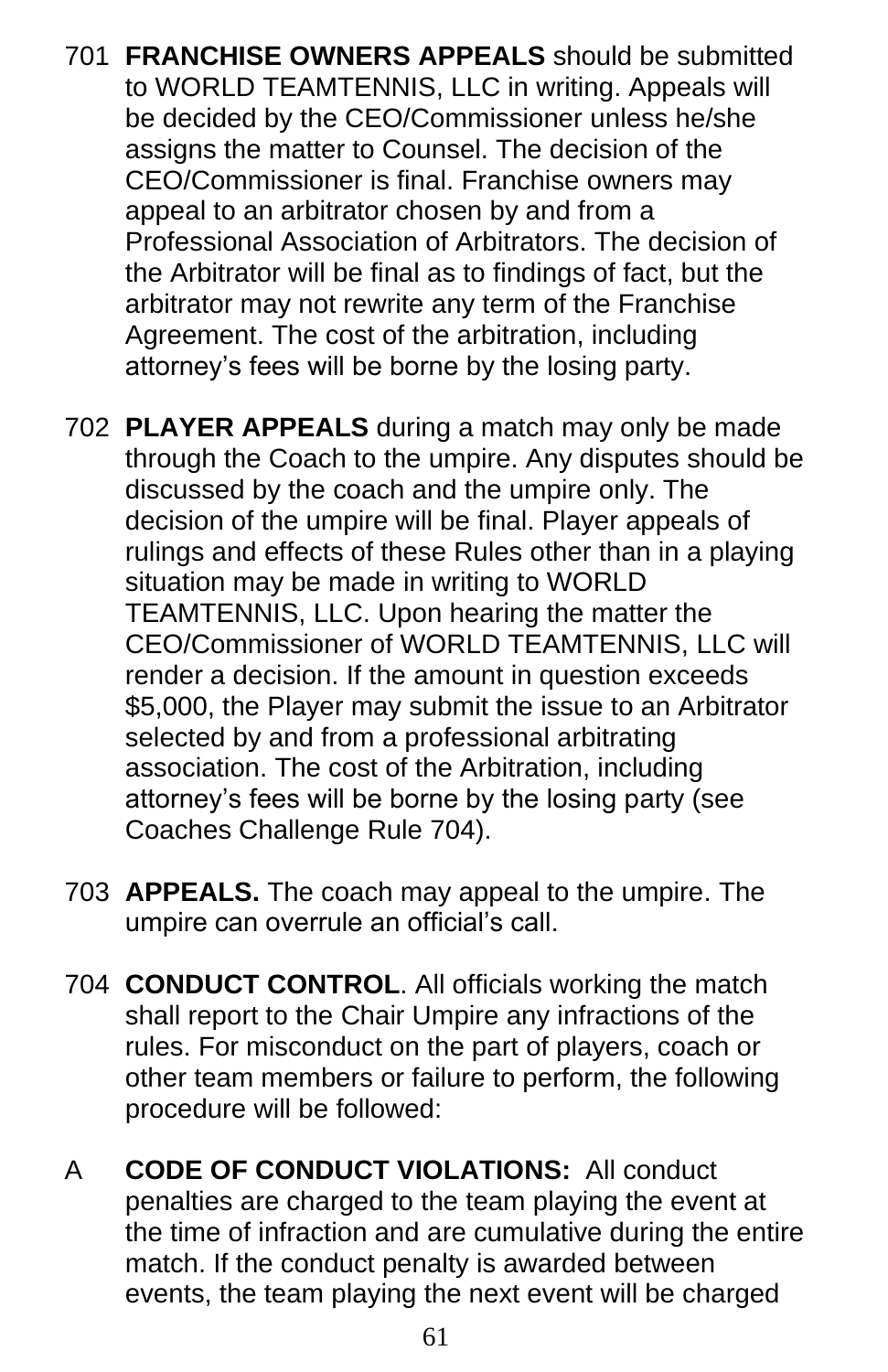with the penalty. World TeamTennis uses a five (5) step system: warning, point, game, default of current set, default of match. The Chair Umpire shall announce each penalty over the microphone.

- B All code violations will be investigated by the Director of Officiating, and the umpire as well as the involved player(s) will be interviewed during the process. Any video or audio files that will exist will also be reviewed. If the Director of Officiating deems the offense finable, the following guide will be used.
	- 1st Code Violation of the season Minimum \$150 & Maximum \$500
	- 2nd Code Violation of the season Minimum \$500 & Maximum \$1,000
	- 3rd Code Violation of the season Minimum \$1,000 & Maximum \$2,500
	- 4th & Subsequent Code Violation of the season -Minimum \$2,500 & Maximum \$5,000
- C A player can be ejected by the umpire for unprofessional conduct. The defaulted player must leave the playing area (e.g. court and public areas) for the remainder of the match. Teams may make a substitution for an ejected player for the current set and remaining sets.
- D If a set is defaulted, all games won in the set stand and the opposing team's score is advanced to end the set.
- E In the event of an aggravated situation, the Chair Umpire may issue a 10-minute break. Teams shall leave the court during this break.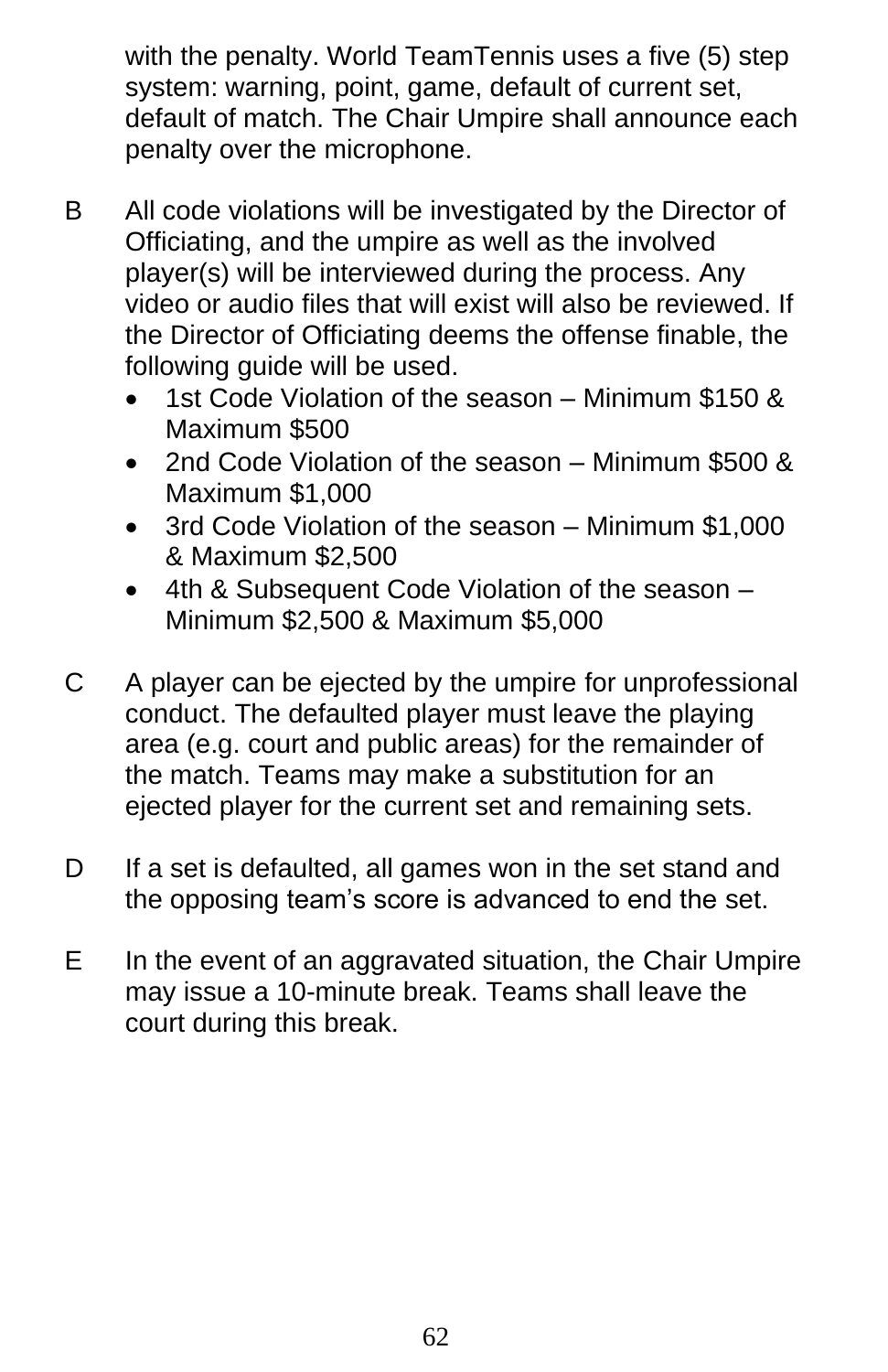# 705 **COACHES' CODE OF CONDUCT**

A **INTRODUCTION** - The Coaches' Code of Conduct is established to protect the Players and Coaches participating in World TeamTennis ("WTT"), and to provide a healthy and safe environment. This code does not contain a fully inclusive list of prohibited conduct. Team Owners and WTT expect the WTT League Coaches to act in a professional manner at all times, using this code as a guide for situations that may have ethical implications.

# B **COACHES' CODE OF CONDUCT GUIDELINES**

- 1. A Coach shall provide information based on their education, training and experience.
- 2. A Coach shall strive to expand their professional development. This can be accomplished via education and certifications from tennis professional associations.
- 3. A Coach's primary concern shall be his/her players' health and safety. This includes any actions under his/her control concerning the player's mental and physical welfare.
- 4. A Coach is expected to know, understand, abide and play by all WTT rules and regulations set forth in the 2020 WTT Rules Guide and 2020 WTT Operations Manual.
- 5. A Coach must remain fair and ethical at all times, and must not act in any way that can injure a player.
- 6. A Coach shall not discriminate while performing his/her duties based on race, ethnicity, national origin, religion, age, or sexual orientation.
- 7. A Coach must not abuse their power or authority in a way which could affect the welfare or well-being of any player.
- 8. A Coach shall not engage in physical, verbal or mental abuse of his/her players or any other individual with whom a Coach comes in contact while coaching in WTT.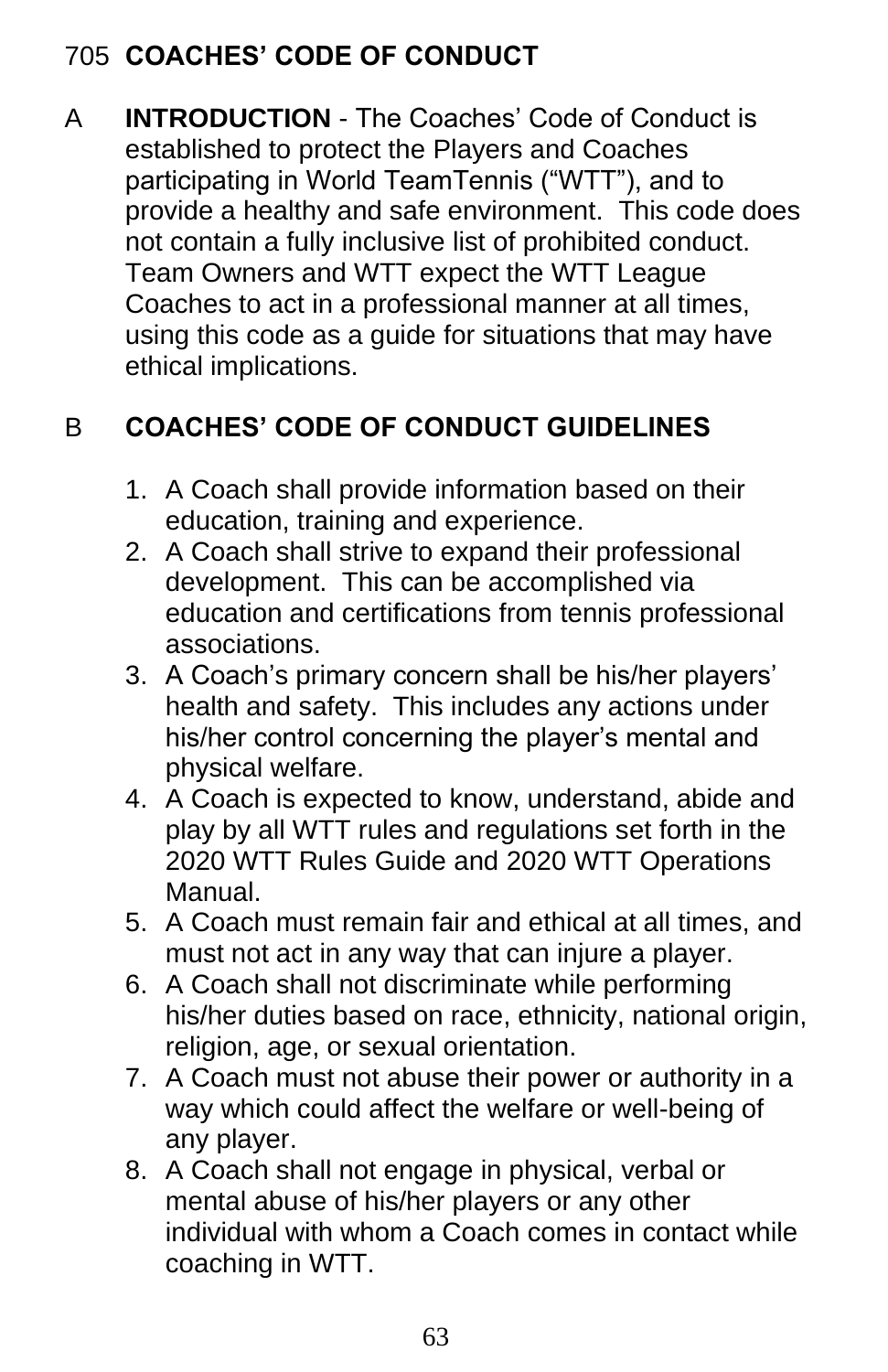- 9. A Coach shall not have any sexual contact with any player on a team coached by such Coach, provided however, if a pre-existing relationship exists between a Coach and a player, such prohibition shall not apply if the relationship has been disclosed by both Coach and player, (attached Intimate Relationship Disclosure and Acknowledgment form (Exhibit 1) has been completed by Coach and player disclosing relationship), and WTT has not determined in its sole discretion that the relationship is creating problems for or interfering with the activities or responsibilities of any team, Coach or player or of WTT.
- 10.A Coach shall not have any sexual contact with any individual that is under the age of legal majority in the jurisdiction where the act takes place or the age of majority in the residence of the player, whichever is a higher age.
- 11.All sexual contact with a Coach must be consensual by all parties regardless of the age of the parties involved.
- 12.A Coach shall not sexually harass individuals with whom he/she comes in contact while coaching in WTT.
- 13.A Coach must comply with federal, state, and local laws at all times.
- 14.A Coach shall perform all reasonable actions to help prevent players from violating WTT anti-doping and other rules. See 2020 WTT Rules Guide: DRUG POLICY (#706).
- 15.A Coach shall act in a professional manner at all times so as not to reflect unfavorably on WTT, its teams, players, officials, sponsors.
- 16.A coach shall wear team-issued/approved clothing when on the bench or at external team events (clinics, media appearances, etc…). This includes hat, top, pullover and/or jacket.
- A. In 2020, coaches will be allowed one commercial identification/logo on their right sleeve. The logo cannot exceed four (4) square inches (or 26 sq. cm) in size. The logo cannot represent a company / organization that is in conflict with League or Team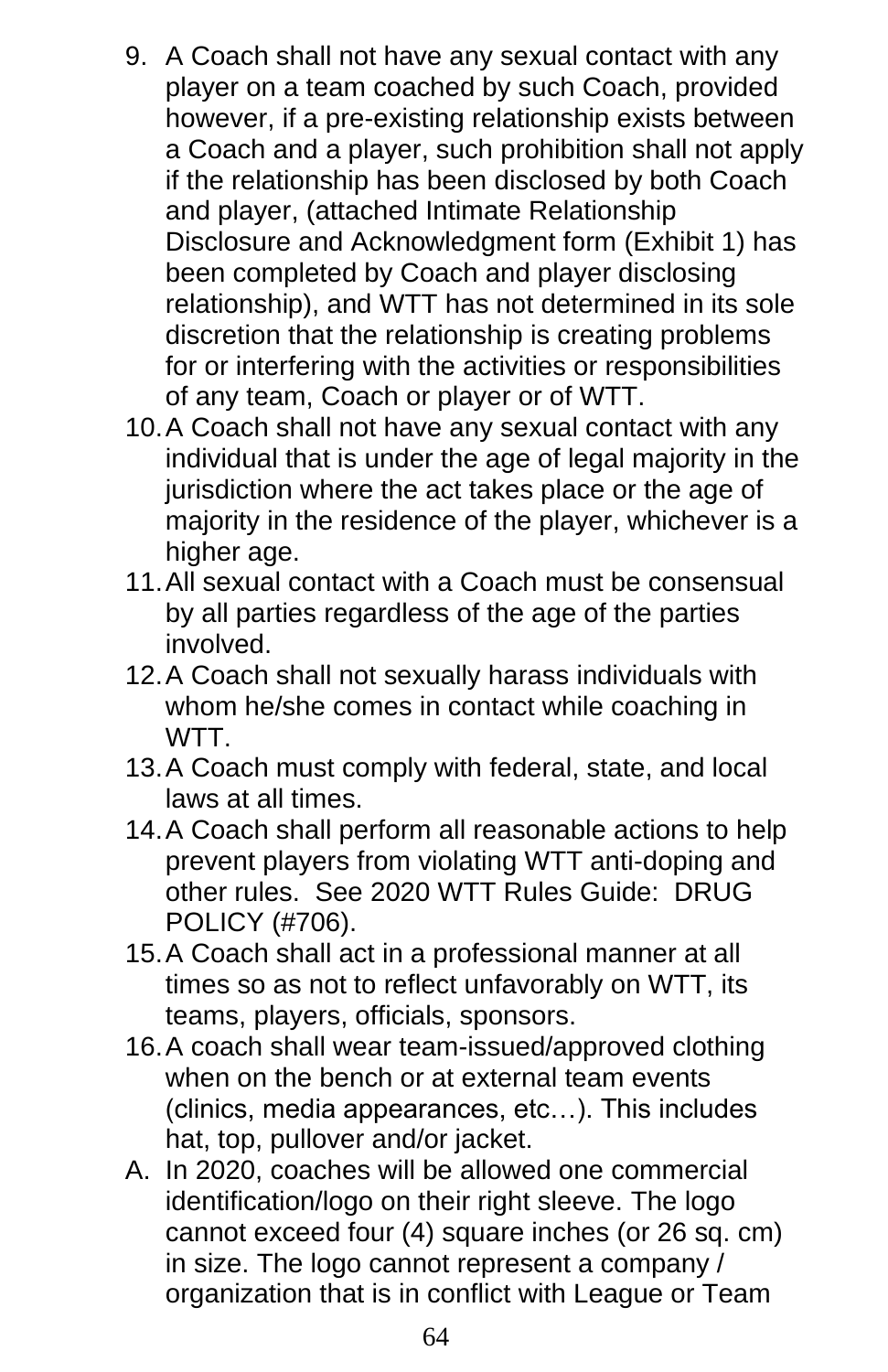sponsors, and must be approved by the Team. National League sponsors for 2020 are GEICO (auto insurance); Wilson (racquet/ball); DecoTurf (paint/court surface) and Forevermark (jewelry).

# C **REPORTING PROCEDURES**

- 1. Any person who believes that a Coach has violated this code may file a written report with the CEO/Commissioner of WTT. The report shall (i) include the reporter's name, (ii) be signed by the person making the report, and (iii) contain a detailed report of the alleged violation.
- 2. Once the CEO/Commissioner receives the signed report, he/she shall immediately start an investigation, or shall engage an authorized representative of WTT to start an investigation on his/her behalf.
- 3. A Coach will be notified in writing of any complaints that have been made against him/her. Once the investigation has commenced, the Coach shall have the opportunity to be heard and to defend his/her actions prior to any decision being made.
- 4. If a Coach fails to appear for a disciplinary hearing after being notified in writing of same, the CEO/Commissioner will have the authority to enter a penalty/punishment against the Coach as set forth in Section D below, without determining whether a violation occurred.

# D **PUNISHMENT AND/OR PENALTIES**

In the event of any violation or alleged violation of the Coaches' Code of Conduct, the CEO/Commissioner will make a decision based on the available information, including any information that is learned during the investigation. Penalties and/or punishments may include any or all of the following:

- 1. Denial of opportunity to coach in WTT;
- 2. Denial of access to WTT venues or events associated with WTT.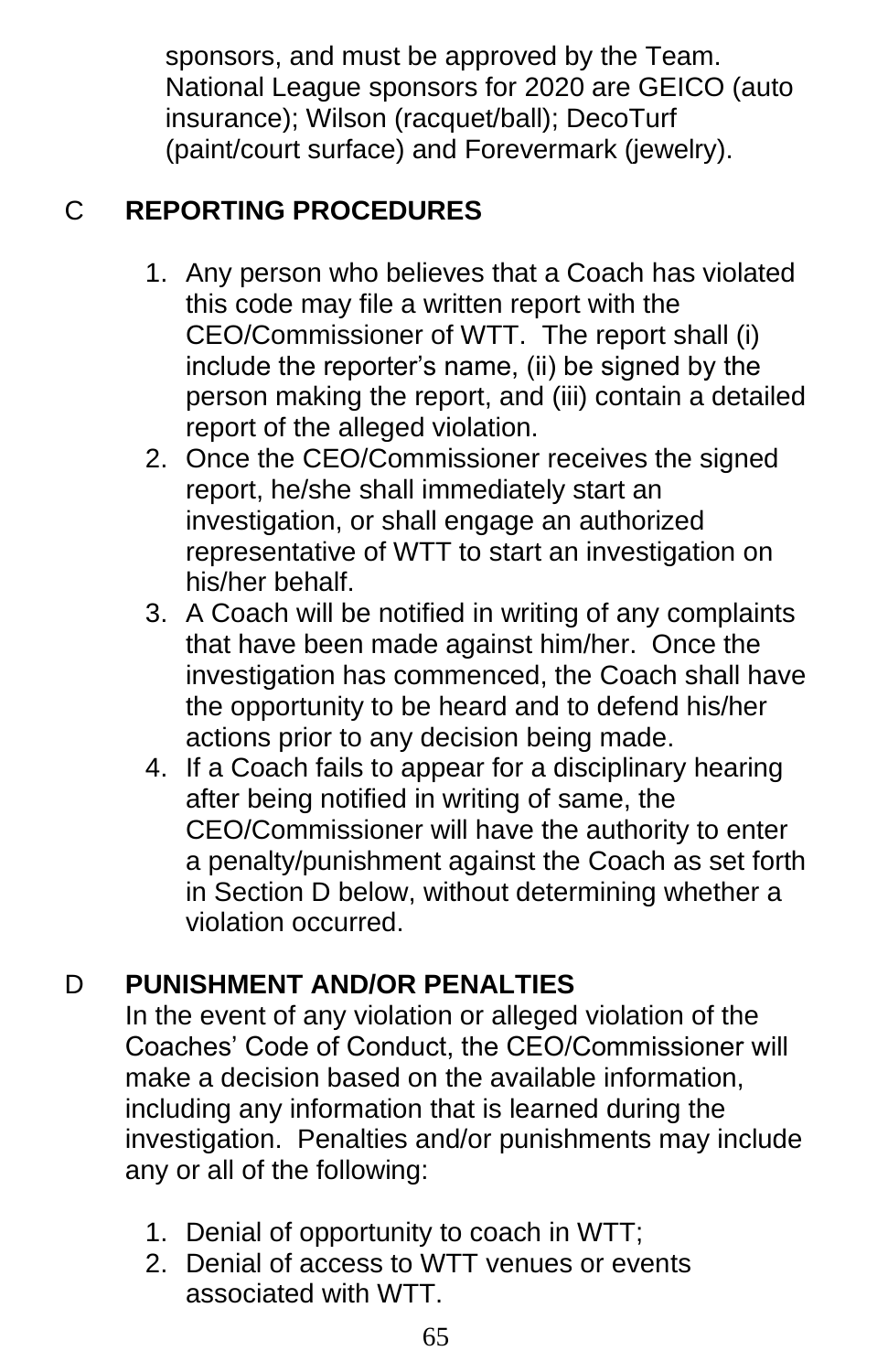- 3. Suspension from current season.
- 4. Fine up to \$10,000.
- 5. Reporting of the Coach's violations to the sport's other administrative bodies, including but not limited to the ATP, WTA, and ITF.

Note: Team Owner and WTT reserve the right to prohibit any Coach from coaching in WTT if he/she has been sanctioned/punished by the ITF, ATP, WTA Tour, National Federation, or any other tennis organization, i.e., if a Coach is suspended for two years he/she may not be eligible to coach a WTT team during that two-year period of time.

## 706 **ATP/WTA/ITF RECIPROCITY**

- A **DRUG POLICY.** Any WTT player who is conclusively found to have violated the tennis Anti-Doping Program, jointly administered by the WTA, ATP and the International Tennis Federation (ITF), will be prohibited from participating any WTT matches until he/she has served his/her punishment as ordered by the WTA/ATP or ITF, and has returned to regular competition on the WTA/ATP or ITF Tours. "Conclusively found to have violated the Tennis Anti-Doping Programs" means the player has exhausted all appeals related to the initial findings. A player whose appeals are still ongoing will be permitted to play WTT until such time as he/she has exhausted the appellate process and has been found to have violated the anti-drug programs.
- B **SUSPENSION** Any WTT player who is suspended by the ATP/WTA/ITF will be prohibited from playing the WTT season.
- 707 **PROFESSIONALISM** The reputations of each Player, other Players, coaches and personnel related to World TeamTennis, WTT, the WTT teams and WTT's sponsors can be adversely affected by any deficiencies in the professionalism and overall caliber of services provided by Players to WTT. Accordingly, Players will always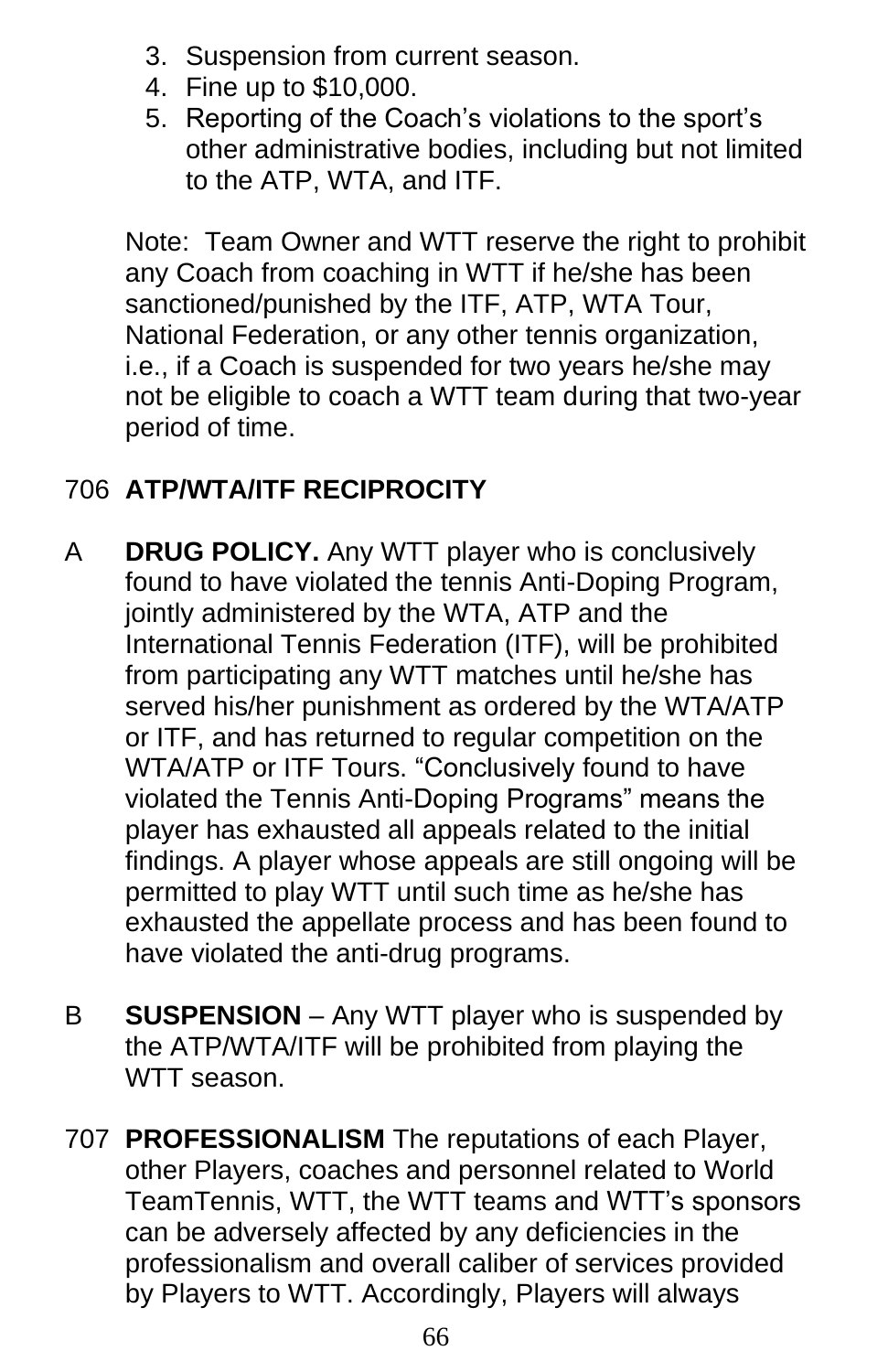conduct themselves in a professional manner and will act promptly to correct any deficiencies pointed out by WTT, their team or their designated representatives. In furtherance of the above, if a Player engages in any act, behavior or communications (whether oral, written or electronic or in any other medium or by any other method) that brings the Player into public disrepute, contempt, scandal or ridicule, or which shocks or offends the community or any group or class thereof, or which reflects unfavorably upon the reputation of Player, other Players, coaches and personnel related to World TeamTennis, WTT, World TeamTennis LLC, the WTT teams or WTT's sponsors, or if a Player takes any action against WTT or makes or authorizes any statements in derogation of, or disparaging, directly or indirectly, other Players, coaches and personnel related to World TeamTennis, WTT, World TeamTennis LLC, the WTT teams or WTT's sponsors, such act, behavior or communications constitutes a material breach of the Player's Player Independent Contractor Agreement and a violation of this Code of Conduct. In such event, the WTT/CEO or Commissioner, on behalf of WTT, at his/her option and in his/her sole discretion, may take any or all of the following actions: (i) remove the Player from participation, (ii) give notice that WTT elects to terminate Player's Player Independent Contractor Agreement without further liability hereunder other than any participation fees due and owing the Player as of the termination date, (iii) suspend the Player, (iv) fine the Player in an amount not to exceed the aggregate amount of all amounts due under the Player's Player Independent Contractor Agreement, or (v) take such other action as the WTT/CEO or Commissioner deems reasonable under the applicable circumstances.

If a player is defaulted from a match during the 2020 season as a result of unsportsmanlike conduct (such as, by way of example, presenting the player's middle finger to the chair judge), regardless of whether the player's Player Independent Contractor Agreement is terminated or not, such event will constitute a match default and will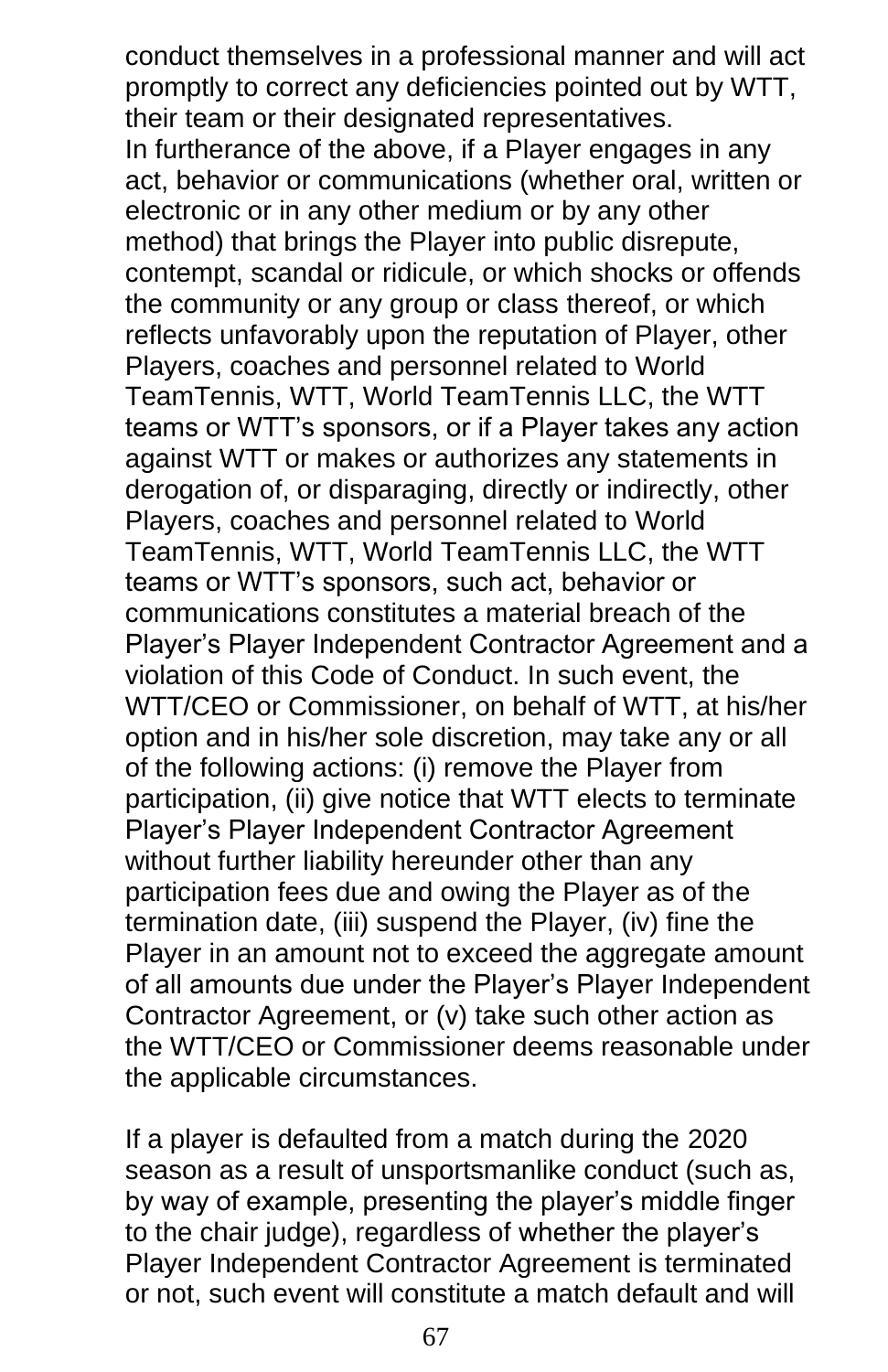#### result in **reduction of the Player Participation Fee and/or reduction of the Additional Participation Fee**.

- 708 **FRANCHISE OWNER.** The League may assess those fines deemed necessary to properly enforce these rules, the franchise agreement, or the operations manual. However, if said determination is not accepted and the matter goes to arbitration, WTT does not waive any further rights under the Franchise Agreement for any material breach which might arise under the contract or as a matter of law.
- A In addition to any other right or remedy contained in the franchise agreement, the CEO/Commissioner shall have the authority to summarily fine any team on a nonappealable basis, a sum up to \$50,000 for any payment of compensation to a player by such team directly or indirectly other than compensation from the League as provided for in each player's individual Player Agreement.
- B A Franchise Owner, Legal Counsel, General Manager, Coach or anyone else associated with (working for/employed by) a WTT team does not have the authority, under any circumstances, to negotiate a player's match fee directly with a player and/or player's agent and/or parent. All player fee negotiations or any other negotiations related to player participation are handled by the World TeamTennis League Officials.

#### 709 **FRANCHISE FINES**

Franchise will be fined the following per occurrence:

- a. Stringer not on site \$500 fine per occurrence
- b. Doctor or Trainer not on site \$1,000 fine per occurrence.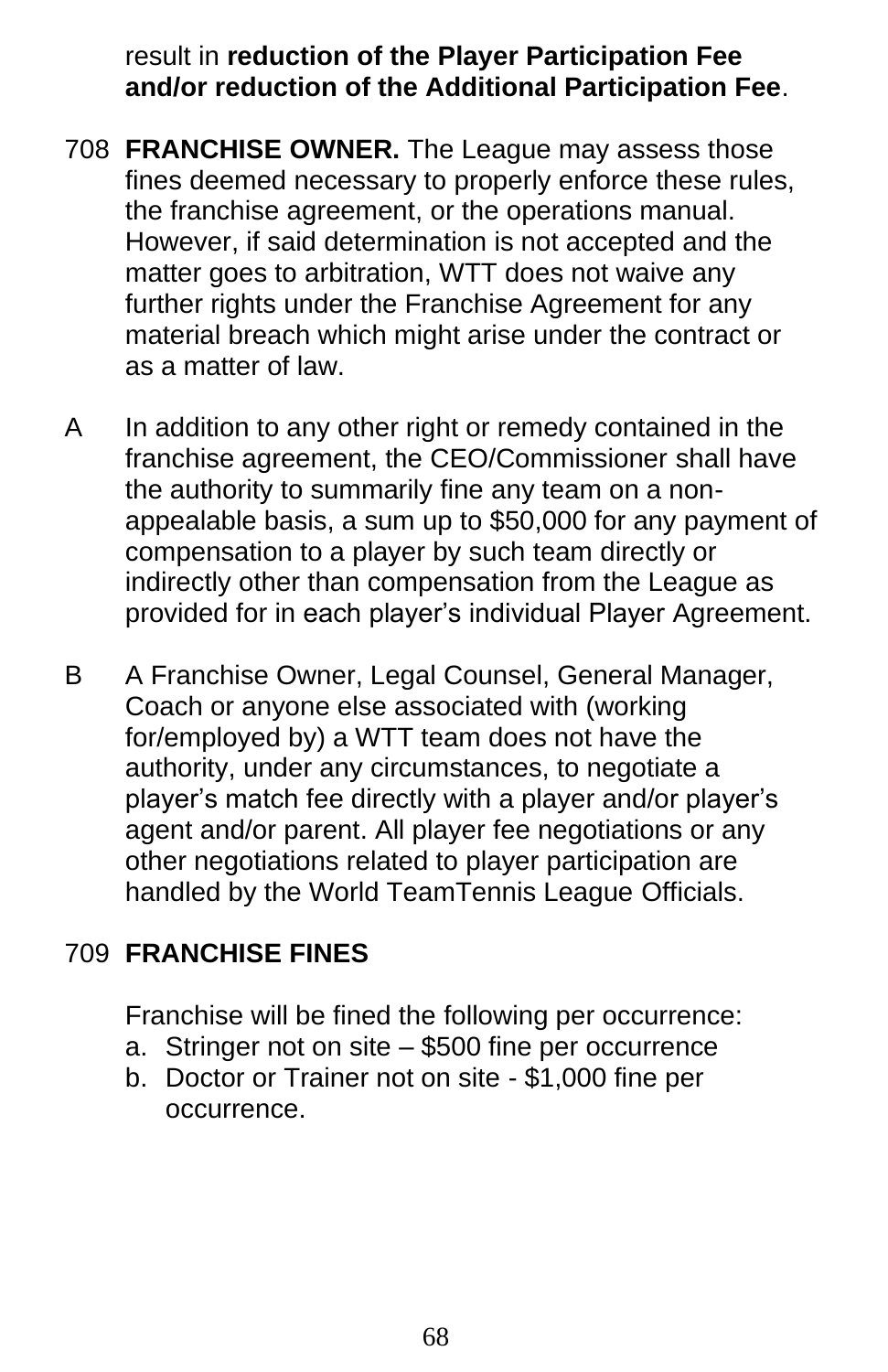# 710 **PLAYERS CONDUCT FINES**

- A The player understands and agrees that the player's withdrawal from the League and refusal to honor his/her obligations hereunder is a violation and breach of their Player Independent Contractor Agreement and will cause WTT to suffer damage and loss, the amount and extent of which are impracticable to estimate. Therefore, in the event of such occurrence, the player agrees to compensate WTT in the amount of US\$10,000.00 as and for liquidated damages and not as a penalty, to cover advertising, replacement player and other costs. This paragraph does not apply if player withdraws due to a legitimate medical injury supported in writing by a treating doctor.
- B **DECORUM FINE -** Any player failing to be in the proper match uniform, whether on the team bench or on the court, will be fined a maximum of \$1,000 per occurrence. Players who may not wear the actual uniform, because of a conflicting clothes endorsement, must wear clothes which look substantially like the uniform with the same colors and general color pattern. The players name must be on the back of player's shirt and WTT patch must be on the front of player's shirt. The League will have final approval of any patches other than the WTT patch.
- C **MISSED PRACTICE -** A Player may be fined up to \$500 an occurrence for missing a team practice, meeting, or team provided transportation.
- D **PRESS CONFERENCES**. Players and coaches shall attend all Press Conferences, other media requests, or press interviews, including but not limited to post match interviews scheduled by team franchise owner or WORLD TEAMTENNIS, LLC. Failure to comply with the terms of this paragraph will result in a fine.
- E **COMPETING EVENTS**. Playing in any other competing tournaments (including qualifying) or exhibitions during the WTT season (July 12-July 30, 2020) & WTT Finals (August 1 & 2, 2020), or in the case of Franchise players,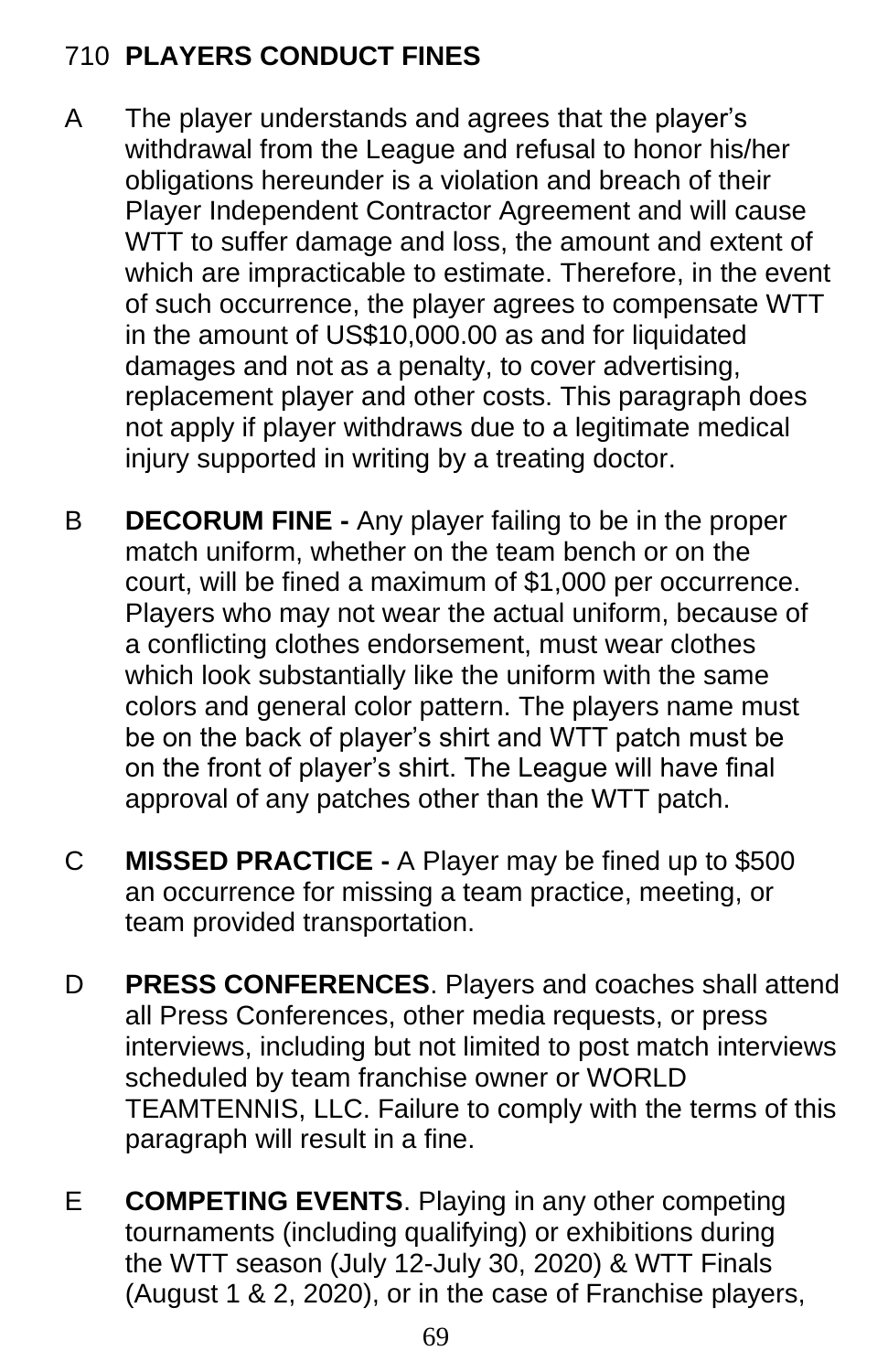during their participation period will result in a fine unless otherwise noted in the Player's Player Independent Contractor Agreement or approved on a case by case basis by the CEO/Commissioner. (See also 804 A & B)

- F **PER DIEM.** All meals will be covered for the players on match days (14 days). All teams will pay for their player's food while on the road. All teams will pay \$1000 per roster player. At home matches, food will be provided for all home and visiting players. Food will include a hot meal (pasta with sauce), cold sandwiches, and fruit.
- G **USE OF CELL PHONE/SOCIAL MEDIA** Players and coaches may not use any electronic device on the team bench during a match. Violation of this rule will result in a maximum fine of \$1,000 per occurrence.

# 711 **COLLECTING FINES**

- A Within 10 days of receipt of notice of the fine; a written appeal or a request for arbitration must be received or submitted to the League. Fines not promptly paid will give rise to interest accruing, and will be set off (fine and interest) from any distribution from League income to concerned team. If there is an appeal or arbitration and the award is in favor of the League, interest (at a rate of 10%) will accrue from the date of the notice.
- B **PLAYER FINES** will be deducted from the appropriate players' participation fees which are paid by WORLD TEAMTENNIS, LLC. If a player wins an appeal of a fine, the League will pay the player interest (10%) on fines withheld.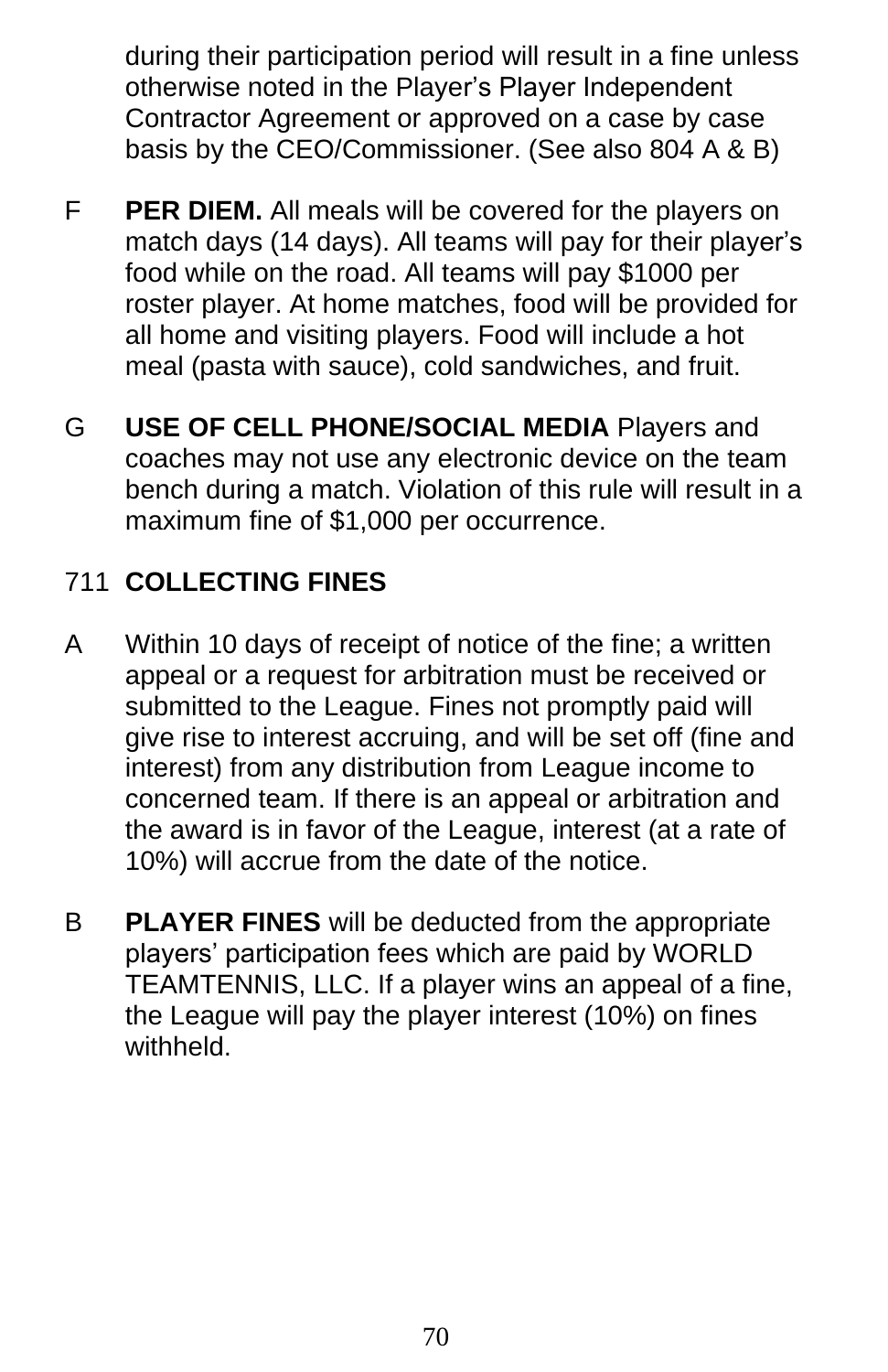## 712 **ABUSE OF OFFICIALS**

- A Physical Abuse of Officials Any Player, Coach, Team Representative, or Franchise Owner who deliberately strikes an official and causes injury or who deliberately applies physical force in any manner against an official with intent to injure, or who in any manner attempts to injure an official shall be automatically suspended indefinitely from all WTT matches and venues pending a ruling by the CEO/Commissioner and subject to an unappealable fine no less than \$5,000 and no greater than \$50,000. (For the purpose of the rule, "intent to injure" shall mean any physical force which a Player, Coach, Team Representative, or Franchise Owner knew or should have known could reasonably be expected to cause injury.)
- B Any Player, Coach, Team Representative, or Franchise Owner who deliberately applies physical force to an official in any manner (excluding actions as set out above), where physical force is applied without intent to injure, or who spits on an official, shall be automatically suspended indefinitely from all WTT matches and venues pending a ruling by the CEO/Commissioner and subject to an unappealable fine no less than \$1,000 and no greater than \$10,000.
- C Verbal Abuse of Officials Any Player, Coach, Team Representative, or Franchise Owner who verbally abuses an official shall be subject to an unappealable fine no less than \$500 and no greater than \$25,000 as determined by the CEO/Commissioner.
- D Any Player, Coach, Team Representative, or Franchise Owner who criticizes the Chair Umpire, Line Umpires, or an Umpire's decision in a public forum or to the media will be subject to an unappealable fine no less than \$500 and no greater than \$5,000 as determined by the CEO/Commissioner.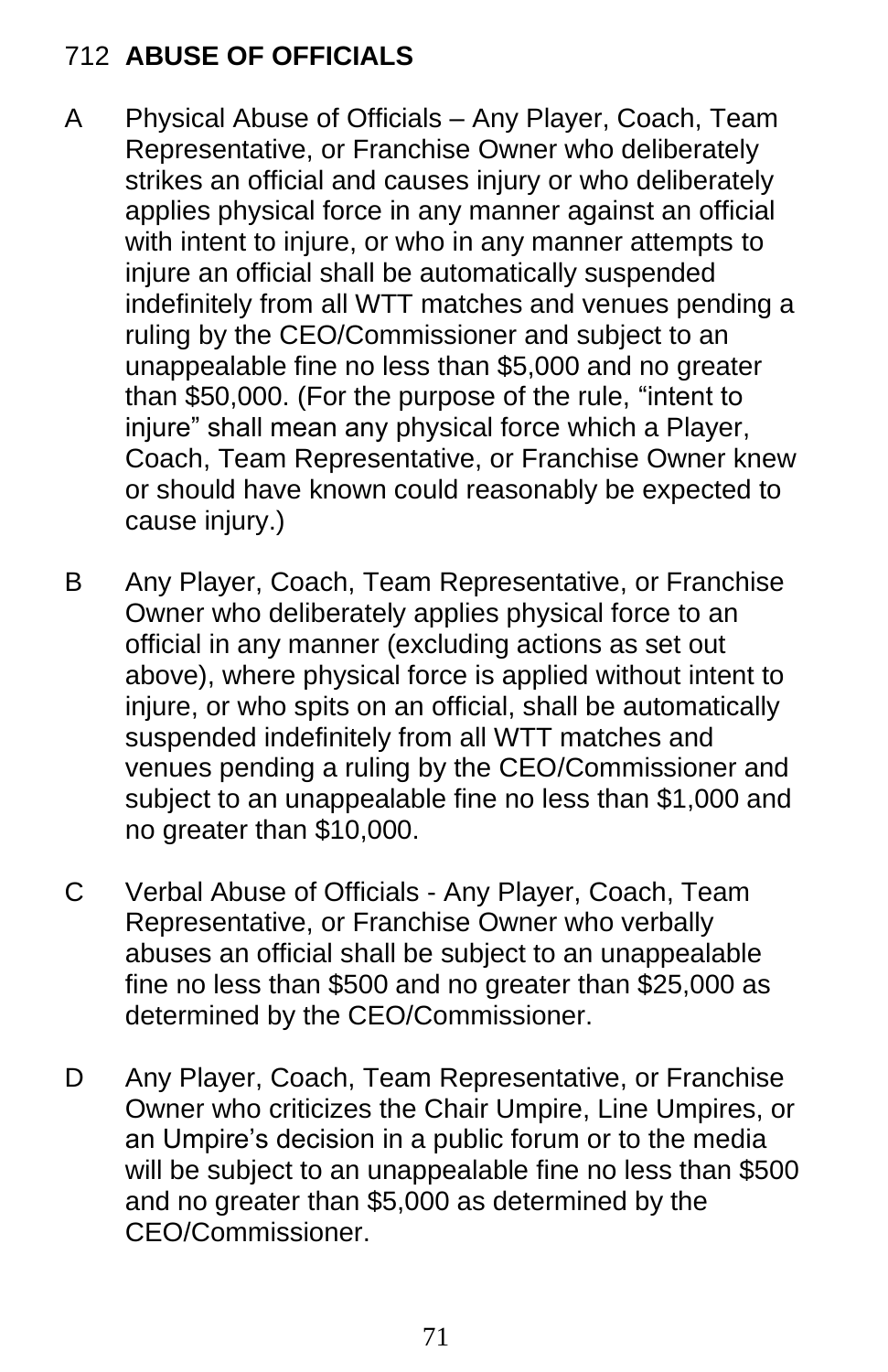# **SECTION 8 TERMS OF PARTICIPATION**

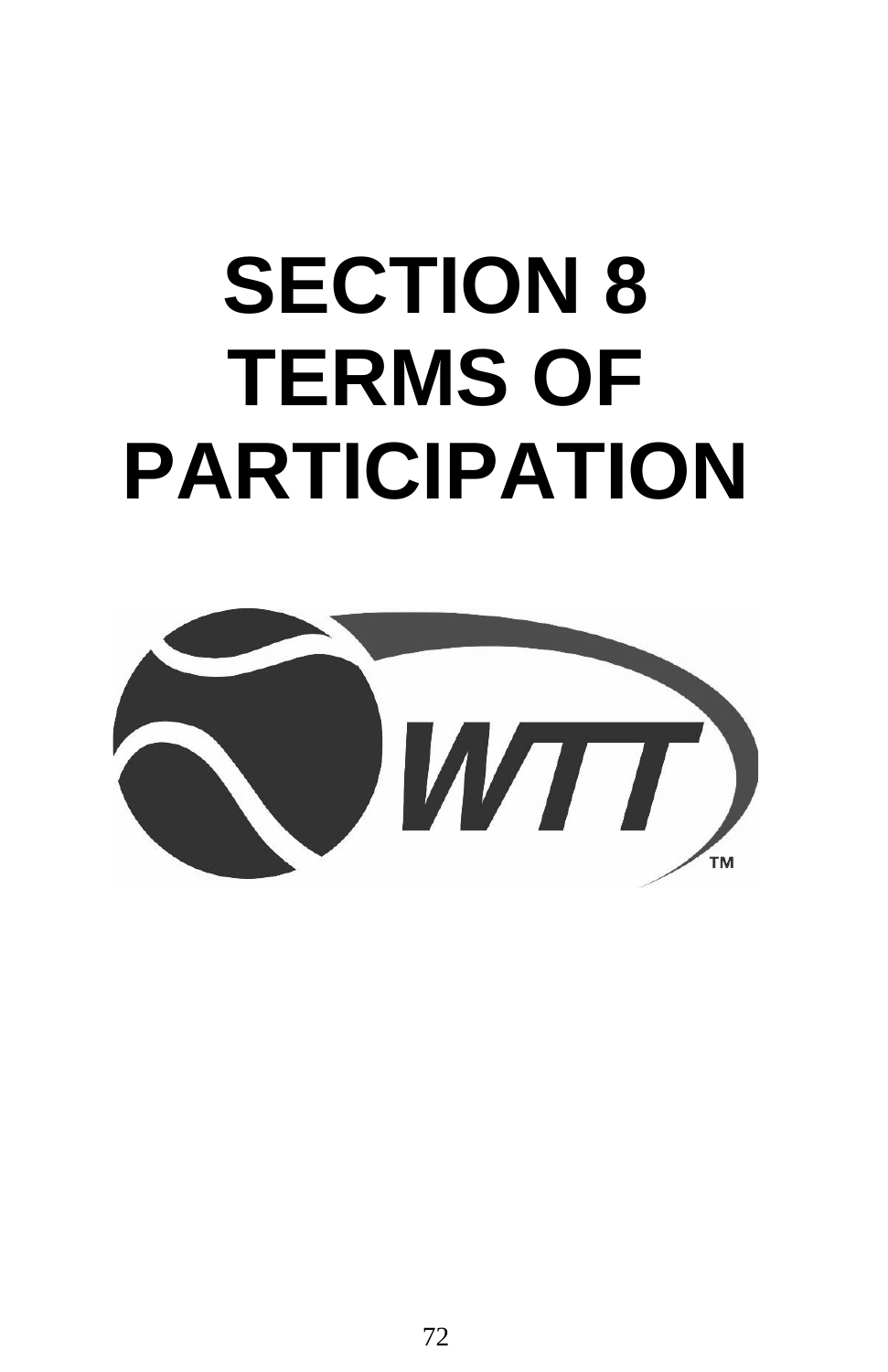### 801 **PERSONAL APPEARANCES**

- A All players shall make three personal appearances on behalf of WTT, each in or near the player's team's home city. If requested by the team, one such appearance shall take place in April, May, June, or July 2020. Within seven days after the team's request for such appearance, the player shall inform the team of one date in each of April, May, June, or July 2020 on which the player is available to make such appearance. If the player makes an appearance in April, May, June, or July 2020, the second and third appearances shall take place as the parties may mutually agree during the 2020 Regular Season. If the team does not request that one appearance take place in April, May, June, or July 2020, then the player shall make all three appearances during the 2020 Regular Season. WTT agrees to provide the player with lodging, local transportation and round-trip, coach-class air travel for the player only (no guests) within the continental United States in connection with the appearances.
- B Failure to inform the team of dates the player is available for appearances, or the failure of the player to make appearances, will result in the reduction of the Player Participation Fee and/or reduction of the Additional Participation Fee, as set forth in each player's Player Independent Contractor Agreement, by a pro rata amount (but not less than US\$1,000) for each failure as determined by WTT in its sole discretion, as and for liquidated damages and not as a penalty.

#### 802 **INTERVIEWS; PRESS CONFERENCES; SPONSOR PARTIES; PRO-AMS; CLINICS, ETC.**

A In connection with each match in which a player is scheduled to participate, each player shall be available for and participate in up to three (3) interviews not to exceed one (1) hour total for print, radio, television or WTT website to promote WTT, World TeamTennis matches and the team. Interviews will take place in advance or on the day of each match. Each interview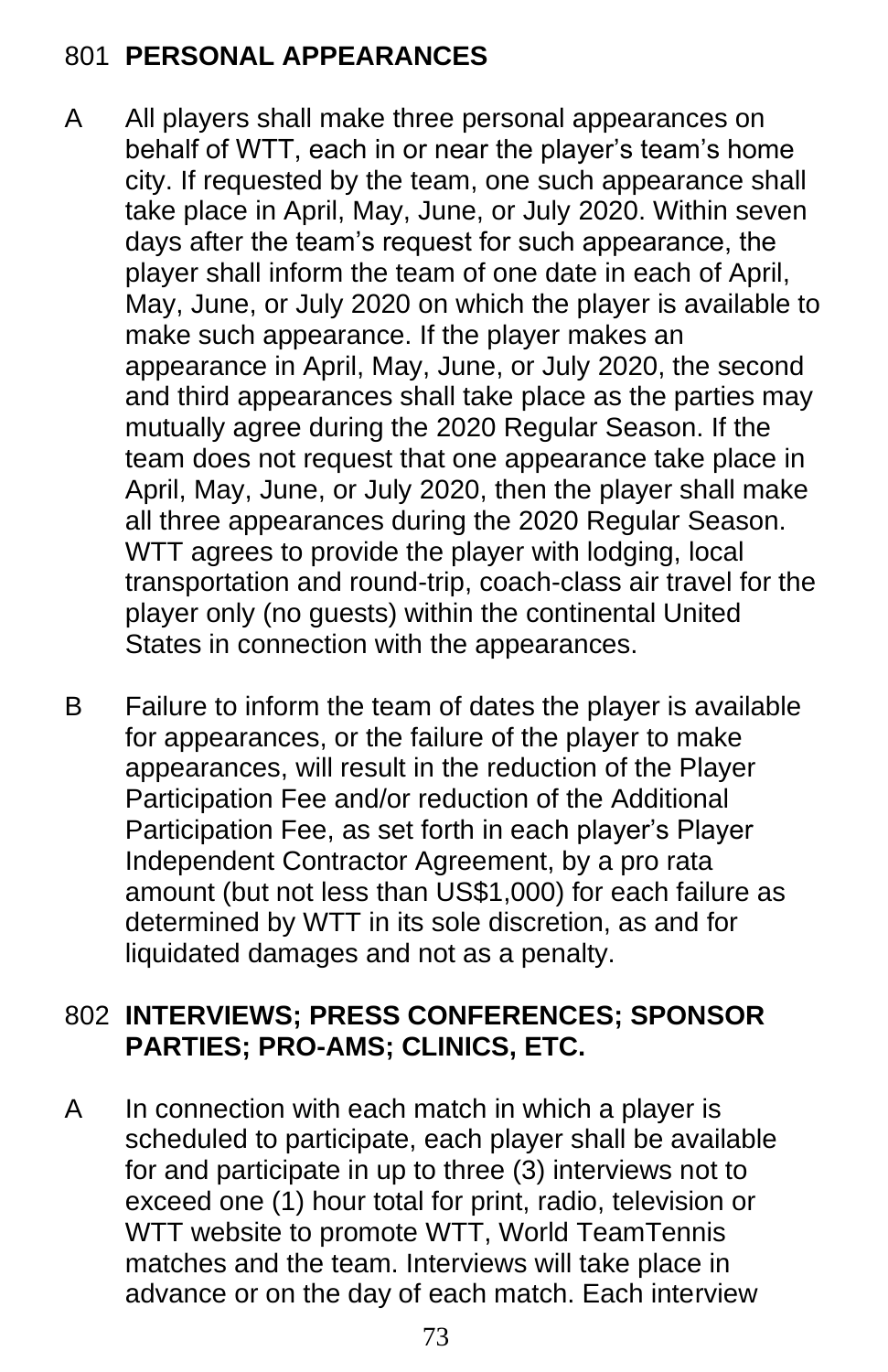may take place in person or by telephone, satellite or other mutually agreeable remote mechanism.

- B Each player shall also be available for media pre & postmatch if requested for each match in which the player participates. In addition, at WTT's request, players shall attend, at each match in which the player participates, the pre-and post-match sponsor parties for at least fifteen minutes each. Each player shall also make his/her best effort to be available for pro-ams, clinics and other appearances if requested by WTT. Pro-ams and clinics may be held on non-match days during the season.
- C A player's failure to provide these services listed in paragraphs A and B above, will result in the reduction of the Player Participation Fee and/or reduction of the Additional Participation Fee, as set forth in each player's Player Independent Contractor Agreement, by a pro rata amount (but not less than US\$1,000) for each failure as determined by WTT in its sole discretion, as and for liquidated damage and not as a penalty.
- D Each player shall attend a post-match autograph session.
- E A players failure to attend autograph sessions will result in the reduction of the Player Participation Fee and/or reduction of the Additional Participation Fee, as set forth in each player's Player Independent Contractor Agreement, by a pro rata amount (but not less than US\$1,000) for each failure as determined by WTT in its sole discretion, as and for liquidated damage and not as a penalty.
- F The roster player's team and the League must be notified at least 48 hours prior to the match in writing of the requests. The request must include the time and location of items. The maximum visiting team commitment is limited to 30 minutes.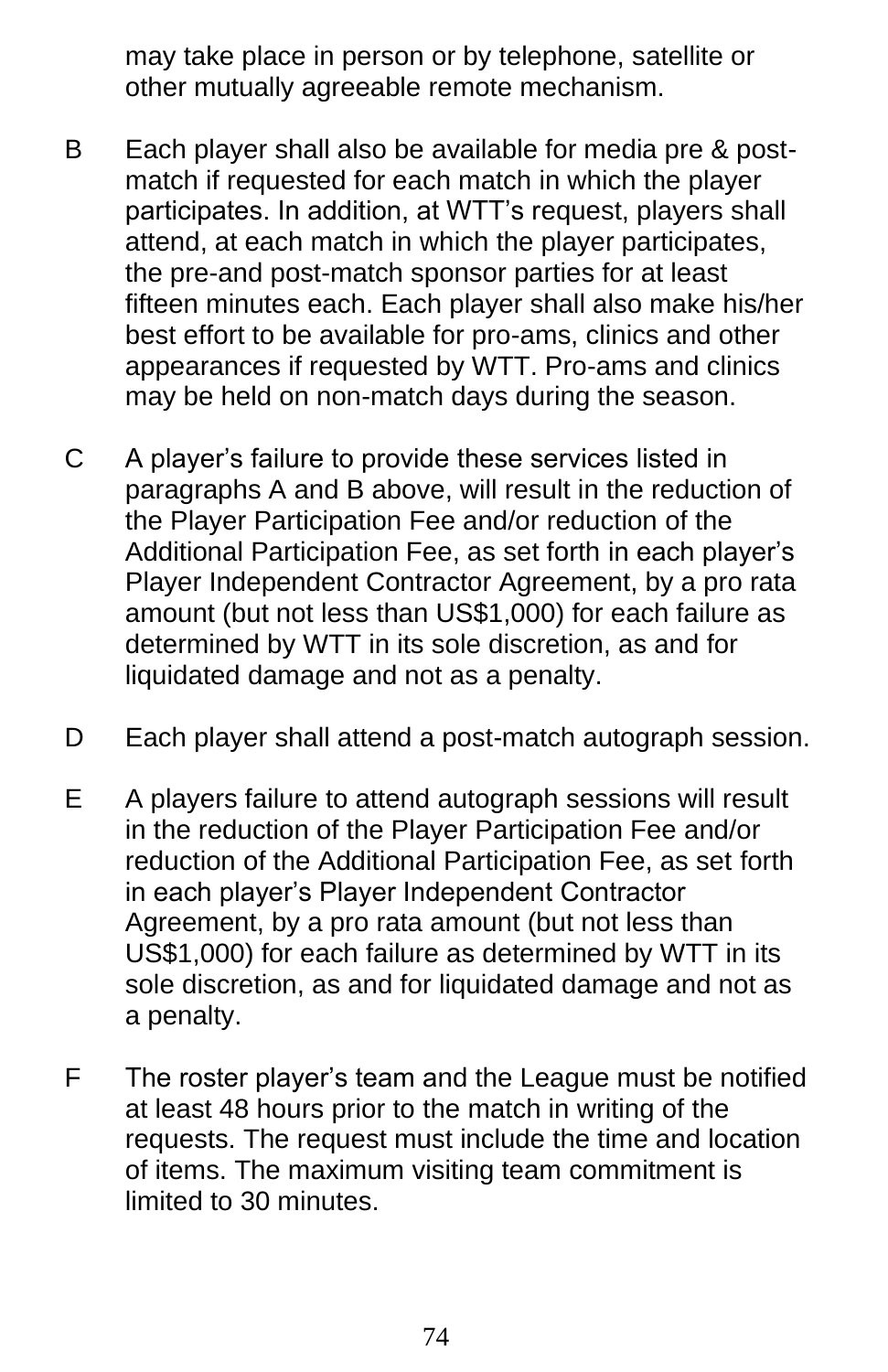G The warm up times must be adjusted to allow the visiting team 30 minutes of court time with all members if requests are made.

## 803 **SOCIAL MEDIA**

- A Each player shall participate in reasonable, general Social Media requests during the 2020 Regular Season and a minimum of one (1) hour for Social Media features. The Social Media requests must predominantly relate to positive promotion of WTT, WTT matches, and the player's team. Prior to the start of the 2020 WTT season and during the 2020 WTT season, Player will be asked to link to their Team and WTT.com Facebook, Twitter and/or Instagram pages if Player has such page or pages. In addition to the above, Player will also be asked to post WTT-related material on their Facebook, Twitter and/or Instagram pages, including promotion of tickets as requested by WTT. Each player shall refrain from using language or text on the Internet that would directly or indirectly tend to shock or offend the morals of persons of normal sensibilities.
- B A player's failure to provide these social media services will result in the reduction of the Player Participation Fee and/or reduction of the Additional Participation Fee, as set forth in each player's Player Independent Contractor Agreement, by a pro rata amount (but not less than US\$1,000) for each failure as determined by WTT in its sole discretion, as and for liquidated damage and not as a penalty.

## 804 **PROHIBITIONS**

A OTHER TENNIS EVENTS. Players shall not play in any exhibitions, tournaments, or other tennis or tennis-related events (unless otherwise noted in the Player's Player Independent Contractor Agreement or approved by the CEO/Commissioner), except a match in the 2020 Wimbledon Championships, during the 2020 Regular Season and, if the team is scheduled to participate in the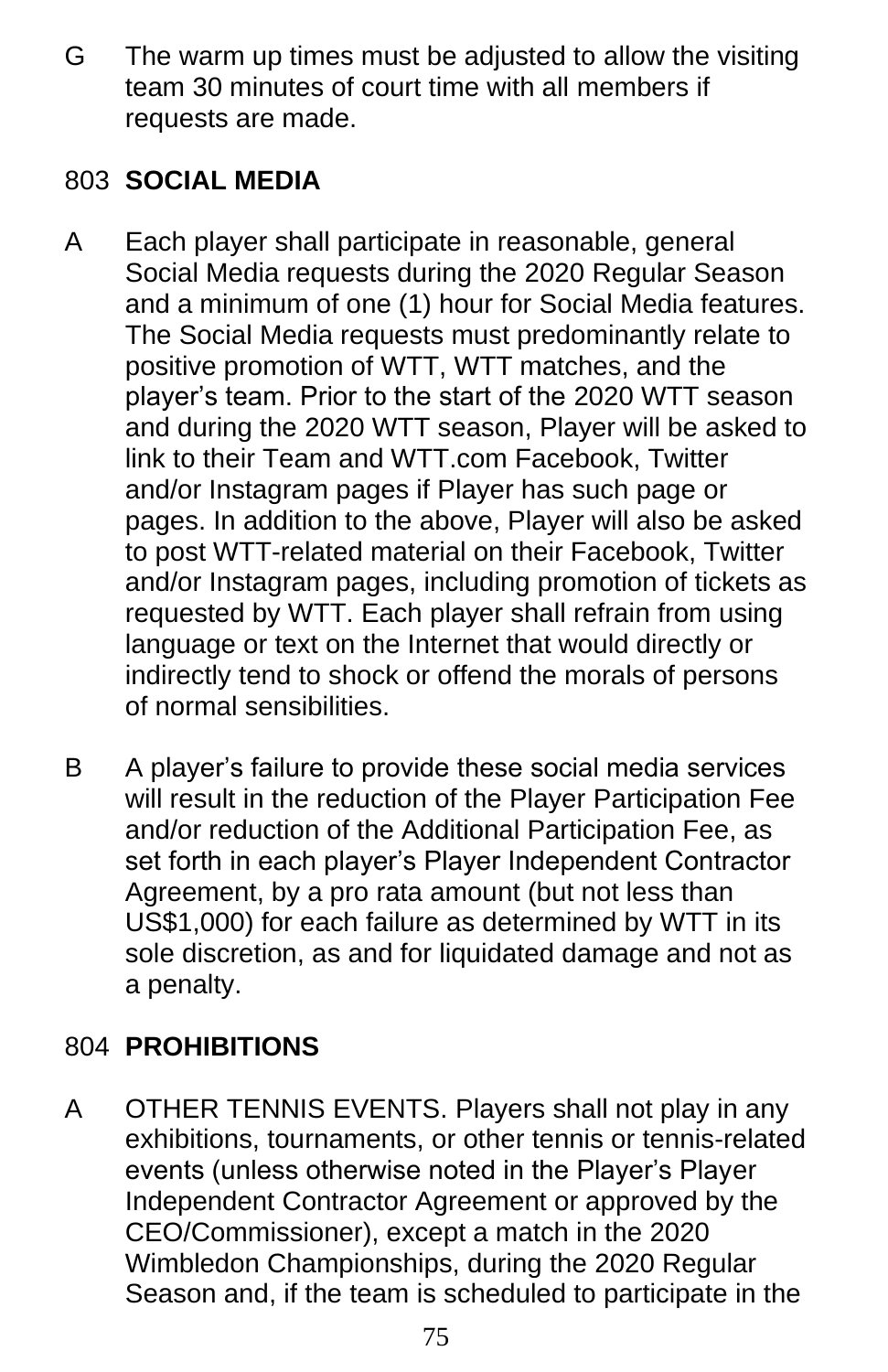2020 WTT Finals. In the event of such occurrence, WTT will have the right to reduction of the Player Participation Fee and/or reduction of the Additional Participation Fee, as set forth in each player's Player Independent Contractor Agreement, per occurrence, by a pro rata amount determined by WTT in its sole discretion, as and for liquidated damages and not as a penalty.

- B If a player is still competing in the Wimbledon Championships and misses WTT matches, their guarantee will be pro-rated. Players will still be eligible for bonus prize money included MVP and ROY awards provided they appear on the roster for 80% (11 of 14) of the matches from the time they rejoin the team after Wimbledon.
- C If a Player is absent from any match, leaves a match early or arrives late to a match, for any reason, including illness, injury and/or family emergency, then the Player Participation Fee will be reduced by a prorated amount in accordance with the player's World TeamTennis agreement.
	- 1. If the player travels with the team and takes part in the other requested activities (examples: sponsor visits/clinics, media, autograph sessions), then the player's fee will be reduced by the amount of the sub, and the Player will receive a minimum of 50% of their per match fee.
	- 2. If a player does not travel with the team or is not present at a match their fee will be reduced by 1/14th.
	- 3. If the team Coach decides that player is not ready to play and player says they are 100%, the League will make the final determination based on the recommendation of the team doctor.
- D OTHER SERVICES. A player's acceptance of any payment for services by a party other than WTT other than regularly scheduled endorsement or appearance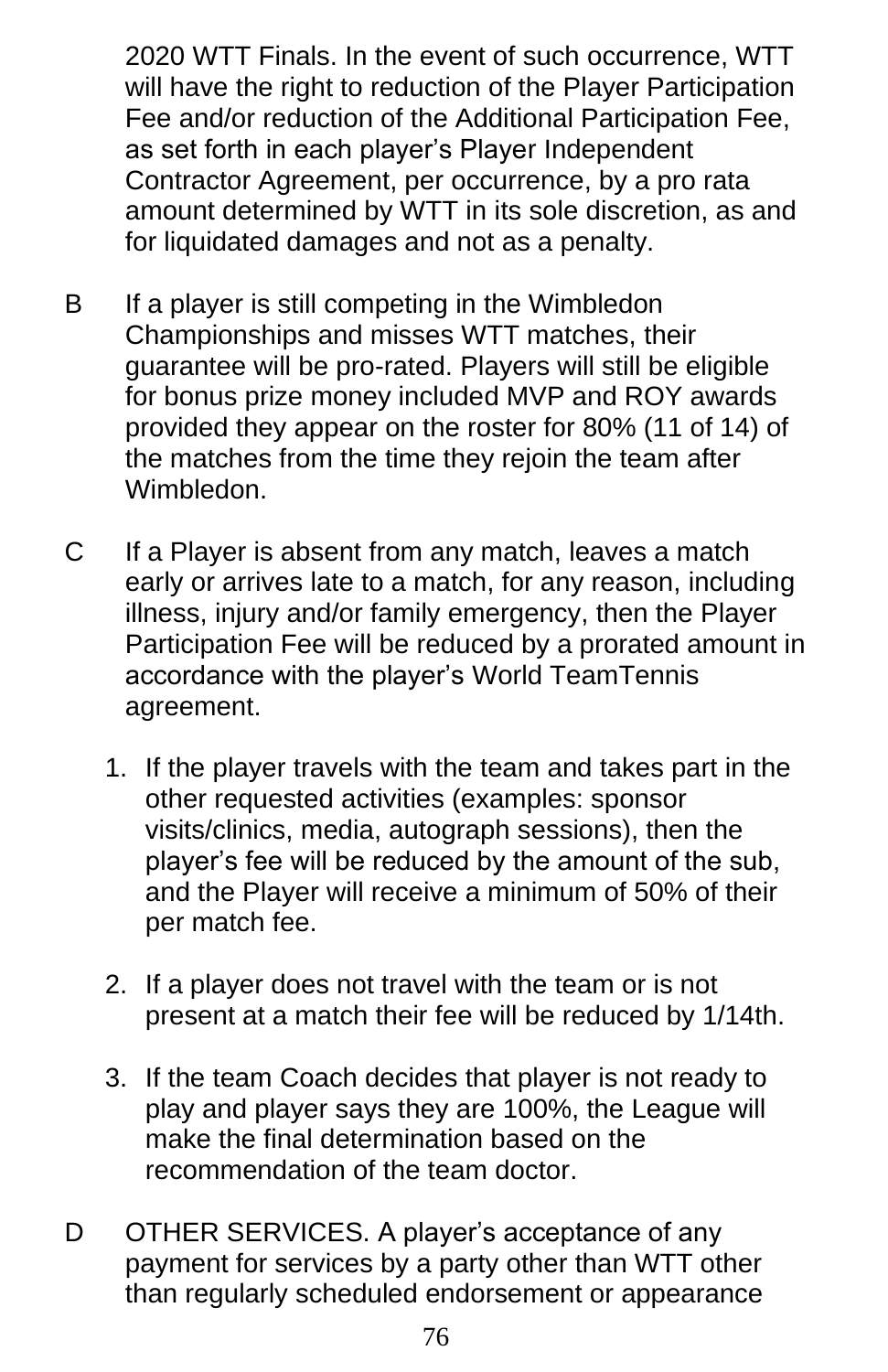payments, without the prior written consent of WTT, is a violation and breach of player's Player Independent Contractor Agreement and may cause WTT to suffer damage and loss, the amount and extent of which are impracticable to estimate. Therefore, in the event of such occurrence, WTT will have the right to reduction of the Player Participation Fee and/or reduction of the Additional Participation Fee, as set forth in each player's Player Independent Contractor Agreement, if any, by a pro rata amount (but not less than US\$10,000) determined by WTT in its sole discretion, as and for liquidated damages and not as a penalty.

#### 805 **TEAM DECORUM: UNIFORMS, EQUIPMENT & ON-COURT CONDUCT**

A Teams are required to wear their official uniforms for all WTT matches. Styles may vary but uniforms must match each night. No alterations or modifications are permitted. Socks should match uniform. Teams are required to wear the WTT patch/logo on the front left chest position and team patch/logo on the front right chest position of the official uniform shirt. The League will have final approval of any patches other than the WTT patch. (See Rule 710). Player's last name will be printed on the back of their match shirts.

The League will provide each team with League Logo and Team Logo patches for sub players and these patches will become the responsibility of the Coach to have with them throughout the season.

Each team must provide an iron onsite for applying patches. Coaches are responsible for having and coordinating the application of patches. Any violation of the patches will be a finable offense and should be passed on to the coach.

B **HATS**. Players with clothing contracts will be permitted to wear the hat of their clothing manufacturer only if their contract requires them to do so. If a player is not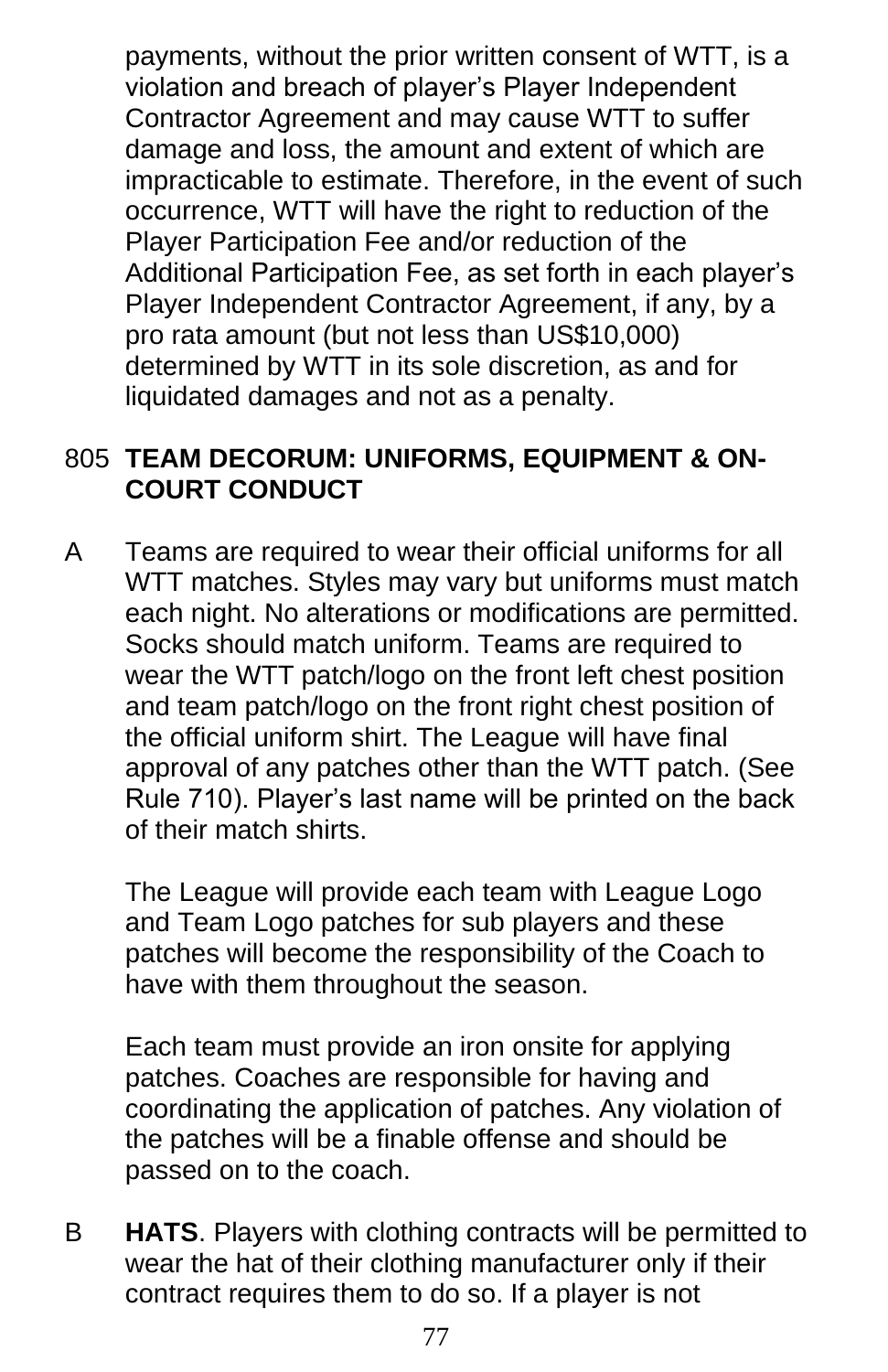required, pursuant to a written contract, to wear a specific type of hat during match play and media appearances, he/she will wear a WTT hat for all WTT matches and media appearances. ATP hats, WTA Tour hats or any others, will not be permitted during match play.

- C **ENDORSEMENT DEALS**. If a player has entered into an agreement to wear certain tennis clothing, patches, and/or use the tennis equipment or accessories of certain business entities while playing in WTT, WTT acknowledges and agrees that the player has the right to do so while such agreements are in effect, subject to the provisions of 805 D-F below and provided that the player notifies WTT and the player's team of such agreements and arrangements in writing. **Accordingly, players shall list all existing agreements and endorsements that affect their obligations on Exhibit B, as attached to the Player Independent Contractor Agreement.**
- D **SHIRTS**. If a player has entered into an agreement (as set out on Exhibit B of the Player Independent Contractor Agreement, as completed by the player) to wear the tennis clothing of a certain business entity, the player shall supply at least six such shirts (that the player will wear) to the player's team by June 1, 2020. **Such shirts must be the same color as the player's team's uniform.** WTT shall have the player's last name and patches bearing WTT's and the player's team's identification (including their names and logos) affixed to these shirts at the team's or WTT's expense, and subject to 805 D below, patches bearing the team's title or presenting sponsor's (but not both) identification (including their name and logo), affixed to the same shirts (each at the team's or WTT's expense).
- E **EXCLUSIVITY**. If a player has entered into an agreement (as set out on Exhibit B of the Player Independent Contractor Agreement, as completed by the player) that contains an exclusivity clause that expressly prohibits the player from wearing patches containing the identifications of the team's title or presenting sponsors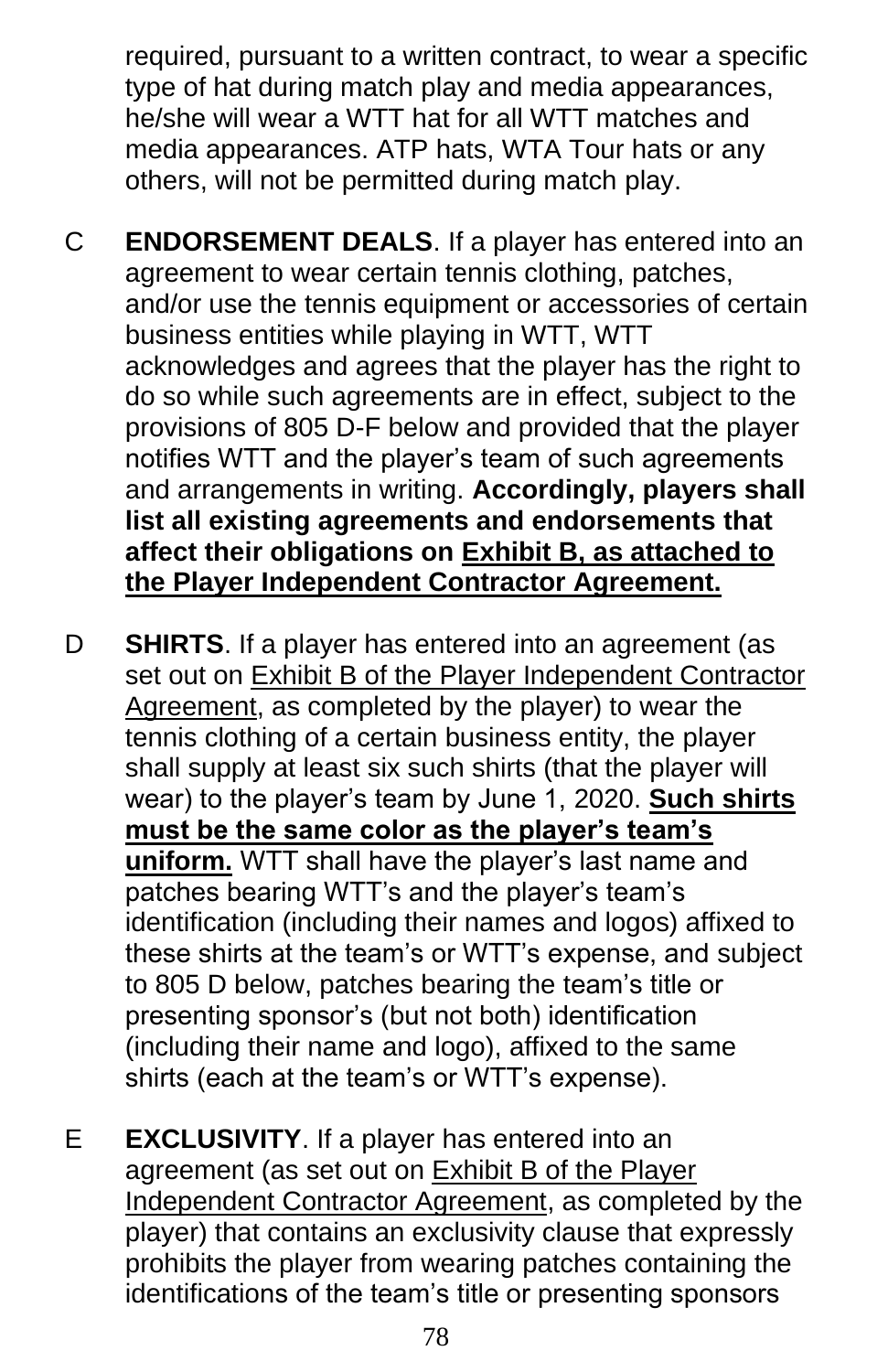due to a conflict with exclusivity in that same category, then the player shall not be required to wear such patches for as long as such exclusivity exists.

- F **WARM UP TOP** Player must wear official Team Warm up Top for match introductions unless player contract prohibits.
- G Players will not shake hands at the conclusion of any set. Players must stay on the team bench throughout the match except when warming up. Players are not permitted to socialize with fans or friends while on the team bench.
- H Players shall not consume alcoholic beverages in the court area or on the bench before, during, or after a WTT match. Players shall not be intoxicated while participating in a WTT match.
- I Any conduct not specifically set forth which is dishonorable or unprofessional, or which shows a pattern of flagrant abuse of the facilities, fellow players or officials, or which is injurious to WTT may subject a player and/or a team to a fine and/or default. (See Rule 705 & 710).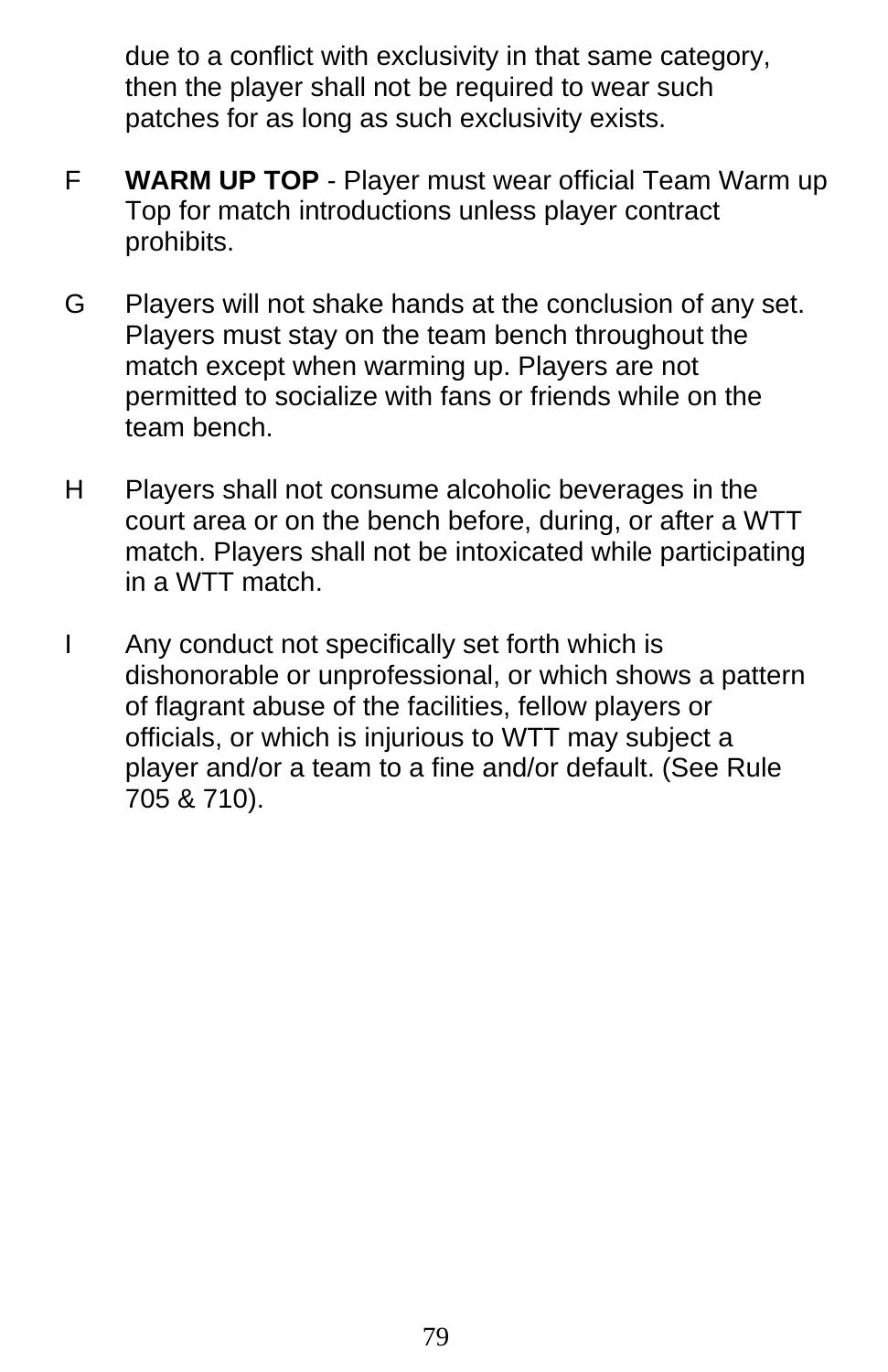# **INDEX**

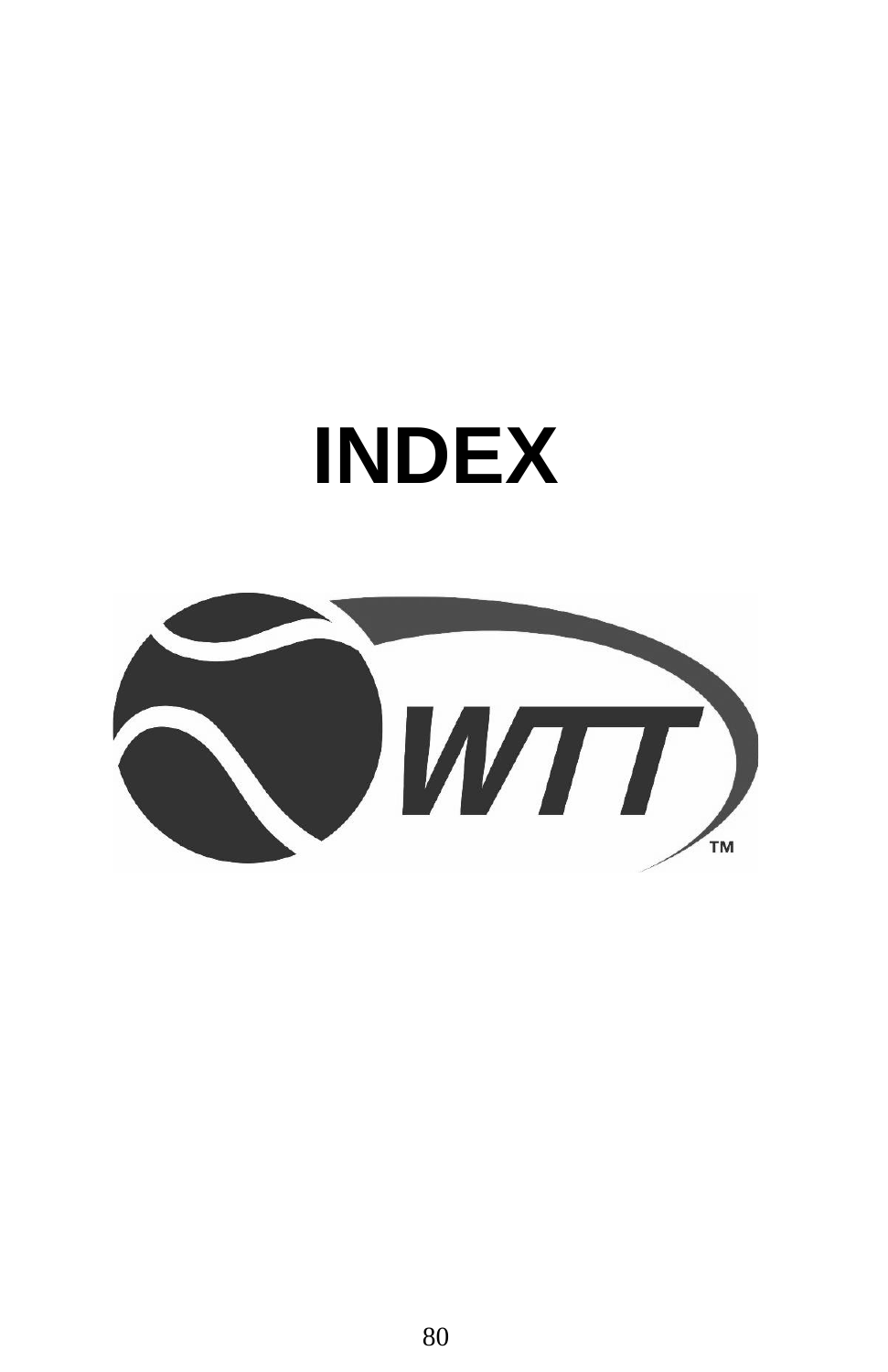| <b>ITEM</b>                        | <b>PAGE</b> |
|------------------------------------|-------------|
|                                    |             |
|                                    |             |
|                                    |             |
|                                    |             |
| ALTERNATE PLAYERS PARTICIPATION36  |             |
|                                    |             |
|                                    |             |
|                                    |             |
|                                    |             |
|                                    |             |
|                                    |             |
|                                    |             |
|                                    |             |
|                                    |             |
|                                    |             |
| BALL TOUCHES A PERMANENT FIXTURE51 |             |
|                                    |             |
|                                    |             |
|                                    |             |
|                                    |             |
|                                    |             |
|                                    |             |
|                                    |             |
|                                    |             |
|                                    |             |
|                                    |             |
|                                    |             |
|                                    |             |
|                                    |             |
|                                    |             |
|                                    |             |
|                                    |             |
|                                    |             |
|                                    |             |
|                                    |             |
|                                    |             |
|                                    |             |
|                                    |             |
|                                    |             |
|                                    |             |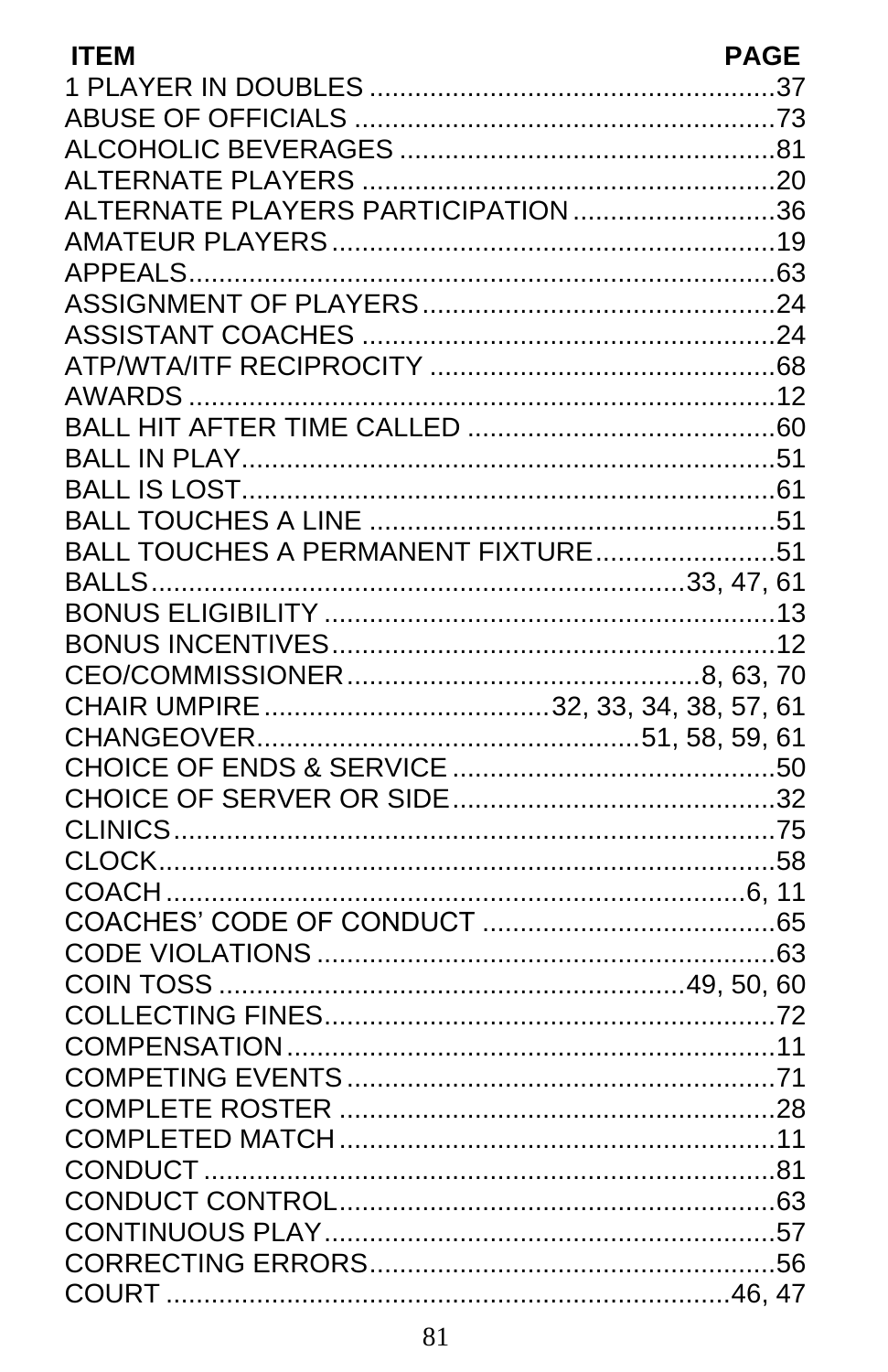| EXTENDED PLAY ORDER OF SERVICE52 |  |  |
|----------------------------------|--|--|
|                                  |  |  |
|                                  |  |  |
|                                  |  |  |
|                                  |  |  |
|                                  |  |  |
|                                  |  |  |
|                                  |  |  |
|                                  |  |  |
|                                  |  |  |
|                                  |  |  |
|                                  |  |  |
|                                  |  |  |
|                                  |  |  |
|                                  |  |  |
| ILL, INJURED OR EJECTED PLAYER37 |  |  |
|                                  |  |  |
|                                  |  |  |
|                                  |  |  |
|                                  |  |  |
|                                  |  |  |
|                                  |  |  |
|                                  |  |  |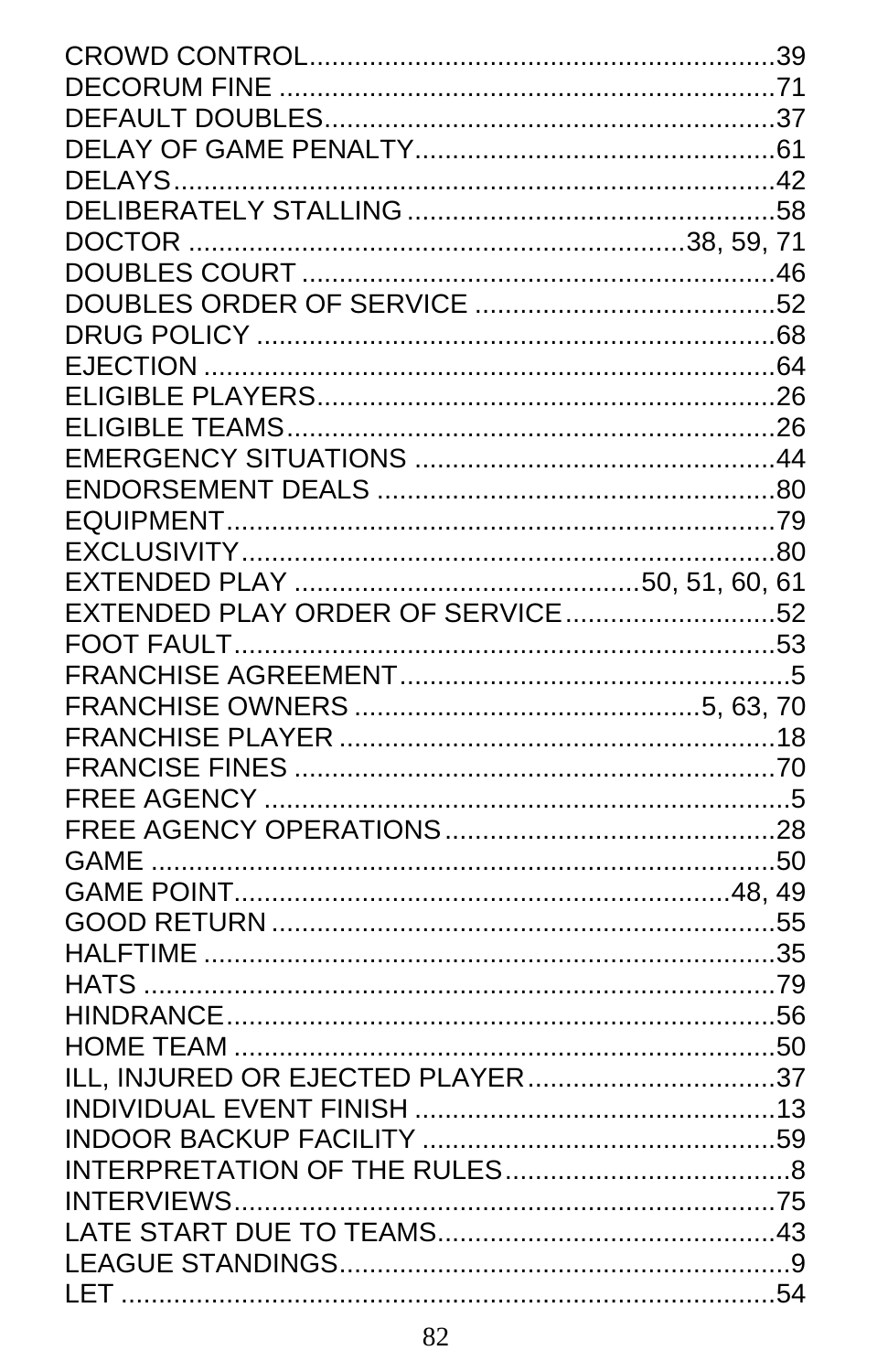| PLAYER INDEP, CONTRACTOR AGREEMENT 5.26 |  |
|-----------------------------------------|--|
|                                         |  |
|                                         |  |
|                                         |  |
|                                         |  |
|                                         |  |
|                                         |  |
|                                         |  |
| POSTSEASON SUBSITUTE PLAYER CRITERIA22  |  |
|                                         |  |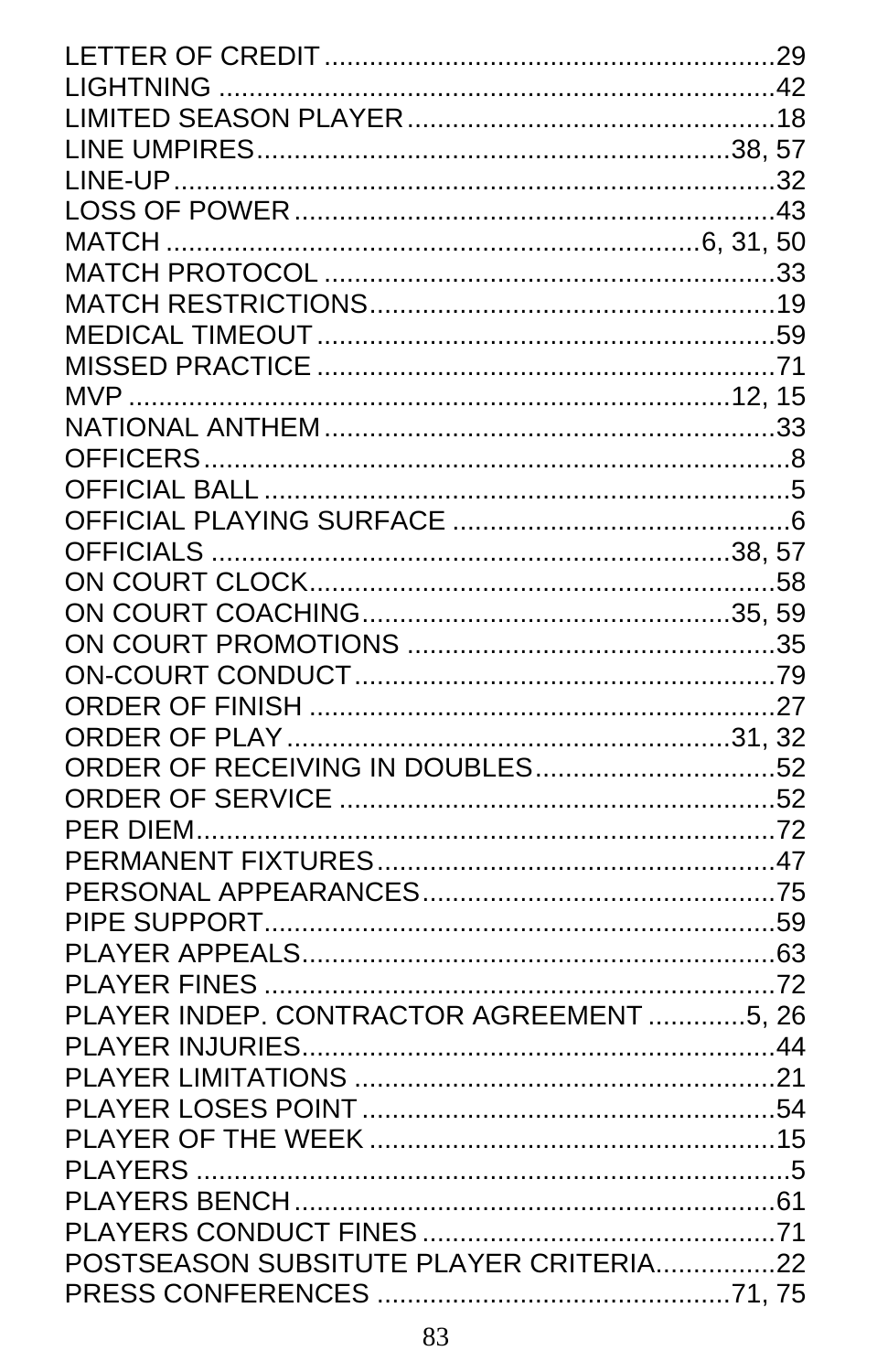| REGULAR SEASON PRIZE MONEY RULES 13 |  |
|-------------------------------------|--|
|                                     |  |
|                                     |  |
|                                     |  |
|                                     |  |
|                                     |  |
|                                     |  |
|                                     |  |
|                                     |  |
|                                     |  |
|                                     |  |
|                                     |  |
|                                     |  |
|                                     |  |
|                                     |  |
|                                     |  |
|                                     |  |
|                                     |  |
|                                     |  |
|                                     |  |
|                                     |  |
|                                     |  |
|                                     |  |
|                                     |  |
|                                     |  |
| SUPERTIEBREAKER 49, 50, 51, 60, 61  |  |
| SUPERTIEBREAKER ORDER OF SERVING50  |  |
|                                     |  |
|                                     |  |
|                                     |  |
|                                     |  |